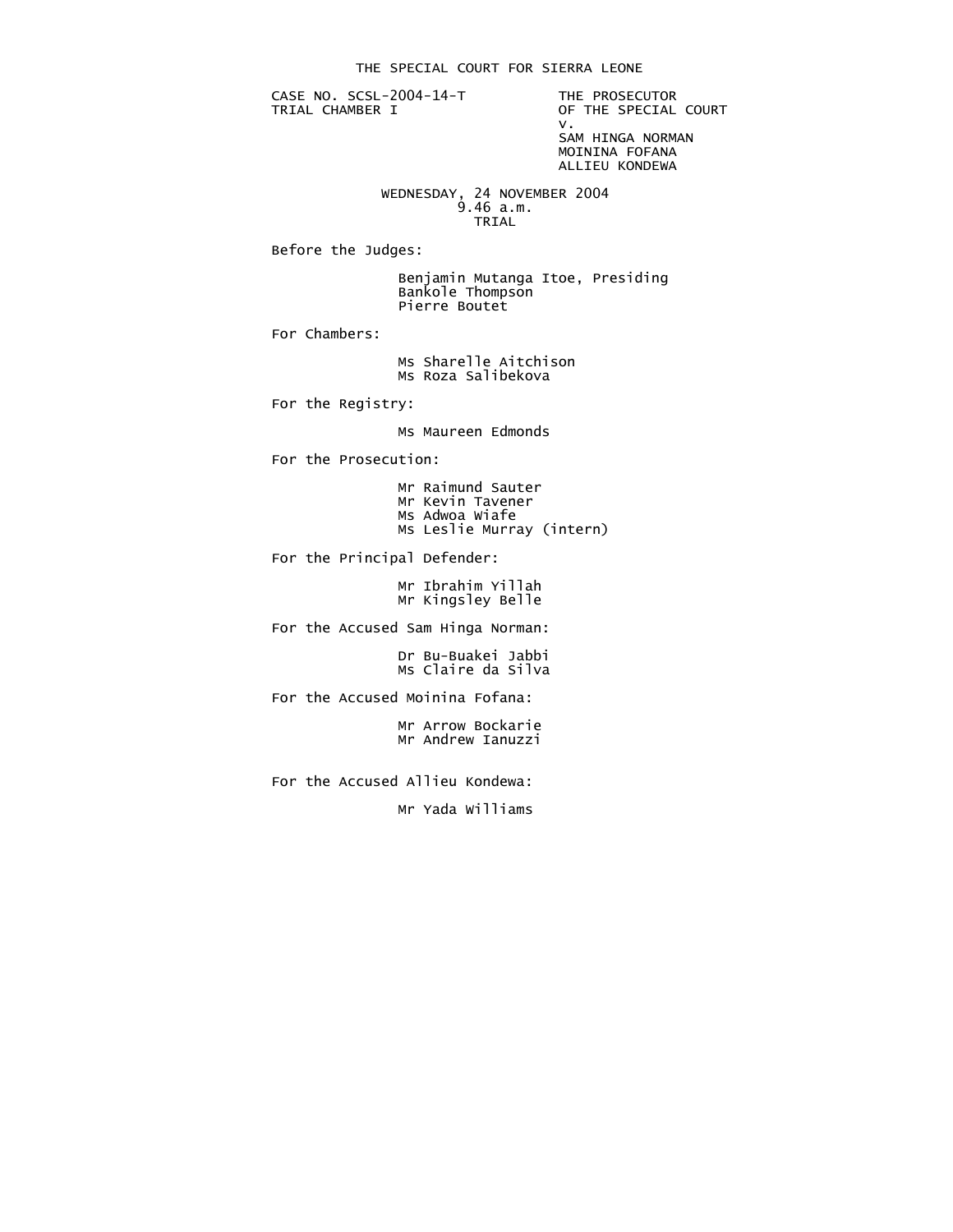1 Wednesday, 24 November 2004 2 **Example 2** [The three accused not present] 3 [The witness entered court] 4 [Open session] 5 [Upon commencing at 9.46 a.m.] 6 PRESIDING JUDGE: Good morning, learned counsel. We are 7 resuming the session, and we'll be calling on the -- good 8 morning, Mr Witness. 9 THE WITNESS: Morning, sir. 10 PRESIDING JUDGE: How are you this morning? Are you all 11 right? 12 THE WITNESS: I'm fine, sir. 13 PRESIDING JUDGE: Now you will be cross-examined by the 14 Defence teams of the three accused persons. We shall 15 start with the defence team of Mr Hinga Norman. 16 Yes, Dr Jabbi, you may proceed. 17 MR JABBI: My Lords, with your leave, if I may raise two 18 issues not related to the cross-examination. 19 PRESIDING JUDGE: Yes. 20 MR JABBI: The first, My Lord, is in connection with a 21 decision in respect of the motion for the consolidated 22 indictment. It is quite some time now, and there is 23 perhaps some beginnings of concern in the public. And 24 I thought I could just mention it as a reminder for 25 today. 26 PRESIDING JUDGE: In which public, Dr Jabbi? 27 MR JABBI: My Lord, I had the opportunity over the weekend to 28 meet certain people in both the southern and eastern 29 provinces.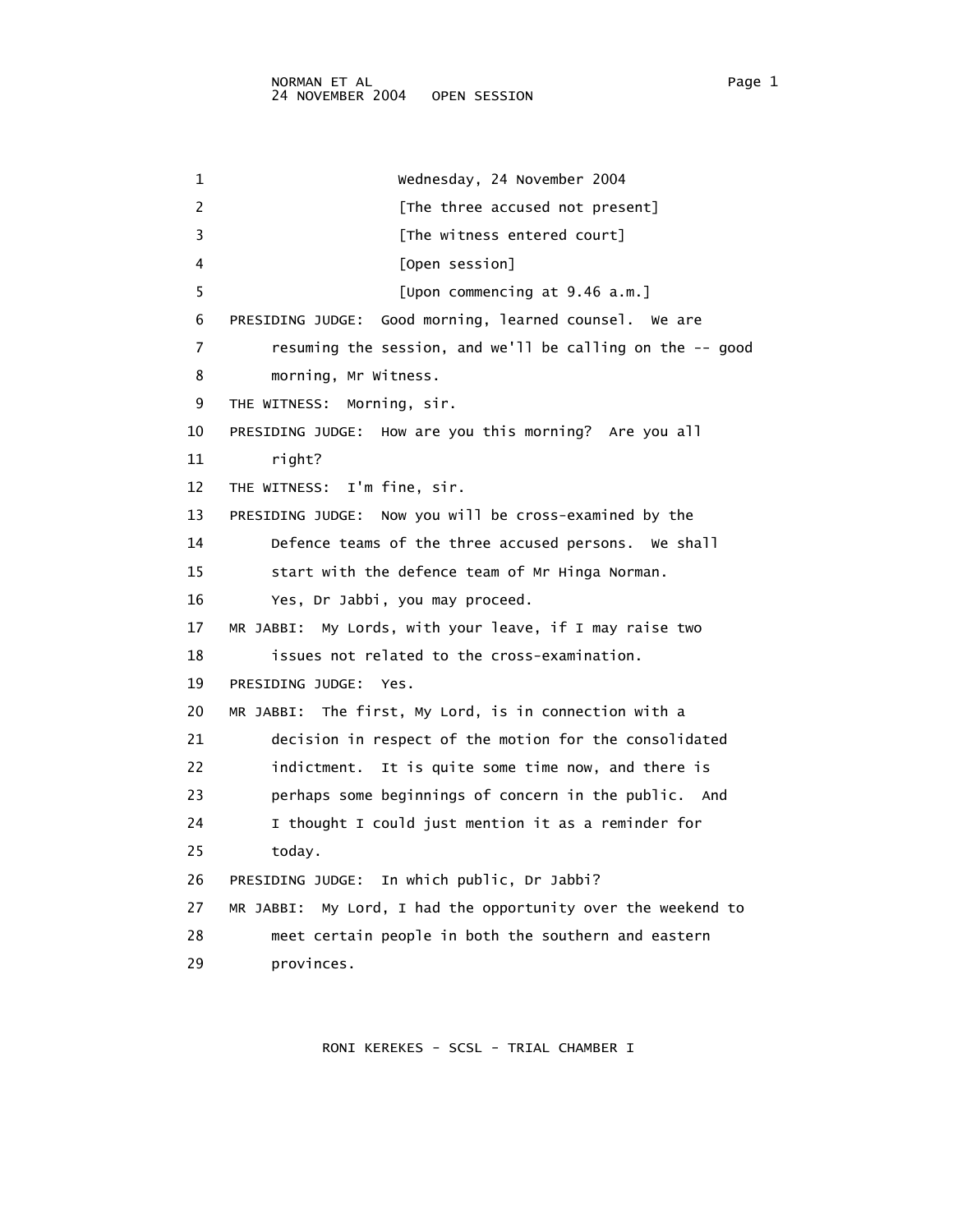1 PRESIDING JUDGE: I would like to remind you -- I would like 2 to tell you straightaway that we bother about the way the 3 public perceive the proceedings in this Court. But you 4 know that writing a decision on a matter like that is not 5 as easy as the public thinks. 6 MR JABBI: Indeed, My Lord. 7 PRESIDING JUDGE: We will welcome your representations on the 8 strength from the accused person not the public. It is 9 the accused persons. All I have to say is that a 10 **judicial decision is not -- particularly in matters of**  11 such complexity. You think it is very, very easy. 12 MR JABBI: I don't think so at all, My Lord. I just want to 13 draw attention -- 14 PRESIDING JUDGE: Or the public thinks it is not easy. But 15 tell those in the public that they will get the decision 16 when it will be ready. 17 MR JABBI: Thank you, My Lord. 18 My Lord, the second point may be a matter of ignorance on 19 my own part. 20 PRESIDING JUDGE: I hope not of the law, which will not be 21 excusable, Dr Jabbi. 22 MR JABBI: Maybe I have not been able to secure a copy of the 23 Code of Conduct for the Court, this Court. I do not 24 exactly know whether it is in existence or it is still in 25 formation. 26 PRESIDING JUDGE: I, too, do not know whether it is in 27 existence or it is still in formation. I have no -- we 28 have no information I can give you on this. But we know 29 it is somewhere. It's somewhere. I don't know whether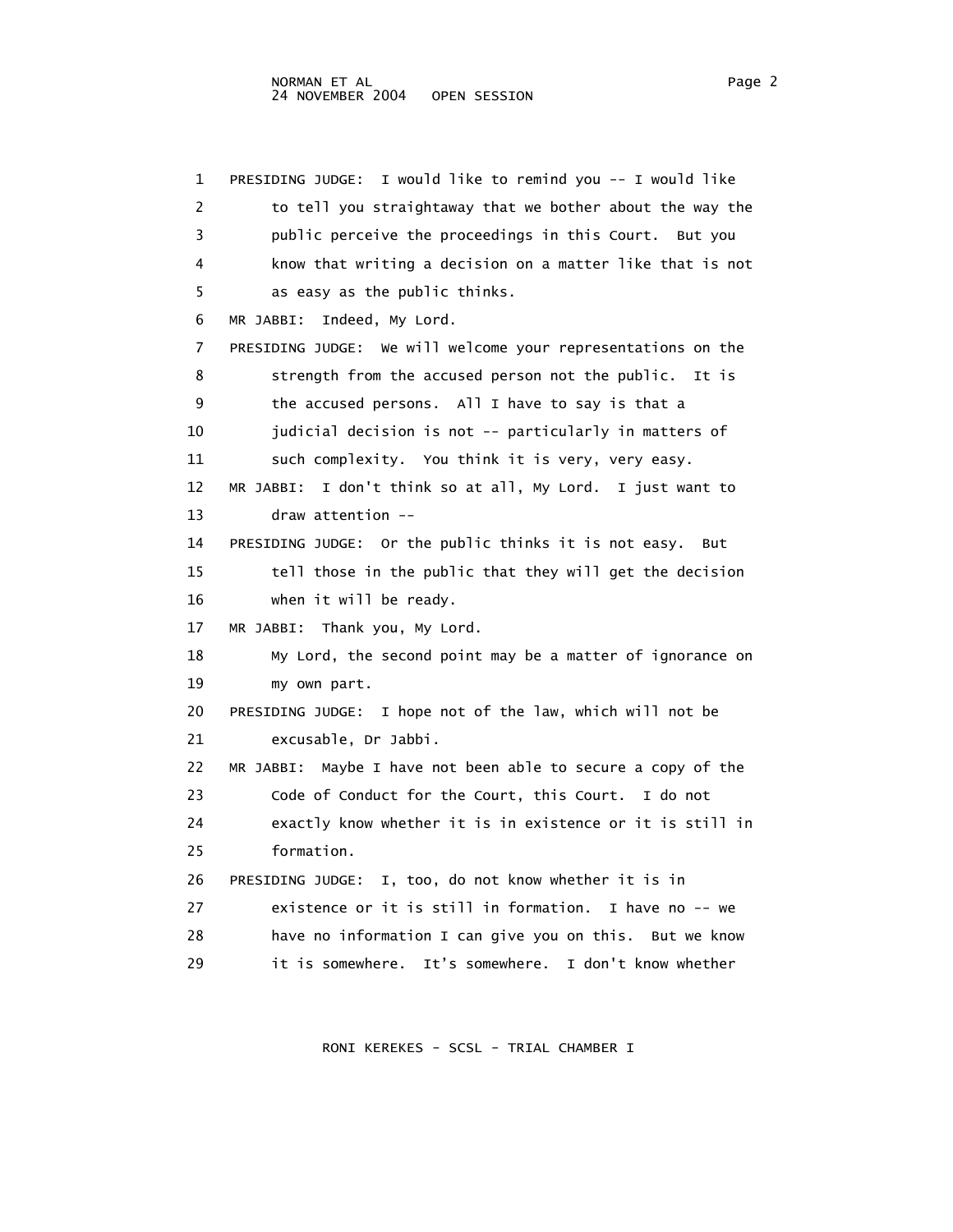## NORMAN ET AL<br>24 NOVEMBER 2004 OPEN SESSION 24 NOVEMBER 2004

1 it is already enacted. Maybe you will know this, you 2 know, in the next couple of days. 3 MR JABBI: Thank you, My Lord. 4 PRESIDING JUDGE: Yes. 5 MR JABBI: My Lord, if I may now proceed. 6 PRESIDING JUDGE: You may proceed, Dr. Jabbi. 7 WITNESS: TF2-119 [Continued] 8 [The witness answered through interpretation] 9 CROSS-EXAMINED BY MR JABBI: 10 Q. Mr Witness, good morning. 11 A. Good morning, sir. 12 Q. As a preliminary, I just want to ask about the very last 13 set of incidents you wanted to talk about, you briefly 14 spoke about yesterday; the one concerning a visit by the 15 first accused to your ward in the Bo Government Hospital. 16 Did you say all you wanted to say about that? 17 A. Repeat the question. 18 Q. Yesterday, the last part of your evidence in chief was in 19 connection with a visit paid by -- or you say was paid by 20 Chief Sam Hinga Norman to the ward in the Bo Government 21 Hospital in which you were staying. Do you remember 22 that? 23 A. Yes, My Lord. 24 Q. Did you say all you wanted to say about it, or do you 25 have anything more to say about it? 26 A. I said -- I said all I had wanted to say. 27 Q. And what you said was that Chief Sam Hinga Norman and a 28 few Red Cross, ECOMOG and medical officers came to your 29 ward in the Bo Government Hospital whilst you were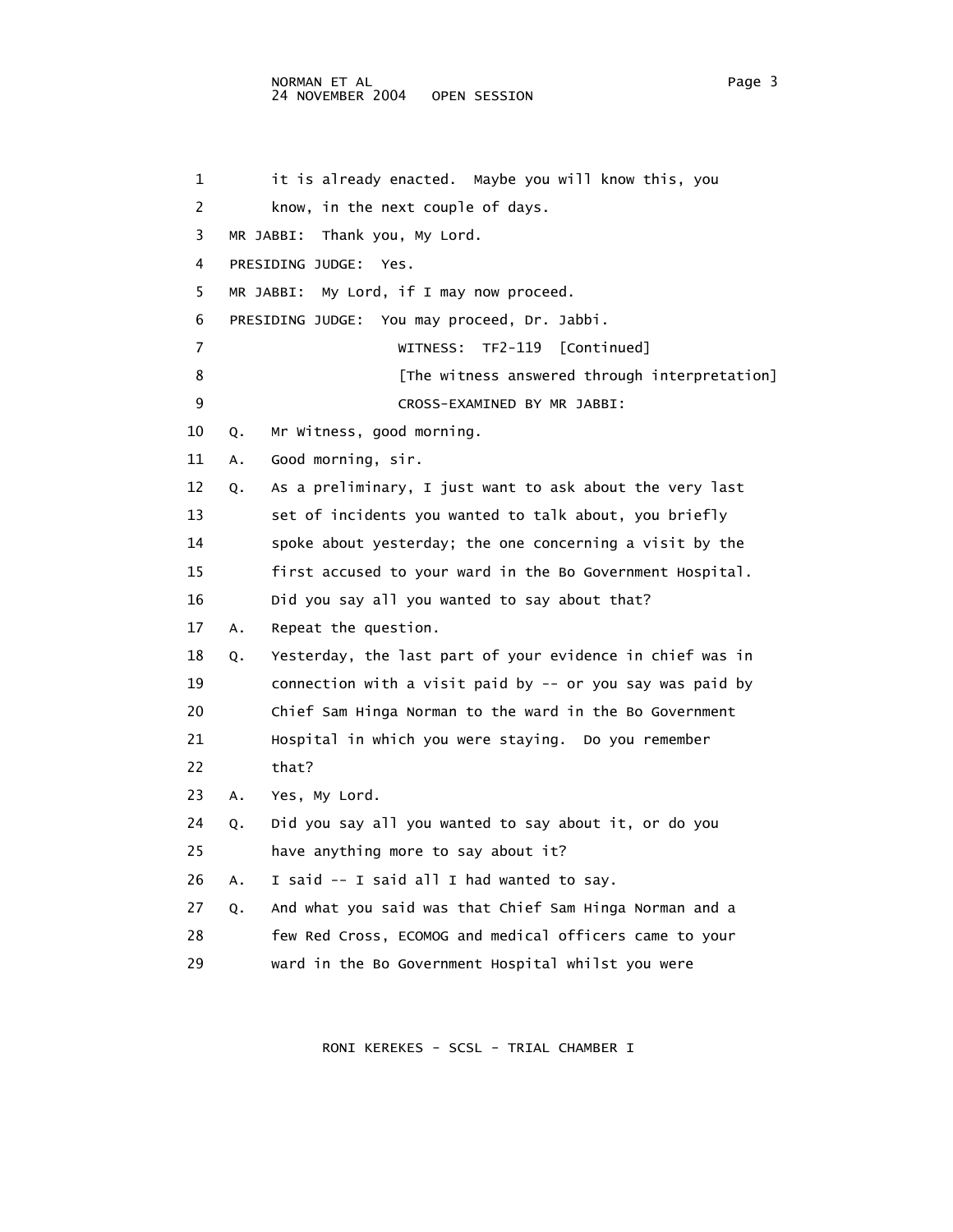1 staying there; is that correct? 2 A. Yes, it is the truth. 3 PRESIDING JUDGE: You were in Ward 2 you were transferred to 4 Ward 3. It was in Ward 3 that he visited you. 5 THE WITNESS: Yes, yes, My Lord. 6 MR JABBI: 7 Q. Do you remember the exact date of that visit? 8 A. No, I cannot remember the date, neither the day. 9 Q. Do you remember the month and year? 10 A. I can remember the year. That was in 1998, 1998. 11 Q. Well, that was obviously before you were discharged from 12 the hospital on that occasion; is that so? 13 A. Yes, it is the truth. 14 Q. Do you remember when you were discharged from hospital 15 after that visit? 16 A. Yes, I can still remember the time. 17 Q. When was that? 18 A. I was discharged on the 26th of March 1998. 19 Q. And do you remember when you had been admitted into the 20 hospital before that time for that particular state? 21 A. Yes, I could still remember. 22 Q. Yes, could you please tell the Court? 23 A. The time I was admitted at the hospital it was on the 24 17th of February 1998, on a Sunday. 25 Q. Thank you very much. Now, would it be safe to say that 26 the visit by Chief Sam Hinga Norman to that ward, when 27 you were there, was perhaps sometime in March 1998? 28 PRESIDING JUDGE: It would. It would, Dr Jabbi. 29 MR JABBI: Well, My Lord, he has not remembered the month.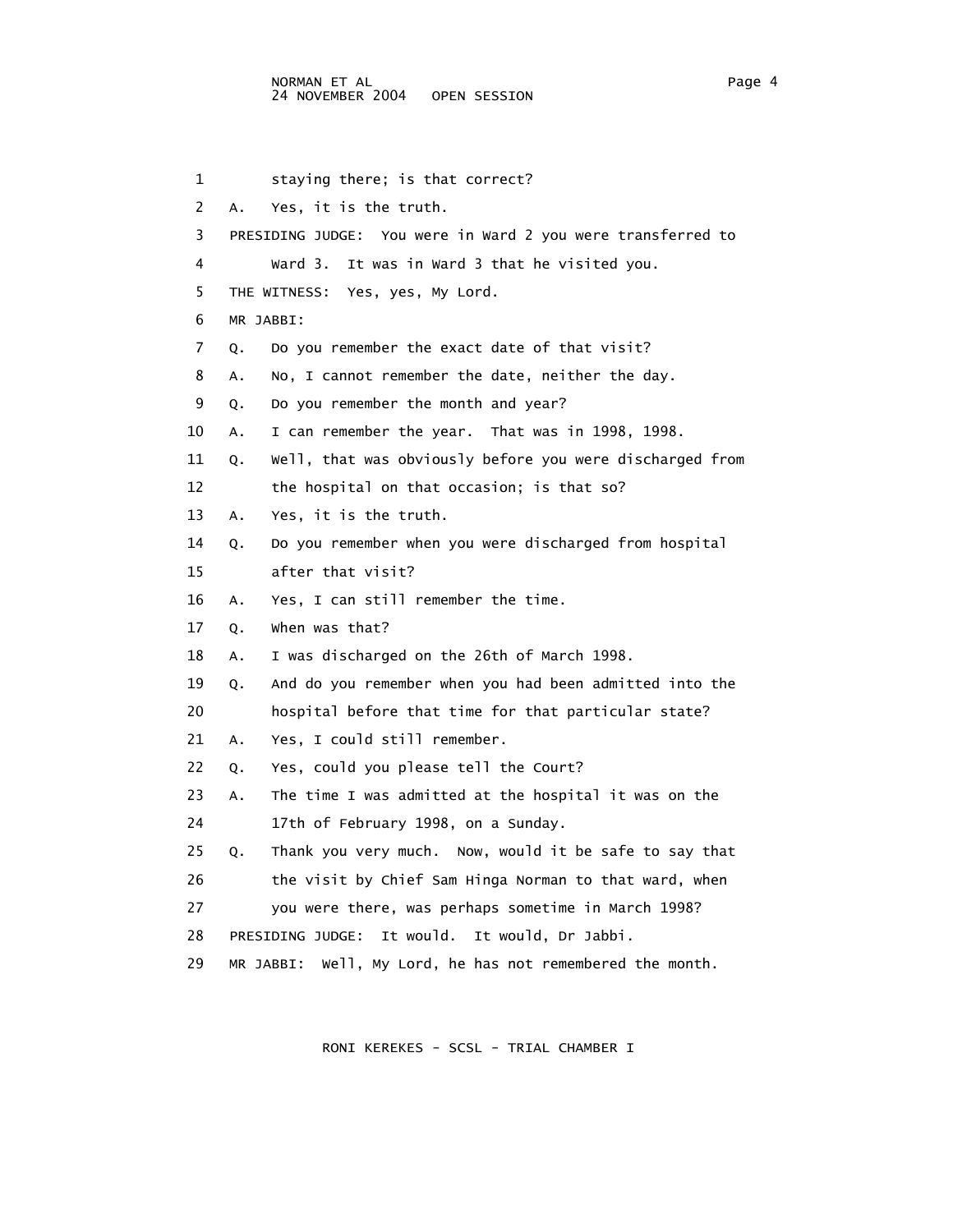1 PRESIDING JUDGE: He remembered the month when he was 2 discharged and the month when he was admitted. 3 MR JABBI: But he was admitted on the 17th February. And 4 discharged on the 26th. 5 PRESIDING JUDGE: Of March. 6 MR JABBI: I just want a rough idea of when the chief might 7 have visited the hospital. 8 Q. Would you agree with me that it was perhaps sometime in 9 March 1998? 10 A. No, he visited the hospital during the time I was at the 11 hospital, when I was admitted. I was on the bed when he 12 visited me. 13 PRESIDING JUDGE: Dr Jabbi, he hasn't understood the question. 14 MR JABBI: Yes, I want to clarify. 15 Q. You say you were admitted on the 17th of February 1998 16 and discharged on the 26th of March 1998, and the chief 17 visited you during that time. Now we have the second 18 half of February and the first four weeks -- three and a 19 half weeks of March. 20 So I want you to jog your memory to tell the Court 21 whether perhaps that visit could have been in March when 22 you were in the hospital. 23 A. The visiting of Sam Hinga Norman was in the month of 24 February. In the month of February 1998. 25 Q. So that would be roughly between the 17th of February and 26 the end of the month. Is that correct? 27 A. You very, very correct. 28 Q. Thank you. Now, do you remember -- did Chief Sam Hinga 29 Norman talk to you directly on that visit?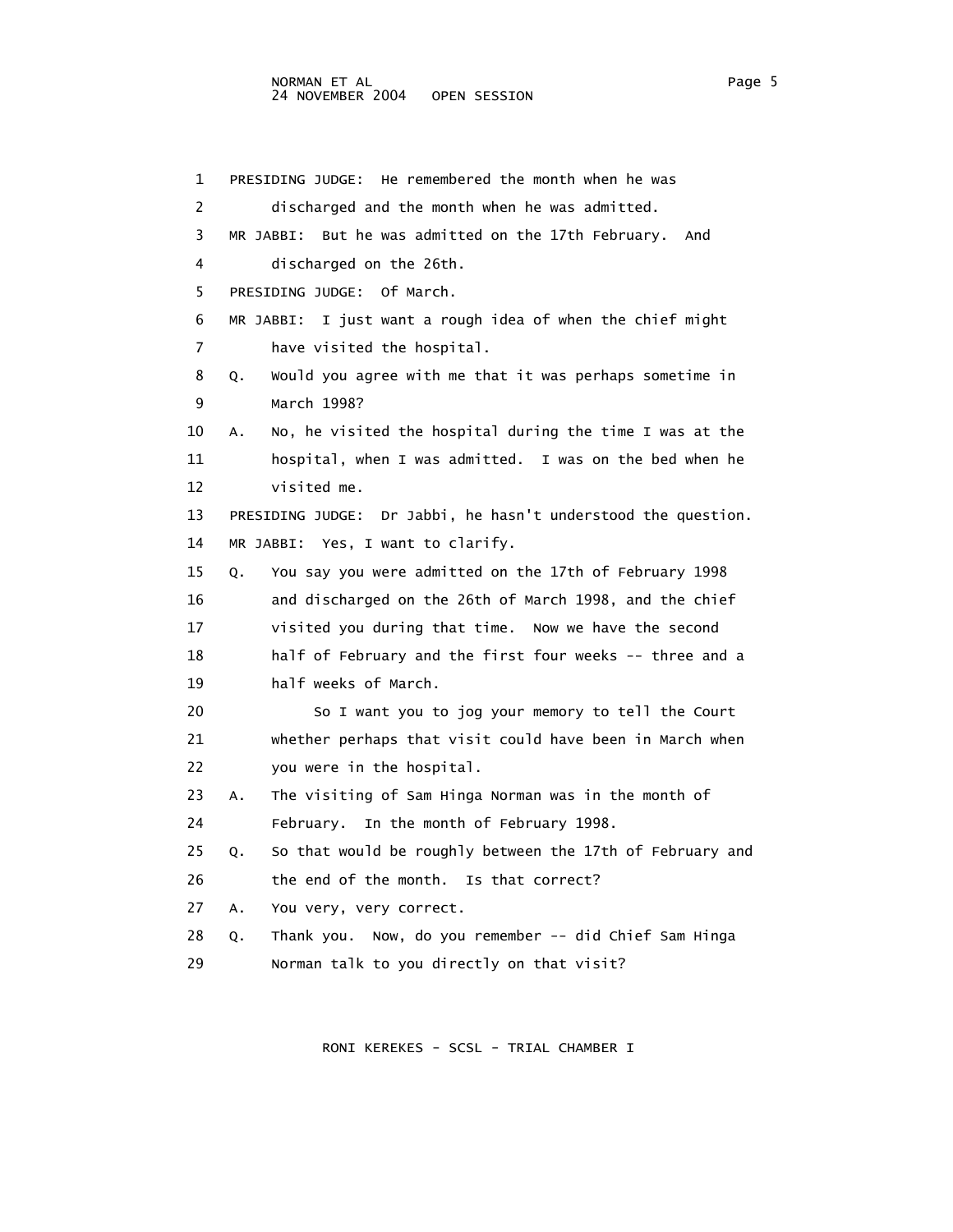1 A. No. 2 PRESIDING JUDGE: You mean talking to him personally or 3 directly to him, personally? 4 MR JABBI: Both, My Lord. 5 PRESIDING JUDGE: No, be precise as to which. 6 MR JABBI: If he spoke to him personally, I'm sure it could be 7 direct as well. And if he spoke directly, I also believe  $8$  --- 9 PRESIDING JUDGE: It's not like that. Directly -- 10 MR. JABBI: 11 Q. In any case, Mr Witness, did Chief Norman speak directly 12 to you on that occasion? 13 PRESIDING JUDGE: Let me clear my doubts. Personally, did he 14 talk to you personally as an individual? 15 THE WITNESS: Not at all. Not at all. 16 MR JABBI: 17 Q. He did not talk to you personally? 18 A. Not at all. 19 Q. Did he say anything to your hearing during that visit? 20 A. Yes, he said something that I can repeat now. 21 Q. Yes, please, carry on. Wait a little bit, please. Yes, 22 I believe you can tell us now what he said to your 23 hearing? 24 A. During his visit at the hospital, he told us that he and 25 his troops captured Tongo Field, he said, and then they 26 captured Kenema Town, he said, and then they have finally 27 captured Bo Town again. He said his troops had further 28 advanced to the city of Freetown. And he further said 29 that he has seen the condition of the hospital in Bo. It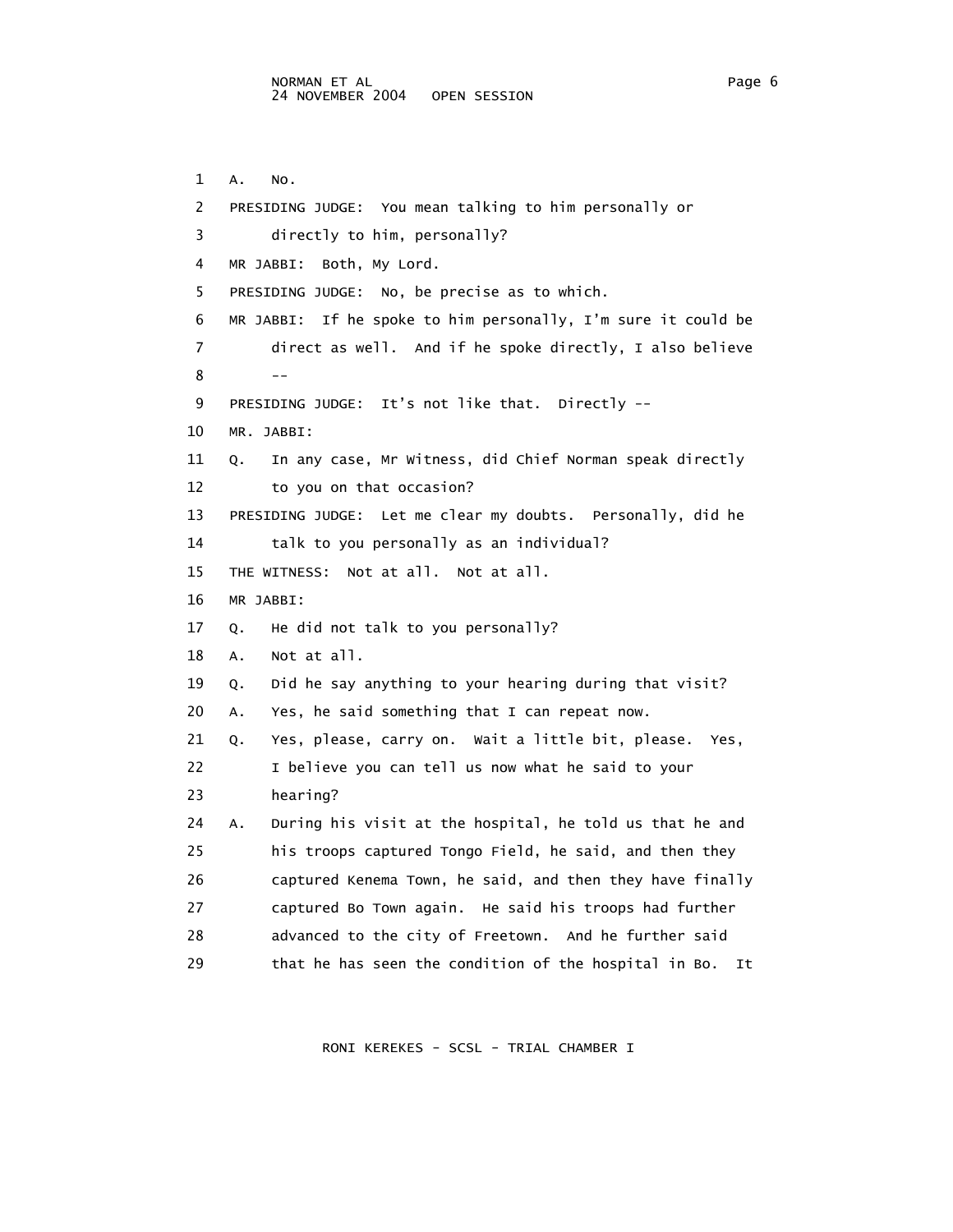| 1  | is the sequence of war. When they see "war", either you          |
|----|------------------------------------------------------------------|
| 2  | live or you die. He said -- he said but there is only            |
| 3  | one thing he can tell all of them. He will ensure that           |
| 4  | the bad elements in the country are wiped off. Then he           |
| 5  | last said that we should all pray to the All Mighty God          |
| 6  | for the thing of this sort not to reoccur again. Then he         |
| 7  | stopped there, shook our hands, and then he left.                |
| 8  | Now, to whom was the chief saying all this? To whom did<br>Q.    |
| 9  | he say all this?                                                 |
| 10 | Chief Hinga Norman was addressing with the patients at<br>Α.     |
| 11 | ward 3.<br>We were all awoken from our sleep. I sat up on        |
| 12 | He addressed us in Ward 3.<br>my bed.                            |
| 13 | And did he shake hands with all of you in Ward 3 after he<br>Q.  |
| 14 | finished talking to you?                                         |
| 15 | Yes, he shook.<br>Α.                                             |
| 16 | Did he make any specific promise in regard to the<br>Q.          |
| 17 | condition of the hospital, what he would do?                     |
| 18 | In my presence, he did not make any promise of the sort.<br>Α.   |
| 19 | Thank you very much. Now, if we may go back to the<br>Q.         |
| 20 | beginning of your testimony, you said you were not --            |
| 21 | PRESIDING JUDGE: I thought you were concluding with the end.     |
| 22 | I didn't know you were still coming.                             |
| 23 | MR JABBI:<br>My Lord, I was completing his story for him to give |
| 24 | us a complete context.                                           |
| 25 | PRESIDING JUDGE:<br>okay.                                        |
| 26 |                                                                  |
|    | MR JABBI:                                                        |
| 27 | Yesterday you said you were married. How many wives or<br>Q.     |
| 28 | spouses do you have?                                             |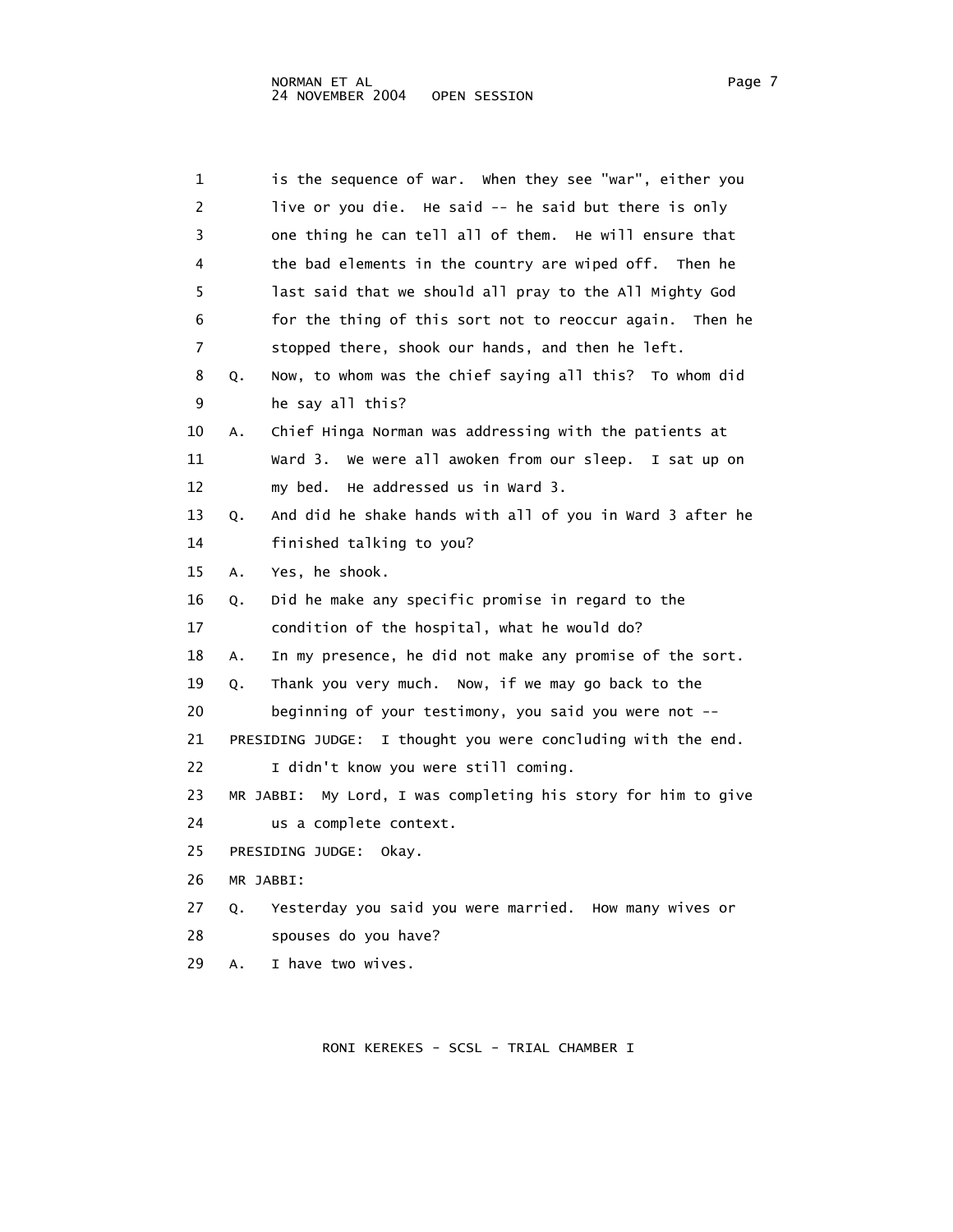1 Q. And you said you had six children; is that so? 2 A. You are very correct. 3 Q. Can you tell the Court the ages of these children? 4 A. Yes. 5 Q. Please begin with the eldest? 6 MR TAVENER: I object to this question, Your Honour. One, I 7 don't understand how it assists; and two, by going into 8 such detail, it may well assist in identifying the 9 witness. I don't know how names address the issues that 10 are in question before the Court. There is simply no 11 need for it, and it may provide identification of the 12 witness. 13 MR JABBI: My Lords, I have not asked for the names or the 14 addresses or appearance or anything of that nature. I'm 15 asking for the ages of the children and that is, I 16 believe, completely neutral with respect to the issue of 17 identity, My Lord. I just want to get the correct 18 perspective of the domestic content and character of his 19 family life, which is crucial in further questions I'm 20 going to ask later on. 21 PRESIDING JUDGE: Mr Tavener, the objection will be overruled 22 and he will proceed. We will know where to put some 23 brakes on him if he ever touches on the red line. 24 MR TAVENER: Your Honour understands my concern. 25 PRESIDING JUDGE: We do. 26 MR JABBI: I would like to show my learned friend that I am 27 very awake and sensitive to the concerns of the 28 Prosecution with respect to witnesses. 29 Q. Now, you were going to tell us the ages, not the names -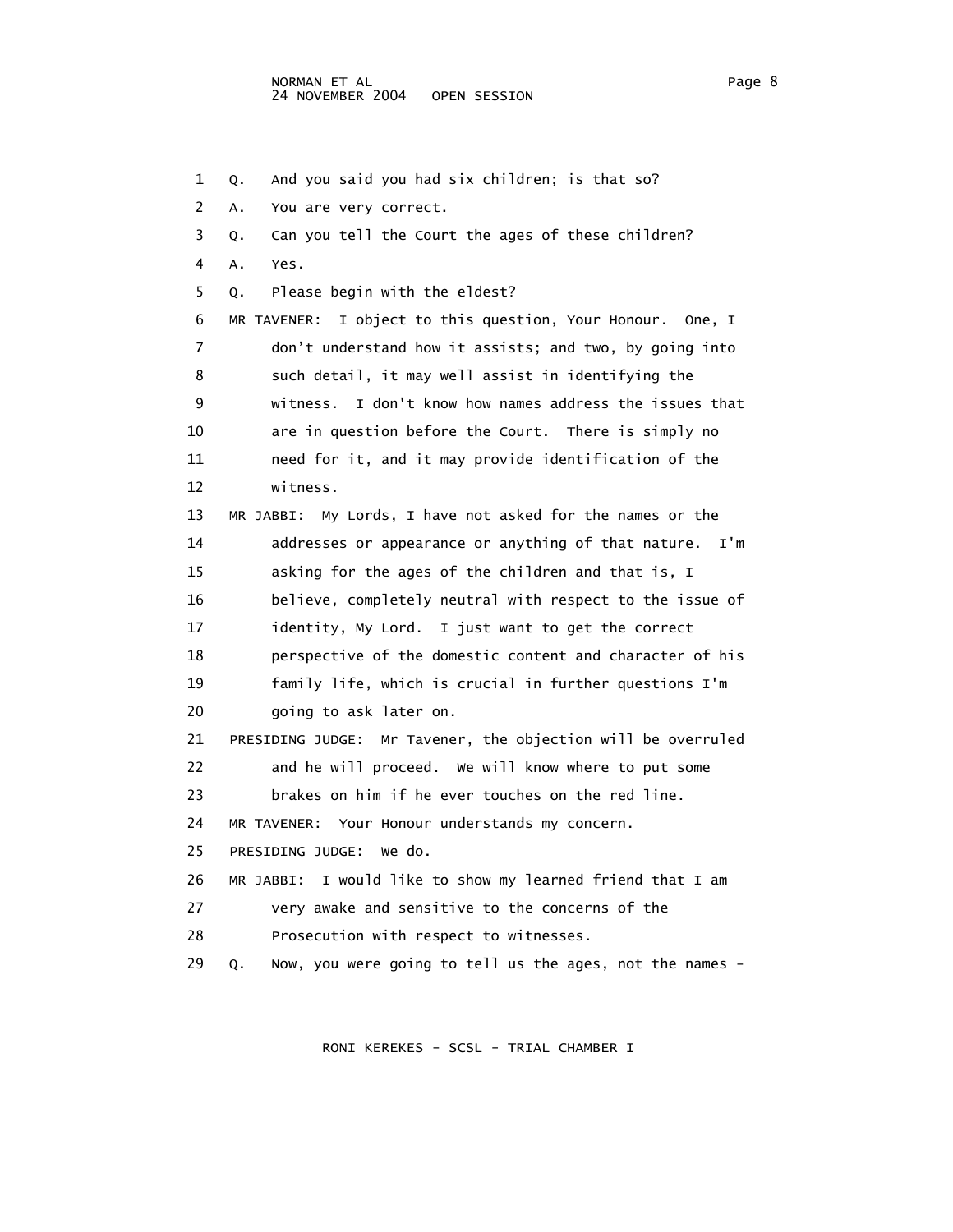1 don't tell us the names - just the age of each child. 2 First child, second child, in that order down the line. 3 A. The first son was born on the 28th of May 1989; 28th of 4 May 1989, my first son. He's nine years, this one [as 5 interpreted]. The second one on the 1st of October 1992. 6 He's 12 years, this one. The third one was born on the 7 16th of August 1998. 16th of August 1998. 8 MR JABBI: I think notwithstanding I asked for the six, I'm 9 satisfied with the three, My Lord, the third having been 10 born on the 16th of August 1998, which is already outside 11 the time frame I shall be dealing with, unless, of 12 course, Your Lordships want a complete story. 13 PRESIDING JUDGE: It is you who asked the question. 14 MR JABBI: Yes. My Lord, I'm satisfied with the three he has 15 given. 16 PRESIDING JUDGE: Yes. And he talks like a typical African. 17 He says, "I delivered them." "I delivered them." 18 MR JABBI: 19 Q. Okay, now, Mr Witness, when did you join the police 20 force? 21 A. I joined the force on 11th day of December 1990. 11th of 22 December 1990. 23 PRESIDING JUDGE: 1990, you say? 24 THE WITNESS: Yes, My Lord. 1990, 19-9-0. 1990, My Lord. 25 MR JABBI: 26 Q. And when were you posted to Bo? 27 A. I left Freetown for Bo on Wednesday, the 26th of 28 September 1991. 29 PRESIDING JUDGE: 26th or 25th?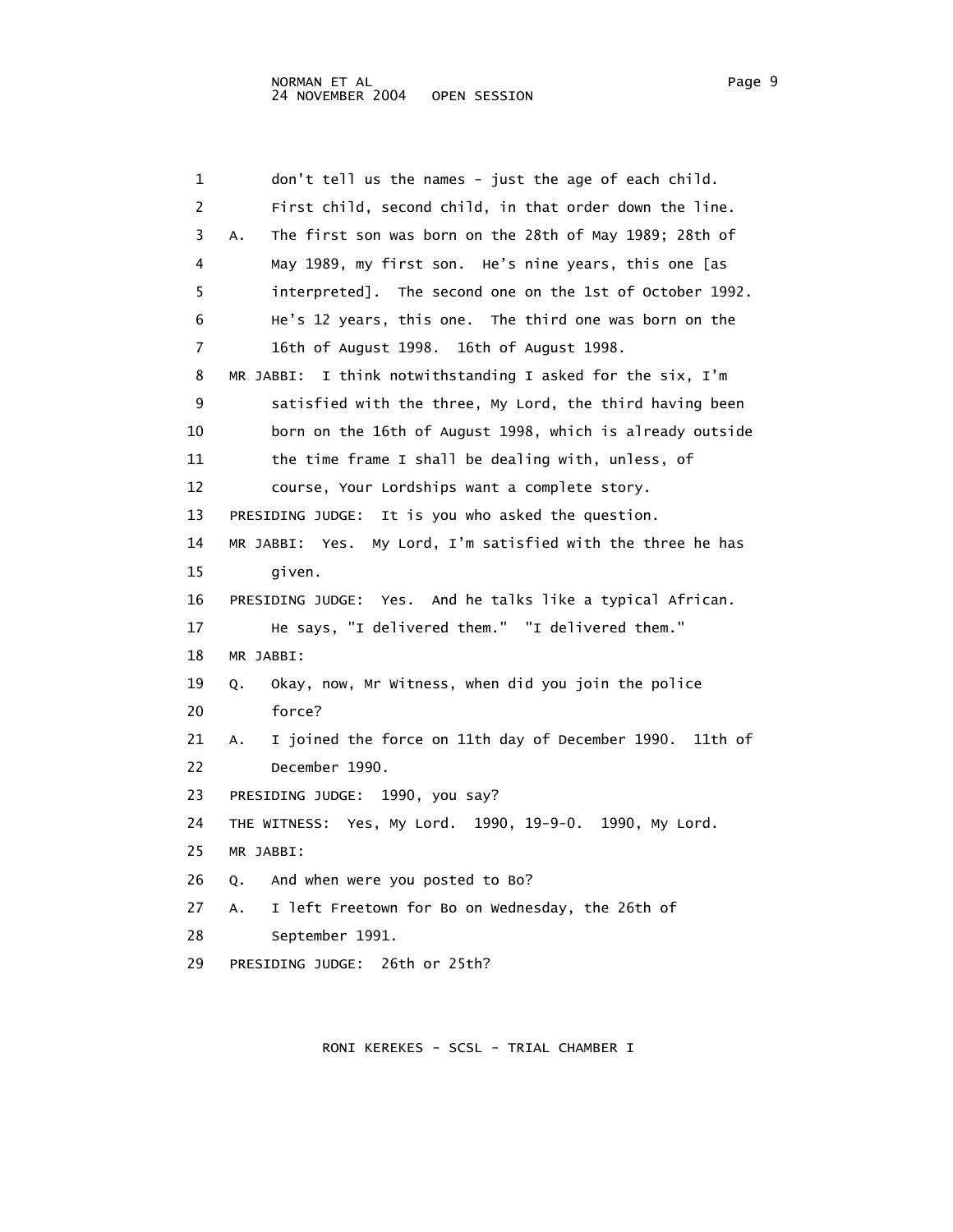1 THE WITNESS: 26th of September 1991.

2 MR JABBI:

3 Q. I see you have a very good memory indeed; is that so?

- 4 A. Yes. 5 MR JABBI: Some people forget the days, but know the dates. 6 PRESIDING JUDGE: He's policeman, and it concerns his career. 7 MR JABBI: 8 Q. So you have a very good memory, don't you? 9 A. Yes, you are very correct. 10 Q. Now, you had been in Bo since the 26th of September 1991 11 and you said yesterday you were in Bo when the AFRC 12 overthrew the constitutionally elected Government of 13 Ahmed Tejan Kabbah? 14 A. Yes, it is the truth. 15 Q. Can you also tell the Court when that event took place, 16 the overthrow of the Tejan Kabbah government? 17 A. I can tell the Court the year. The day and the date, I 18 cannot recollect, but it was sometime in 1997. 19 Q. If I may just a little bit jog your good memory. Would 20 you agree that perhaps it was in May 1997? 21 A. Well, I cannot exactly remember, as I have told you, but 22 it was sometime in the year 1997. 23 Q. Thank you. By that time, you have been in Bo as a police 24 officer for about six years; not so, by the time of 25 overthrow? 26 A. Well, I cannot check as of now. But since I've given you 27 the time, I hope you can recollect. 28 PRESIDING JUDGE: Dates.
- 29 [Overlapping speakers]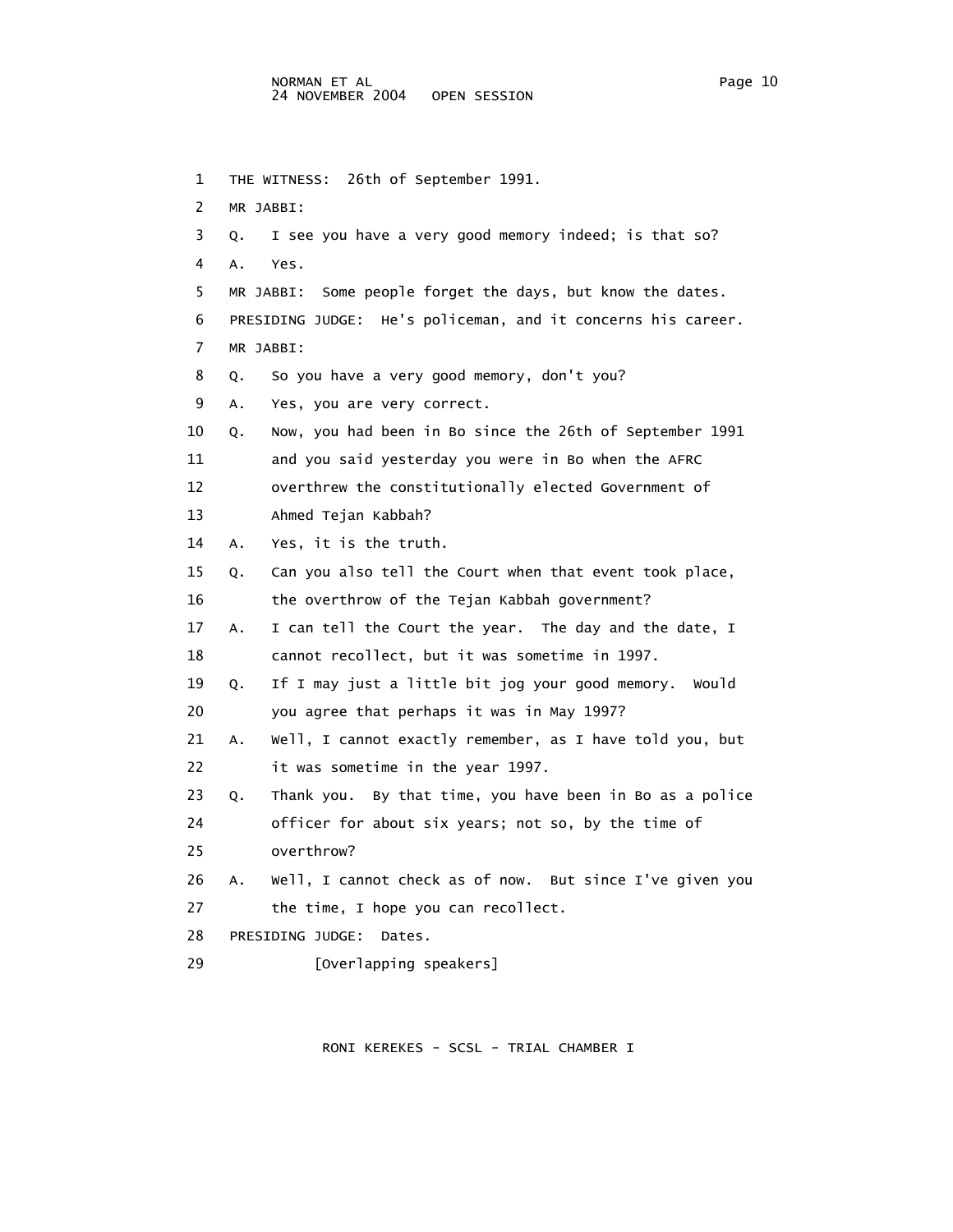1 MR JABBI:

| 2  | Q. | Now from September 1991 to around May 1997, that was when     |
|----|----|---------------------------------------------------------------|
| 3  |    | you were in Bo until the overthrow. Can you tell the          |
| 4  |    | Court when the rebel war started?                             |
| 5  | Α. | No, I cannot tell. I don't know the time the rebel war        |
| 6  |    | started.                                                      |
| 7  | Q. | That is, the RUF invasion of Sierra Leone. Can you tell?      |
| 8  | Α. | I was in the training school up to the part of 1991.<br>By.   |
| 9  |    | then, the rebel war had started. They had entered Sierra      |
| 10 |    | I was in Freetown here training part of 1991.<br>Leone.<br>I. |
| 11 |    | was at the training school. I cannot exactly tell much        |
| 12 |    | about it.                                                     |
| 13 | Q. | Was there any evidence of that war in Bo Town when you        |
| 14 |    | arrived there in 1991?                                        |
| 15 | Α. | Yes, during the time we went to Bo, they were seen            |
| 16 |    | sometimes running up and down from the nearby villages,       |
| 17 |    | people running to Bo Town.                                    |
| 18 | Q. | Now, can you tell the Court, if you know, the sort of         |
| 19 |    | interaction, if any, that existed between the formal          |
| 20 |    | forces, that is, the police and army on the one side, and     |
| 21 |    | the Kamajors during that time?                                |
| 22 | А. | Yes, the time when the war had extended, later, the           |
| 23 |    | Kamajors were not -- were not called there. There was no      |
| 24 |    | cordial relationship between the military by then.<br>There   |
| 25 |    | was no confrontation between the Kamajor and the police.      |
| 26 |    | It was the police that was trying to create a cordial         |
| 27 |    | relationship between, unless later -- unless when later       |
| 28 |    | the Kamajors came to turn against the police as well.<br>It   |
| 29 |    | was a surprise to us.                                         |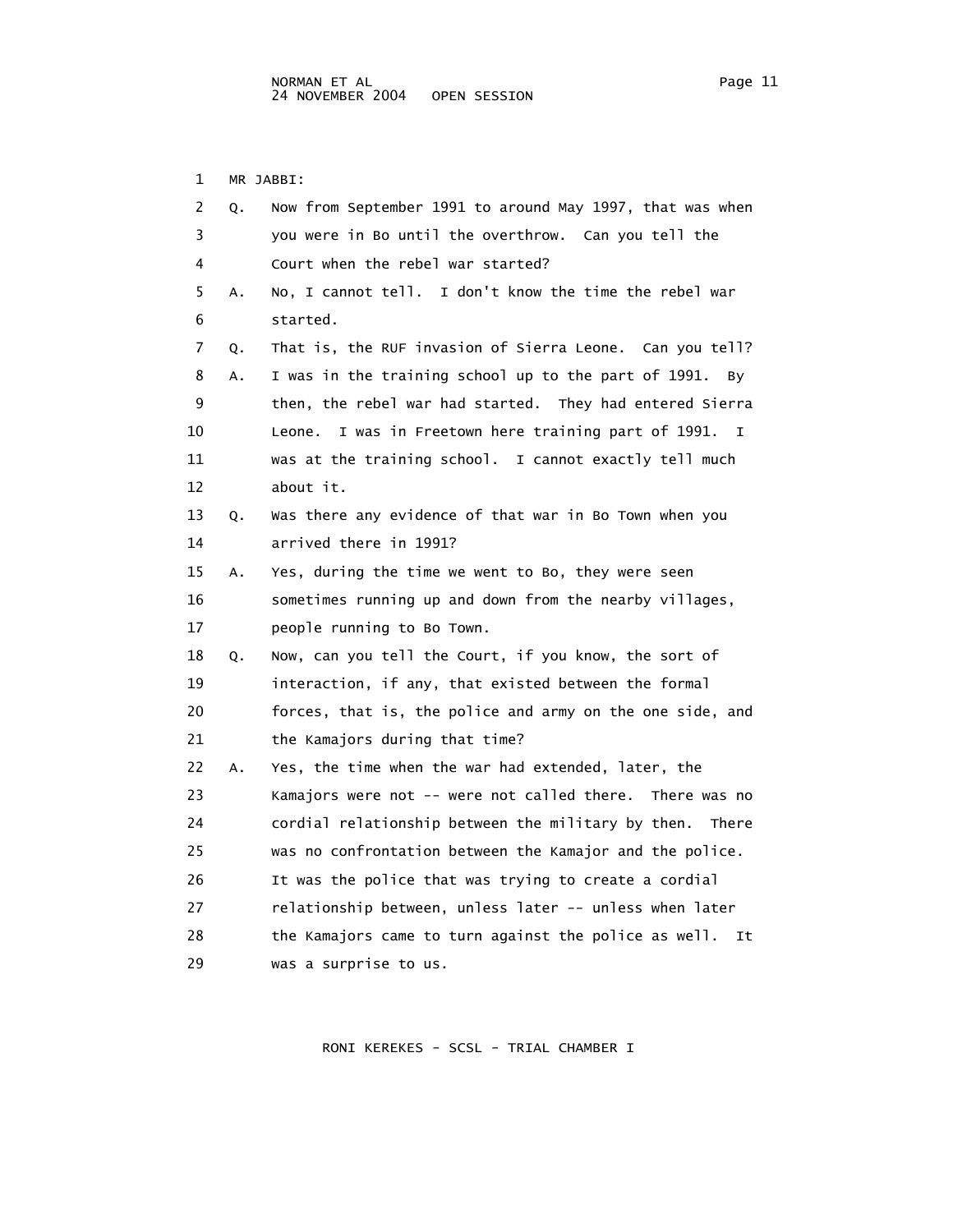| 1  | Q. | Now, according to you, the police at some stage<br>okay.       |
|----|----|----------------------------------------------------------------|
| 2  |    | made effort to deal with the relationship between the          |
| 3  |    | army, the soldiers, and the Kamajors. Do you know when         |
| 4  |    | that relationship between the soldiers and the Kamajors        |
| 5  |    | went bad enough to require the attention of the police?        |
| 6  | Α. | Within that time, it was the time when Chief Hinga<br>Yes.     |
| 7  |    | Norman was Deputy Defence Minister. It was the time when       |
| 8  |    | their relationship came worst right from the time when         |
| 9  |    | the force was internal. Later, when he was deputy              |
| 10 |    | defence, it was the time the relationship became worst         |
| 11 |    | more and more.                                                 |
| 12 | Q. | Okay. Now, can you also tell the Court what - if you           |
| 13 |    | know; you may not know, but just in case you know - can        |
| 14 |    | you tell the Court what was the nature of the Kamajor          |
| 15 |    | movement up to the time Mr Kabbah was overthrown?              |
| 16 | Α. | No, I cannot tell you anything in connection with that,        |
| 17 |    | because I was on duty. Nearly almost every day I was on        |
| 18 |    | duty.                                                          |
| 19 | Q. | Okay. So let's come to your being on duty. According to        |
| 20 |    | you, on that crucial day of the 15th of June 1997, you         |
| 21 |    | were on duty as the night guard at a supermarket in Bo;        |
| 22 |    | correct?                                                       |
| 23 | Α. | Yes.                                                           |
| 24 | Q. | And that is Sabbah supermarket?                                |
| 25 |    | JUDGE BOUTET: It is what, you say? A suburb?                   |
| 26 |    | Sabbah.<br>MR JABBI:                                           |
| 27 | Q. | Is that correct?                                               |
| 28 | А. | You are very correct.                                          |
| 29 |    | How do you spell Sabbah?<br>Is it S-A-B-A?<br>PRESIDING JUDGE: |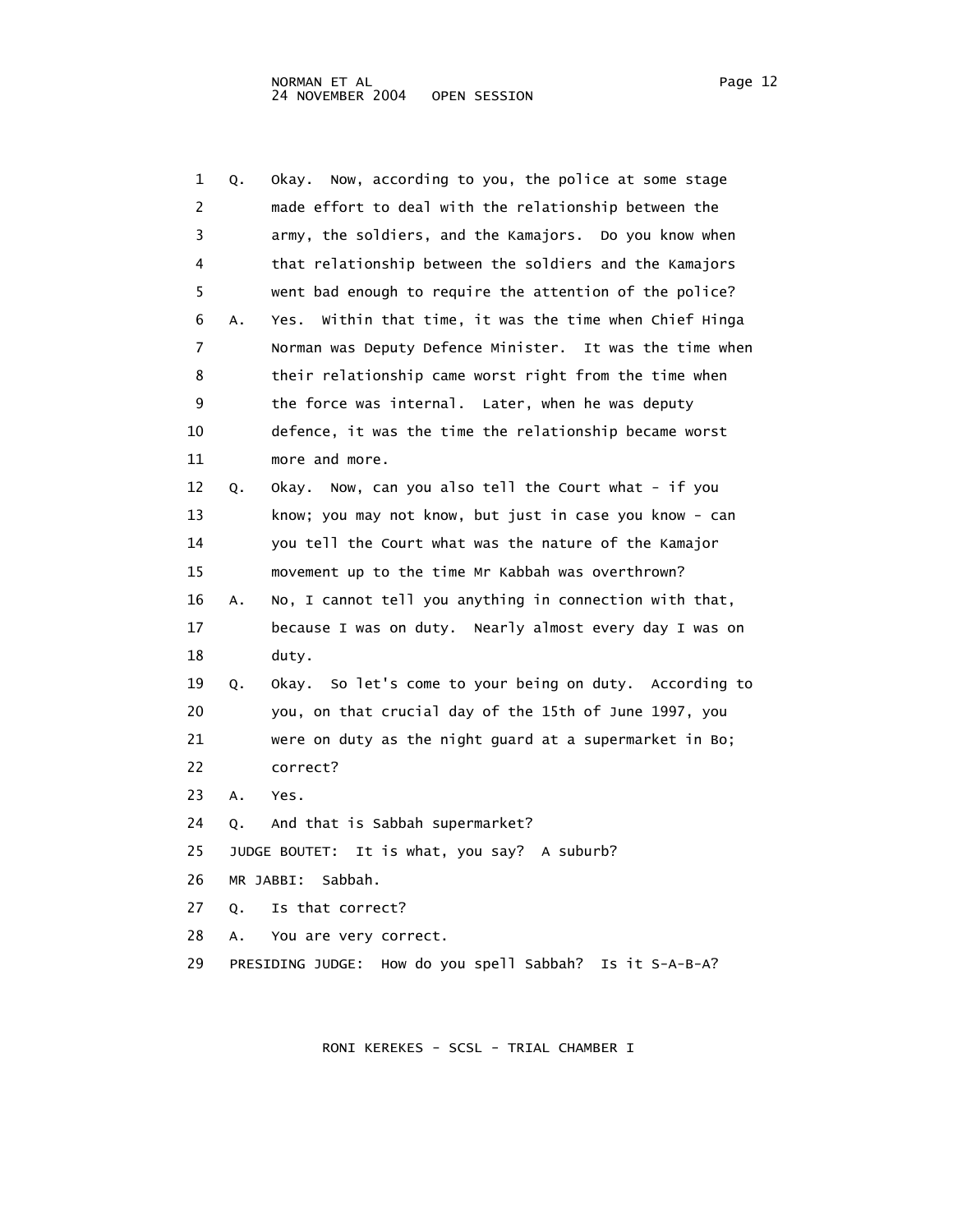## NORMAN ET AL<br>24 NOVEMBER 2004 OPEN SESSION 24 NOVEMBER 2004

 1 MR JABBI: Maybe the witness can help us, but I can try. 2 Q. Do you know the spelling of the Sabbah supermarket, the 3 Sabbah part? 4 A. Yes. Capital S-A-A-B-A-H. S-A-B-B-A-H. 5 MR JABBI: 6 Q. May I suggest that it is probably S-A-B-B-A-G-H, Sabbah. 7 A. Not correct. 8 Q. Now, the Sabbah supermarket in Bo, is it a government 9 institution? 10 A. It is not a government institution. It belongs to a 11 member of the public. 12 Q. It is a private commercial institution, is it? 13 A. Um, yes, you are very true. 14 Q. Was your night duty there an official engagement or a 15 private contract? 16 A. It was an official duty as requested by members of the 17 public. 18 Q. Now, I put it to you that it was not an official duty but 19 a private arrangement between yourself and that private 20 businessman? 21 A. You are not correct. Let me tell you one thing. During 22 the time in question the crime rate was very high in Bo 23 Town. So, as a result, the public called the attention 24 of the police and cried to them to provide security 25 within the township. The businessmen also requested. 26 There were town patrol men. Others were sent to banks 27 like Commercial -- I mean Barclays Bank, Commercial, and 28 Standard Bank. Others were sent to WFP, Welfare program 29 office, BTO offices. So the security was very much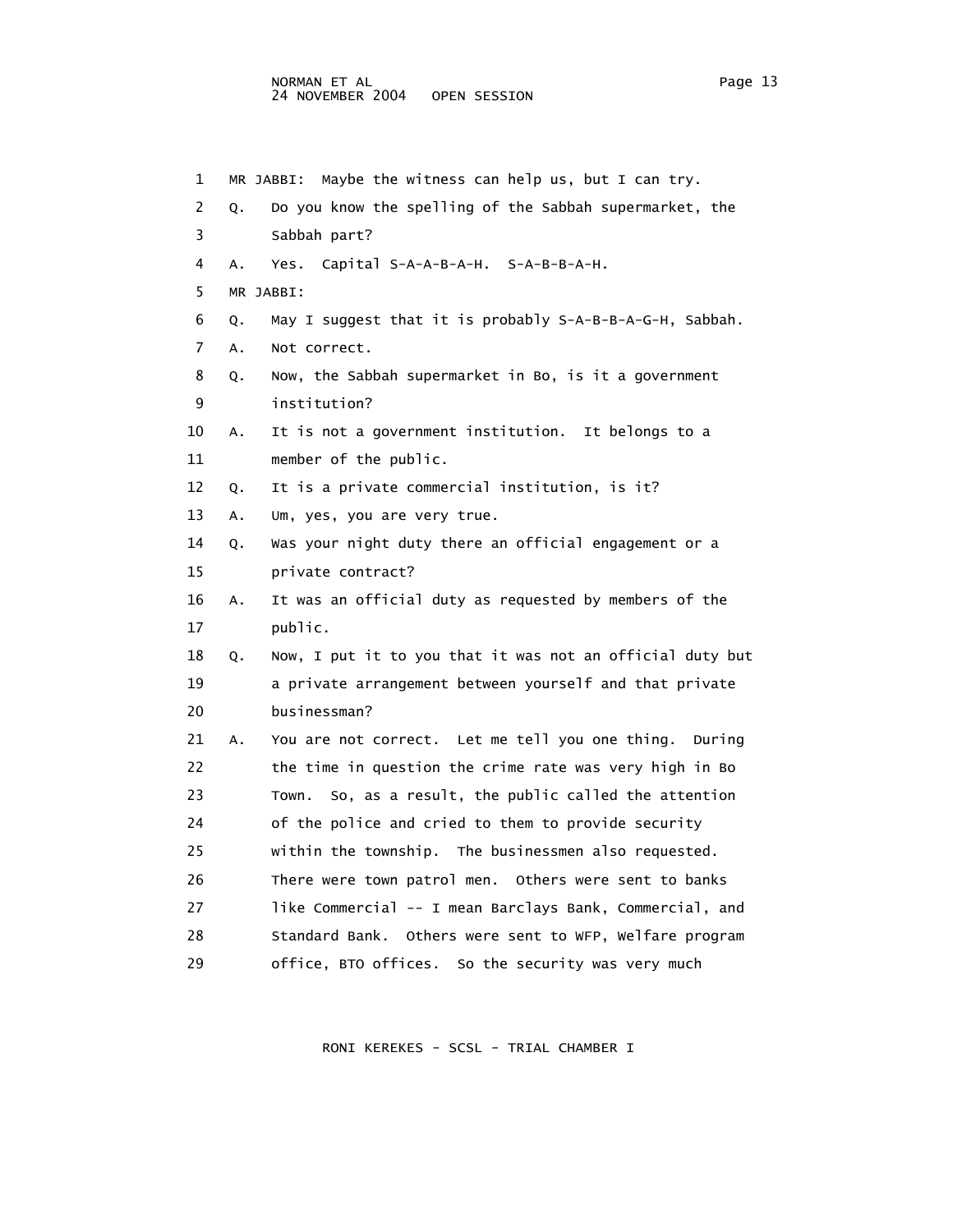| 1  |    | So it was not a matter of private<br>encouraging.          |
|----|----|------------------------------------------------------------|
| 2  |    | arrangement. You are not correct.                          |
| 3  | Q. | Thank you very much. By that time, the AFRC was in         |
| 4  |    | control of Bo; is that correct?                            |
| 5  | Α. | Well, I started working at the place during the time of    |
| 6  |    | President Kabbah's government, three months in Kabbah's    |
| 7  |    | government. And later, after they were overthrown,         |
| 8  |    | I continued working.                                       |
| 9  | Q. | Okay. The night of the attack you're talking about, you    |
| 10 |    | say it was by 3.00 to 3.30 a.m. that you heard sounds of   |
| 11 |    | breakage outside the supermarket; is that correct?         |
| 12 | Α. | You are very correct, very correct.                        |
| 13 | Q. | when did you start duty that night?                        |
| 14 | Α. | I normally report at 6.00 p.m. and off at 8.00 a.m. the    |
| 15 |    | following morning.                                         |
| 16 | Q. | By the time you were alerted to the break-in there was     |
| 17 |    | already a car parked with bags of rice, according to you?  |
| 18 | Α. | Yes, the time I came outside, that was the time I saw the  |
| 19 |    | car parked outside. You are very true.                     |
| 20 | Q. | You obviously concluded that the rice in the car was from  |
| 21 |    | the store you were guarding; is that correct?              |
| 22 | Α. | Well, before my conclusion, I watched within --            |
| 23 | Q. | Excuse me. My question is whether you made that            |
| 24 |    | conclusion. You concluded that the rice in the car was     |
| 25 |    | from the store; not so?                                    |
| 26 | Α. | Yes, because look at the store, look at the rice, and the  |
| 27 |    | place was damaged. It was broken.                          |
| 28 | Q. | Thank you. What part of the supermarket was the car?<br>0n |
| 29 |    | the main road or where?                                    |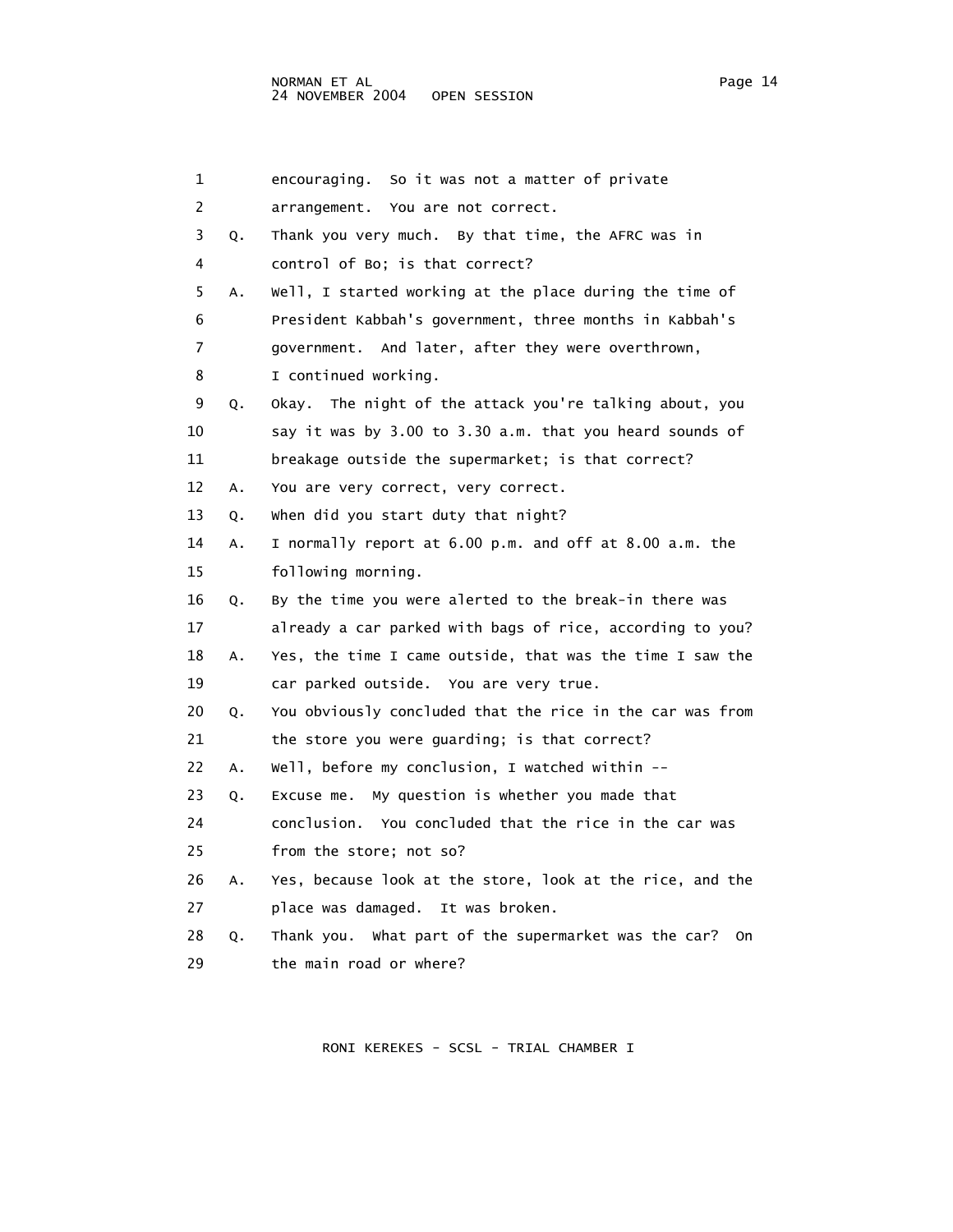| 1              | Α. | The car was parked right at the edge of the veranda<br>NO. |
|----------------|----|------------------------------------------------------------|
| 2              |    | by the side -- by the side of the foundation, right        |
| 3              |    | inside the compound.                                       |
| 4              | Q. | [Previous translation continues]                           |
| 5              | A. | Yes.                                                       |
| 6              | Q. | How far from the store itself?                             |
| $\overline{7}$ | A. | It was just about 3 yards.                                 |
| 8              | Q. | Were you normally outside the supermarket itself or        |
| 9              |    | inside the supermarket when you were on guard?             |
| 10             | Α. | The supermarket is a compound. It has a compound, and it   |
| 11             |    | is built with a cement wall. Sometimes I patrol inside     |
| 12             |    | so that thieves will not jump inside from the back, and    |
| 13             |    | I also patrol outside within the vicinity.                 |
| 14             | Q. | when you say you patrol -- sometimes you patrol inside,    |
| 15             |    | you mean inside the compound, not inside the supermarket   |
| 16             |    | building itself; not so?                                   |
| 17             | A. | The supermarket is -- was locked. I said it is a           |
| 18             |    | compound. It has a fence right round it, so sometimes      |
| 19             |    | I'm inside to ensure that thieves don't jump from the      |
| 20             |    | And I also sometimes come outside to patrol. That<br>rear. |
| 21             |    | is how I normally do my patrol throughout the night.       |
| 22             | Q. | Okay. Thank you. Now, one of the set measures you          |
| 23             |    | adopted when you observed all that was as follows:         |
| 24             |    | According to you, you looked into the car and saw that     |
| 25             |    | the key was in the ignition switch, and that also you      |
| 26             |    | searched for the insurance policy. And you took both the   |
| 27             |    | key and the insurance policy; is that correct?             |
| 28             | А. | You are very correct.                                      |
| 29             | Q. | And you took the precaution of giving both of those items  |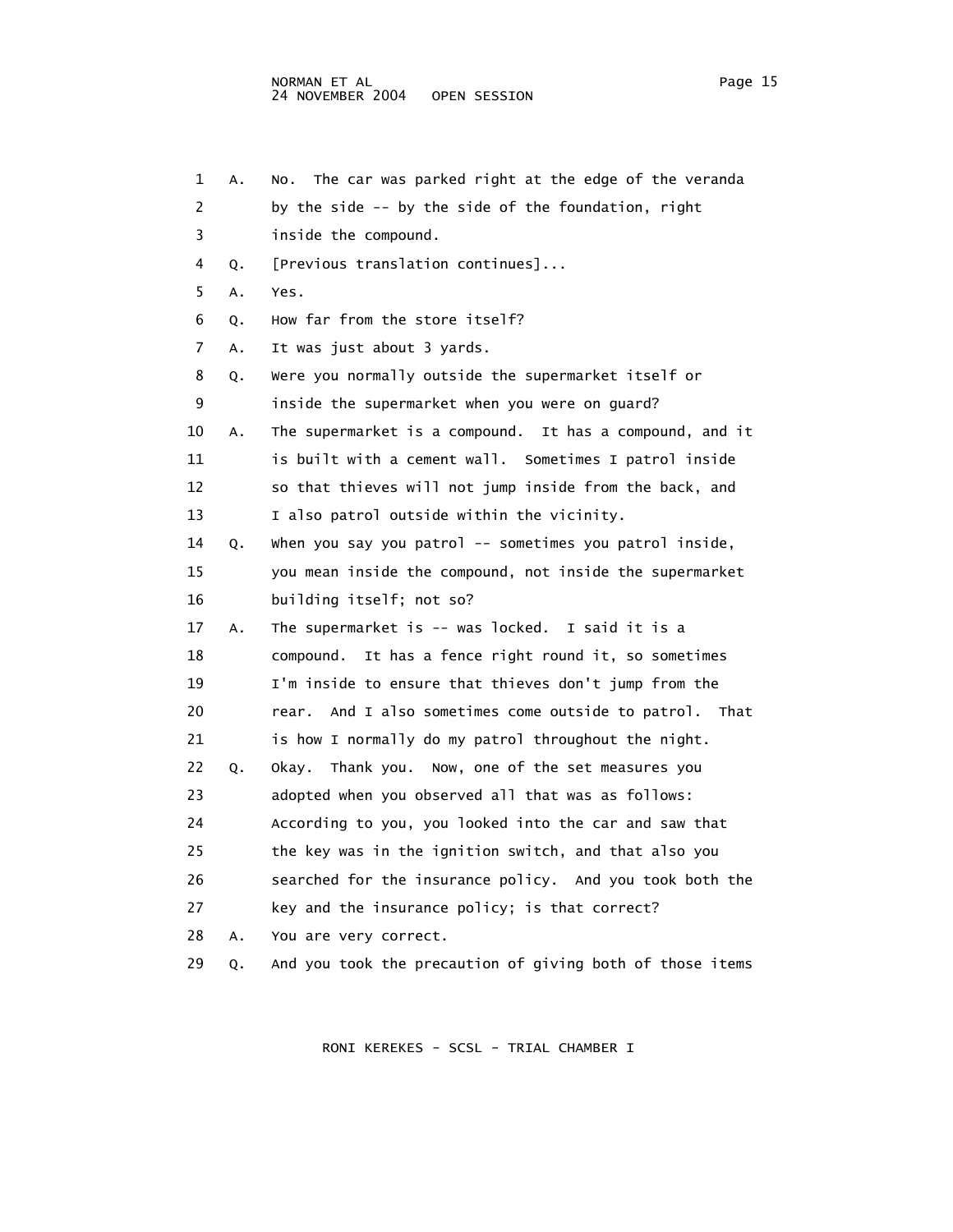1 to some other person so that it is not on your person; is 2 that correct? 3 A. Yes, I decided to give it to him because considering the 4 situation, as I was expecting a rebellion from the 5 thieves at any time because -- 6 Q. Fine. Fine. Well, what about the tyres? You said you 7 deflated the tyres; is that correct? 8 A. You are very correct. 9 PRESIDING JUDGE: Because he has given the reasons, Dr Jabbi. 10 I hope that this line of cross-examination is relevant to 11 a certain issue you are driving at. 12 MR. JABBI: Indeed, My Lord. 13 PRESIDING JUDGE: Otherwise, I read a lot of futility in it, 14 and I'm just cautioning as we're -- we're dragging our 15 feet around one spot and turning around. This witness 16 has said why he deflated the tyres. 17 JUDGE BOUTET: I would like -- 18 MR JABBI: Unless authority is being given, that perhaps we 19 were running around in a circle. 20 JUDGE BOUTET: Dr Jabbi, I would like to be reassured, too, 21 that it is really relevant to your cross-examination that 22 we know how many hours he spent in the store, whether he 23 took this door or this door, how many bags of rice. All 24 of this, to my understanding, is -- please let me finish. 25 All of this evidence that was led was to bring into the 26 factual situation of concern of this Court. 27 So I mean, up to now, you've spent an enormous 28 amount of time about this, and I am questioning and 29 trying to understand how relevant this is to the position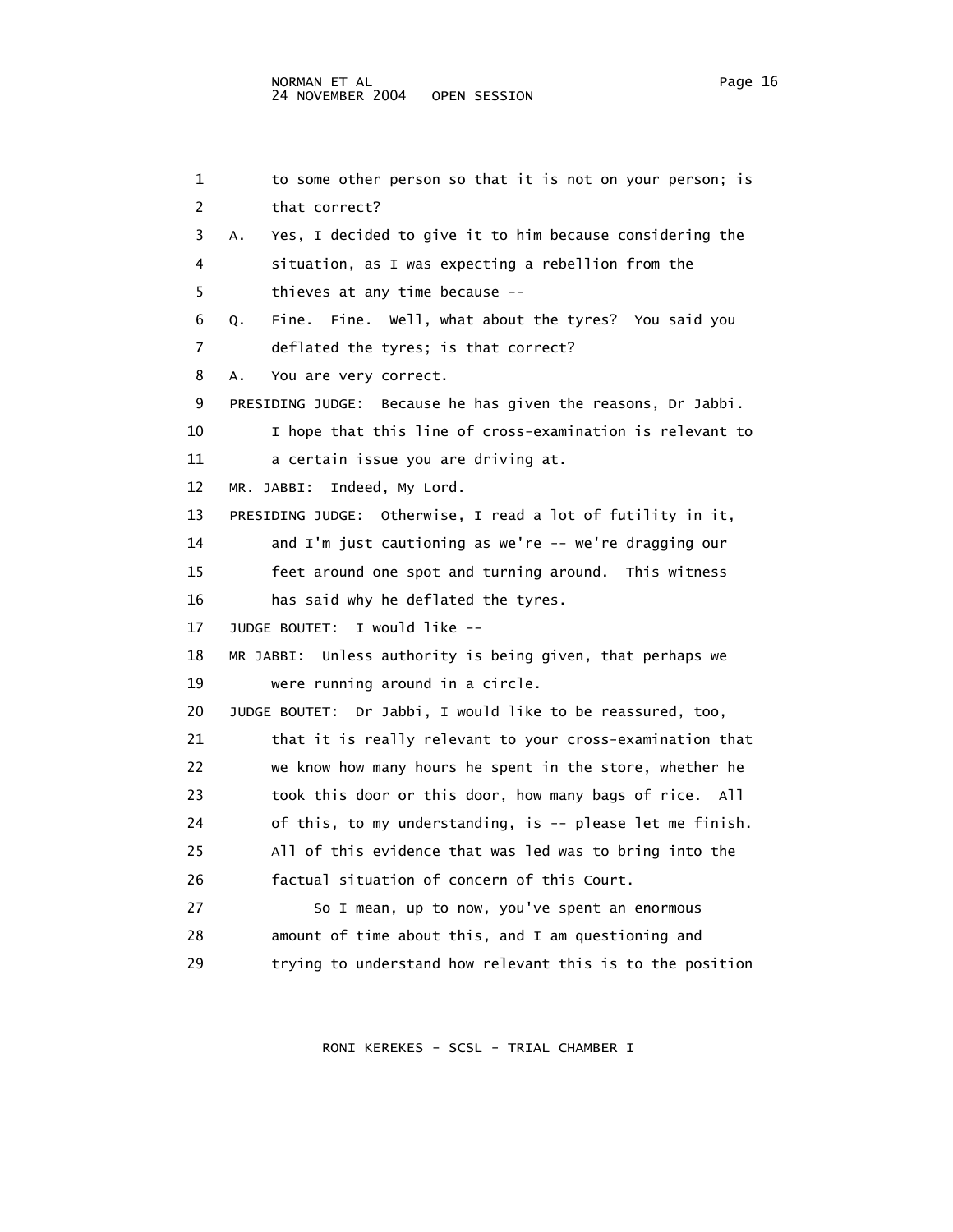1 of the first accused. If you're telling me it is, I'll 2 listen to you, but I am really scratching my head to see 3 the relevancy of that in this respect. 4 MR JABBI: My Lord, I assure you that it is. It is deliberate 5 and calculated, and I hope it will not be long when the 6 relevance will be apparent. 7 JUDGE BOUTET: Very well. 8 JUDGE THOMPSON: Let me add my own little caution: My concern 9 is that in the process of conducting your 10 cross-examination, based on your instructions, you do not 11 really end up with an unnecessary multiplication of the 12 issues. 13 MR JABBI: Not at all. If anything, My Lord, in fact, that is 14 one of the reasons for this line of cross-examination. 15 I want to reduce the multiplicity of issues the witness 16 has proffered, and I'm laying the foundation for that 17 reduction. 18 JUDGE THOMPSON: I'm reassured at this point. 19 MR JABBI: Thank you, very much. 20 PRESIDING JUDGE: I would like to feel reassured as well at 21 this point. 22 MR JABBI: My Lord, just a little bit of patience, I beg. 23 Q. Now about the tyre, the tyres, you said you deflated 24 them. Let us leave the why aside. But at least how did 25 you deflate the tyres? How? 26 A. I used my rifle -- I used my rifle. It was my rifle 27 I used, and I fired the four tyres. 28 Q. The four tyres. Now, after you had taken the key from 29 the switch and secured it with some other person so that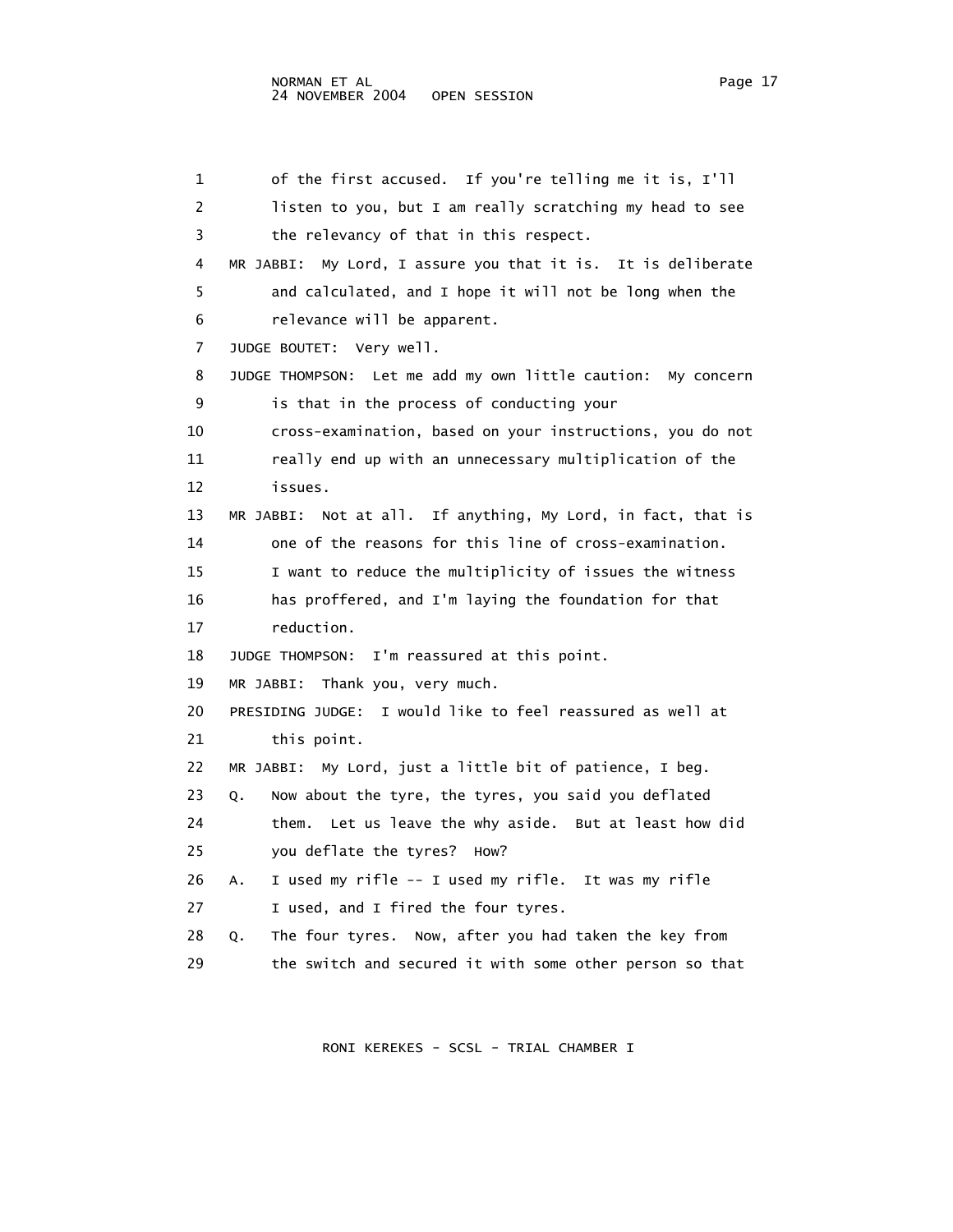1 it was not on your own person, was it necessary for you 2 to deflate any of those tyres at all by slashing them 3 with your rifle? 4 A. Yes, it was very necessary. 5 Q. Now, I put it to you that so long as you had secured the 6 driving key it was not necessary to deflate the tyres in 7 order to ensure its immobility? 8 PRESIDING JUDGE: That is a matter of your opinion. 9 MR JABBI: My Lord, I just wanted to check whether he agrees  $10$  -- 11 PRESIDING JUDGE: It is a matter of your opinion on the issue, 12 learned counsel. 13 JUDGE BOUTET: But again, I'm questioning the relevancy of 14 that. If it is one tyre, three tyres or four with his 15 rifle, how is this really advancing your case? 16 PRESIDING JUDGE: Excuse me, Mr Jabbi. The police act -- they 17 arrest and act on reasonable suspicion that we are 18 dealing with a thief of stolen property, and I think that 19 where he meets a car -- it is a matter which can always 20 be debated -- where he meets a car and suspects, like has 21 said, that the bags of rice inside, he suspected, were 22 from the store which had been broken, we have before him 23 a clear case of a possible commission of an offence. And 24 if he wanted to immobilise that vehicle, it is a matter 25 of argument as to whether he was within or he went 26 beyond. So it is argumentative. 27 JUDGE THOMPSON: I think, if learned counsel is so concerned 28 about pressing that point, we can have expert evidence on 29 that. I mean, here was a police officer making a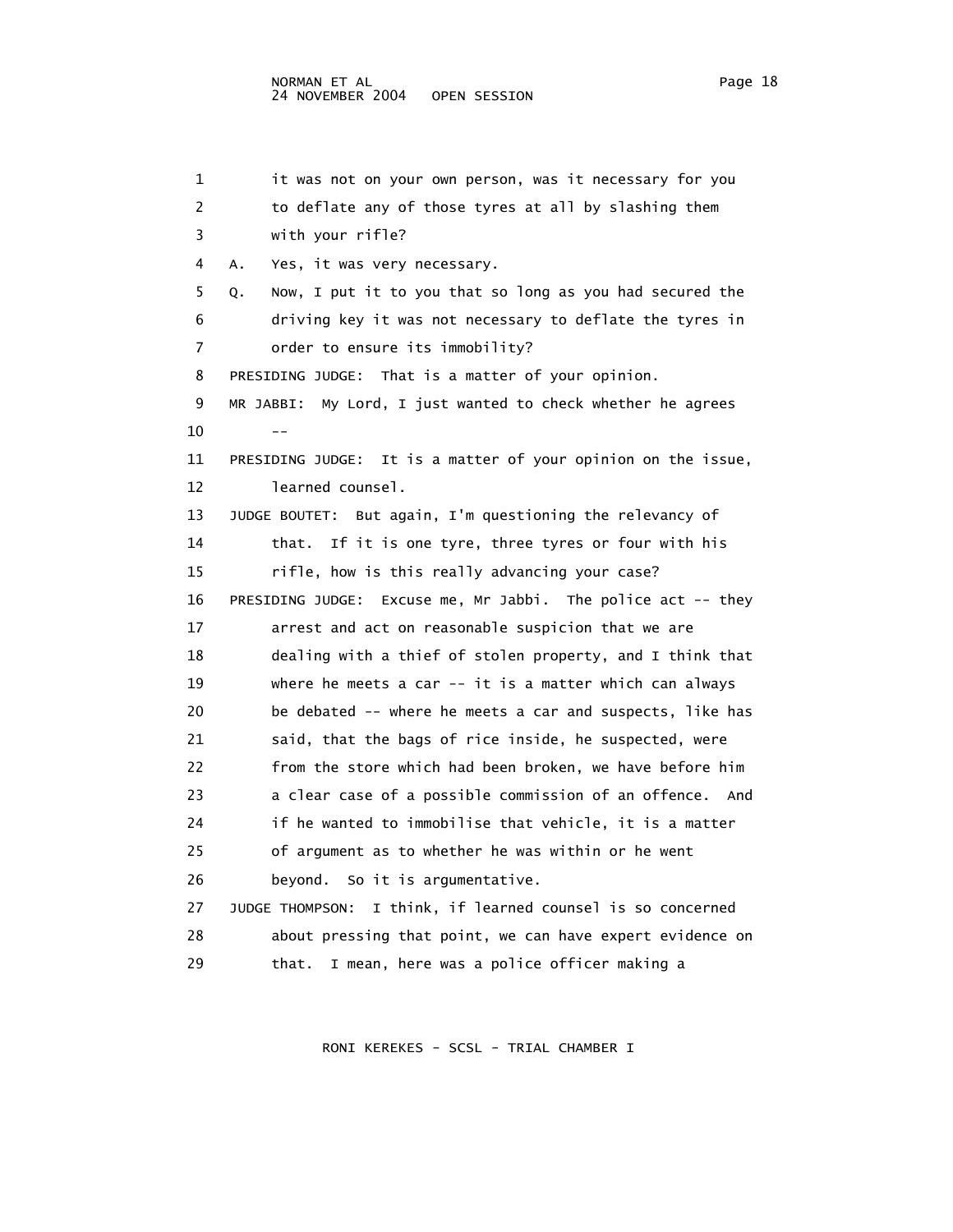1 judgment as to a possible scene of crime, what had 2 happened, possibility of probable cause, and he decided 3 to take certain measures. I accept your questioning his 4 judgment as a police officer, because I don't see any 5 rule precluding you from doing that except that you want 6 to be very sure how you're treading. 7 PRESIDING JUDGE: Especially where the witness has stated that 8 he found it necessary to do what he did in the 9 circumstances. 10 MR JABBI: I am satisfied with his confirming the extent of 11 the act of immobilisation, and I just wanted that fact, 12 also. 13 PRESIDING JUDGE: Dr Jabbi, let me tell you: We're used to 14 the society in which we live, be it in the west or the 15 east or wherever. When you secure the key of the car, 16 you necessarily have not secured the car because he could 17 bring a duplicate key and drive the car away. Is that 18 true or not? 19 MR JABBI: That is true, My Lord. 20 PRESIDING JUDGE: Okay, all right. 21 MR JABBI: Although it can be improbable on individual 22 occasions. But also, if he deflated the car without 23 slashing the tyre, the car could also not go. All he was 24 interested in was the car not to go. I just want to put 25 these little facts across to allow Your Lordships to 26 assess the matter in the end. 27 JUDGE THOMPSON: But not to question his professional 28 judgment, is it? Because there would be a distinction 29 here between the facts as he was able to determine at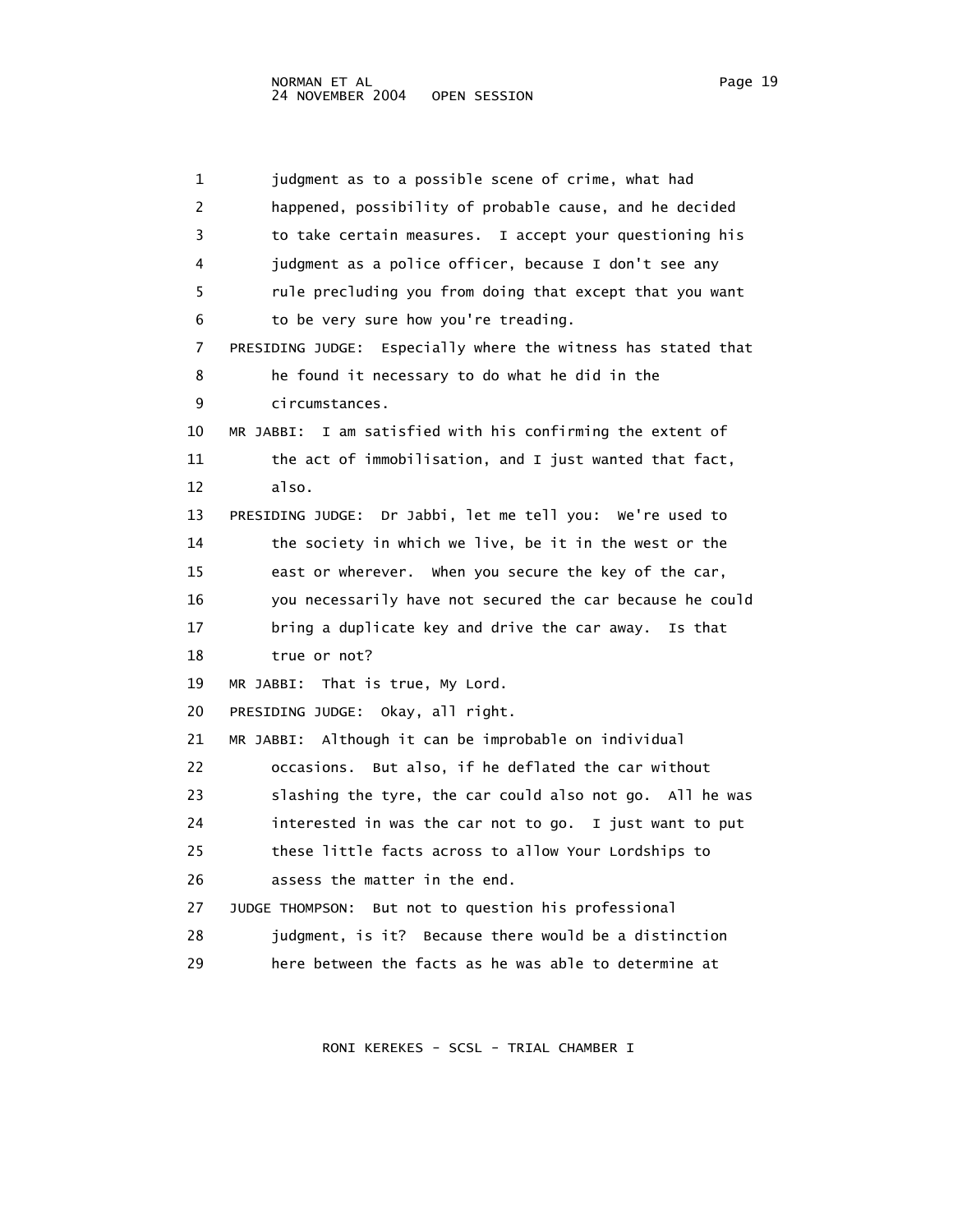1 that particular point in time and his own response in 2 terms of his professional judgment. As a police officer, 3 he is trained that when he comes to a crime scene, 4 certain procedures have got to be adopted if there is 5 reasonable suspicion or probable cause that a crime has 6 been committed. And unless you're saying that what he 7 did was against some manual that he may well have been 8 acting on, then I don't think I'll be satisfied with your 9 kind of approach. 10 [HN241104B 10.45 a.m.] 11 MR JABBI: My Lord -- 12 JUDGE BOUTET: Again, Dr Jabbi, I would like to come back to 13 the relevancy of that. As far as I understand this 14 witness's evidence, he has not come here to testify about 15 his powers of arrest and his powers as a police officer. 16 He has come here to testify as a victim who has been the 17 subject of brutality. That's his evidence. 18 I concede to you that you are in cross-examination 19 and we're trying not to limit your cross-examination, but 20 it has to have some relevancy at some given time with the 21 subject matter of the evidence of this witness. Unless 22 you are telling me that what you are questioning now is 23 to probe the credibility of the witness, I'm prepared to 24 listen to that, but I'm getting lost now to see where we 25 are, whether he had authority or not, because it 26 absolutely has no relevancy to his evidence per se to the 27 charges here. 28 MR JABBI: As I said earlier, the witness has given evidence 29 as to several atrocities practised upon him.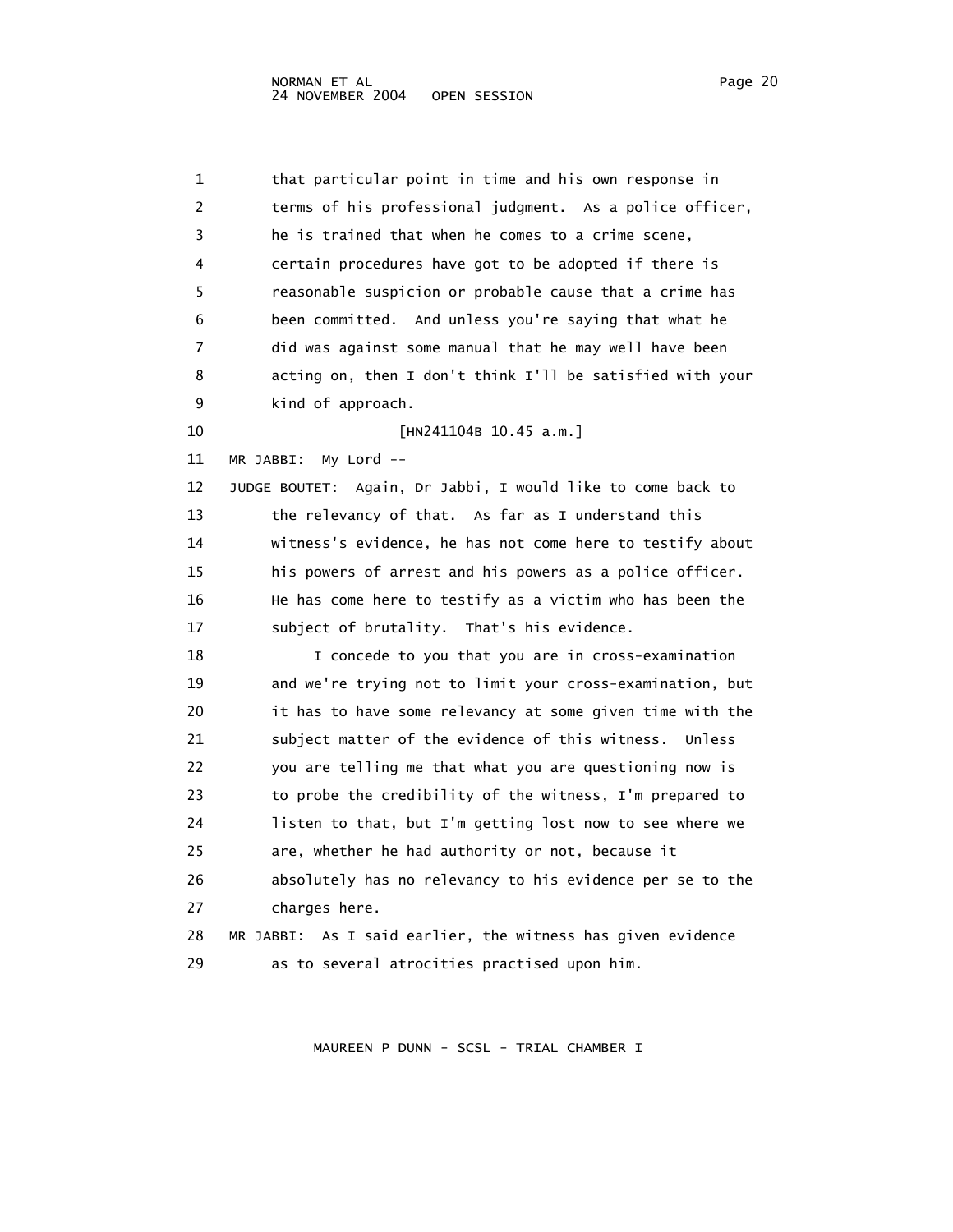1 JUDGE BOUTET: That is right. We're not there yet with your 2 cross-examination. 3 MR JABBI: That's exactly where I'm going. There are two 4 aspects of those atrocities that I'm focusing attention 5 on. My Lord, really, if you can give me some time, 6 I don't want to anticipate orally what I want to do, 7 because it can undermine the questions I want to pose and 8 the target I'm driving at. I just crave for a little bit 9 of patience, My Lord. It will be clear very soon. 10 JUDGE BOUTET: Very well, proceed. 11 MR JABBI: Generally, there are two aspects of those 12 atrocities narrated for which I want to lay a foundation 13 and then I will -- 14 JUDGE BOUTET: Proceed, thank you. 15 MR JABBI: 16 Q. Mr Witness, after you had immobilised the car in the 17 manner in which you did, you said two vans came with AFRC 18 soldiers commanded by one Captain Abubakar Kamara; not 19 so? 20 A. I said three vans. 21 Q. I also have three vans in my notes, but at some stage 22 yesterday I had two and I thought that that was wrong. 23 Three vans came with AFRC soldiers on the scene commanded 24 by one Captain Abubakar Kamara; is that correct? 25 A. Yes, very correct. 26 Q. His first question was who released the shot; is that so? 27 A. Yes. 28 Q. Now, you will agree that at that time Bo was in a tense 29 security situation; is that correct?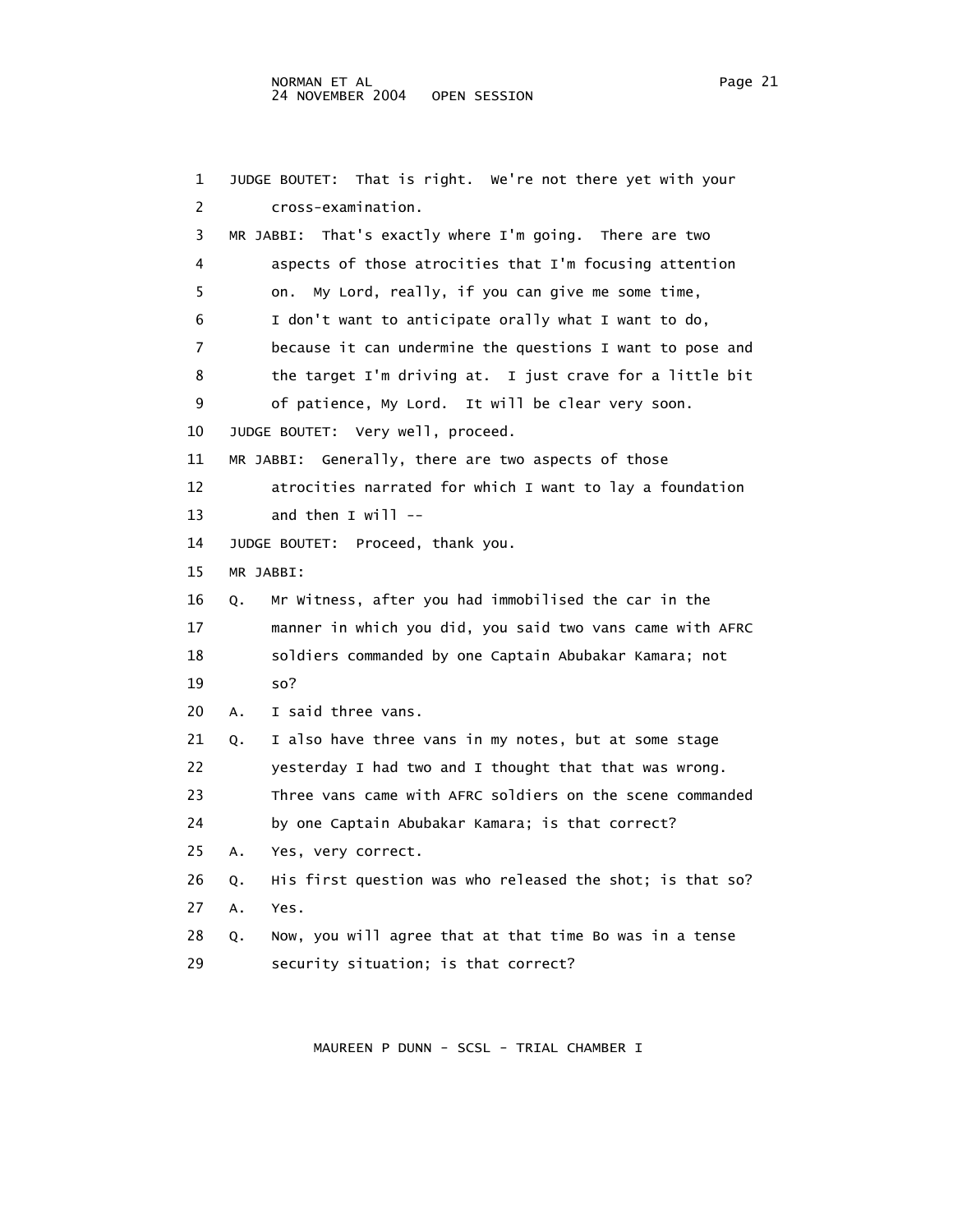| 1  | Α. | Yes, during the time we were experiencing harassment,     |
|----|----|-----------------------------------------------------------|
| 2  |    | suppression, and all the rest of it.                      |
| 3  | Q. | The question really was that at that time Bo Town was in  |
| 4  |    | a tense security situation just after the overthrow of    |
| 5  |    | the constitutional government.                            |
| 6  | Α. | what do you mean by "tense"?                              |
| 7  | Q. | The place was not calm for some time after the overthrow; |
| 8  |    | is that correct?                                          |
| 9  | Α. | Yes, the place was not quiet; it was not quiet at all.    |
| 10 | Q. | There were also instructions, both to soldiers and the    |
| 11 |    | police, against indiscriminate shooting of firearms by    |
| 12 |    | that time.                                                |
| 13 | А. | well, they passed the order, but not including we, the    |
| 14 |    | securities, that were sent outside, because we are in to  |
| 15 |    | detect crimes and apprehension of offenders. We are in    |
| 16 |    | to save lives and property, so by then the war was on, so |
| 17 |    | if you observe any attack at night, you have to defend    |
| 18 |    | yourself. That is why you were given the weapon.          |
| 19 | Q. | What order was on at that time, according to you? You     |
| 20 |    | say the order was on but not for you people who were on   |
| 21 |    | police security duty. What order are you talking about?   |
| 22 | Α. | The order that was on was you as an officer, if you are   |
| 23 |    | not on duty, you should not carry your rifle, be you      |
| 24 |    | police or soldier -- that was the order, especially at    |
| 25 |    | night, because the crime rate was very high by then.      |
| 26 | Q. | I also put it to you that part of that order was that you |
| 27 |    | should not, without very good reason, discharge firearms  |
| 28 |    | at night.                                                 |
| 29 | А. | No, that was not the case, because that was not the       |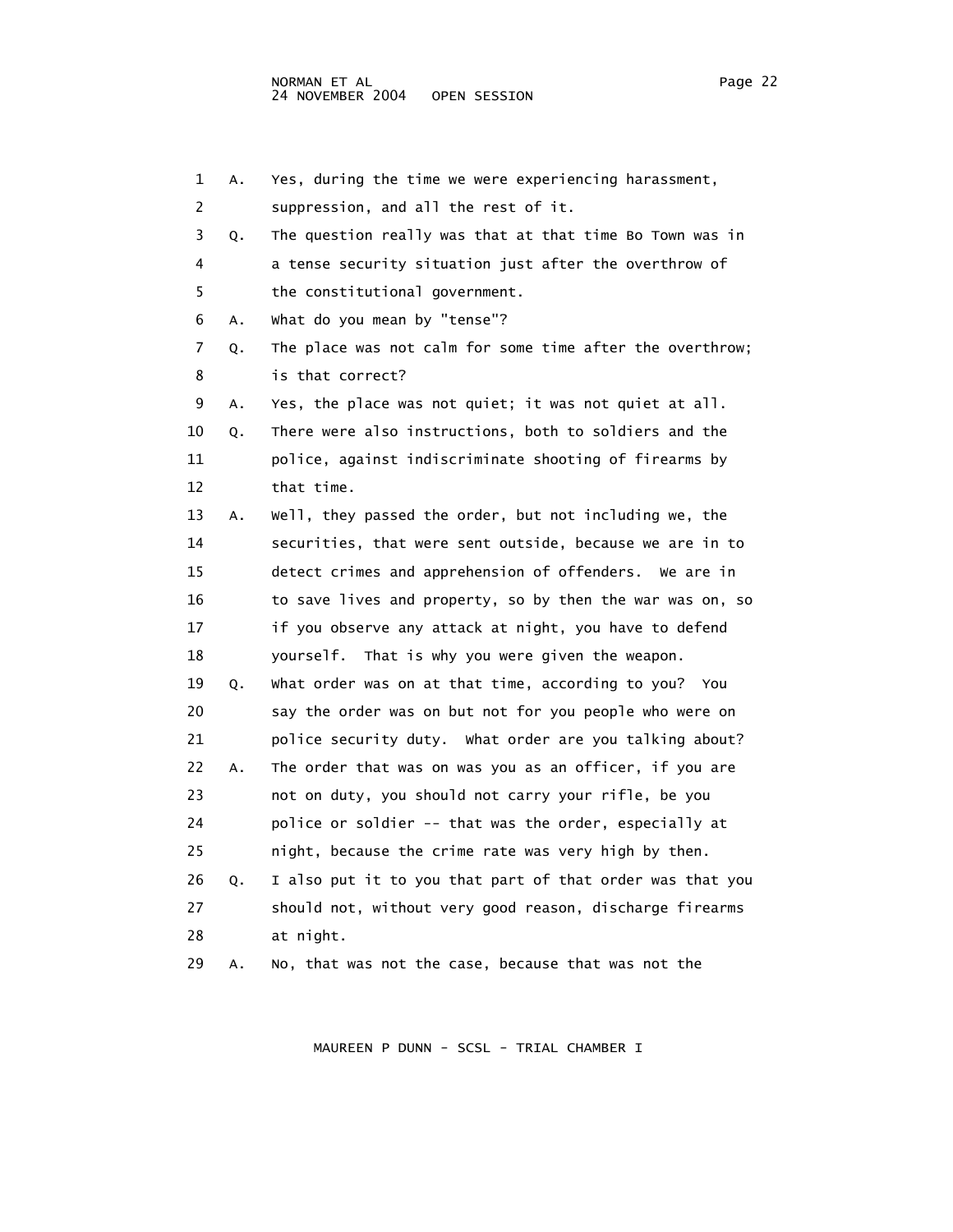| 1  | allegation put across. That was not the allegation put          |
|----|-----------------------------------------------------------------|
| 2  | before me by the captain. That was not the case, because        |
| 3  | by then we were the securities outside and we have arms         |
| 4  | and we are expecting rebellion at any time -- that was          |
| 5  | not the case. The man said, "why should I deflate the           |
| 6  | car simply because he commanded his men to run the              |
| 7  | mission for him?" He was against what I did, simply             |
| 8  | because it's like I have deprived him from running his          |
| 9  | mission.                                                        |
| 10 | JUDGE THOMPSON: Learned counsel, isn't this line of             |
| 11 | cross-examination getting very argumentative? I am              |
| 12 | interested in the question where he denied that it was          |
| 13 | not part of that order that one should not discharge            |
| 14 | firearms at night. Whose order was that, according to           |
| 15 | you?                                                            |
| 16 | MR JABBI: My Lord, he himself said it. He said there was an     |
| 17 | order, and I only asked him to specify the order.               |
| 18 | JUDGE THOMPSON: And he specified it by saying that at the       |
| 19 | time the order was that a police officer not on duty was        |
| 20 | not to carry a weapon.                                          |
| 21 | MR JABBI: Yes, that is what he said.                            |
| 22 | JUDGE THOMPSON: And then you injected some supplementary part   |
| 23 | of that; namely, that it was also part of the order that        |
| 24 | one should not discharge firearms at night without good         |
| 25 | cause.                                                          |
| 26 | MR JABBI: My Lord, he did say yesterday that Captain Abubakar   |
| 27 | Kamara, when he came on that scene and asked who released       |
| 28 | the shot, also said he had disobeyed these orders.              |
| 29 | That's the point I'm trying to make. I'm not<br>JUDGE THOMPSON: |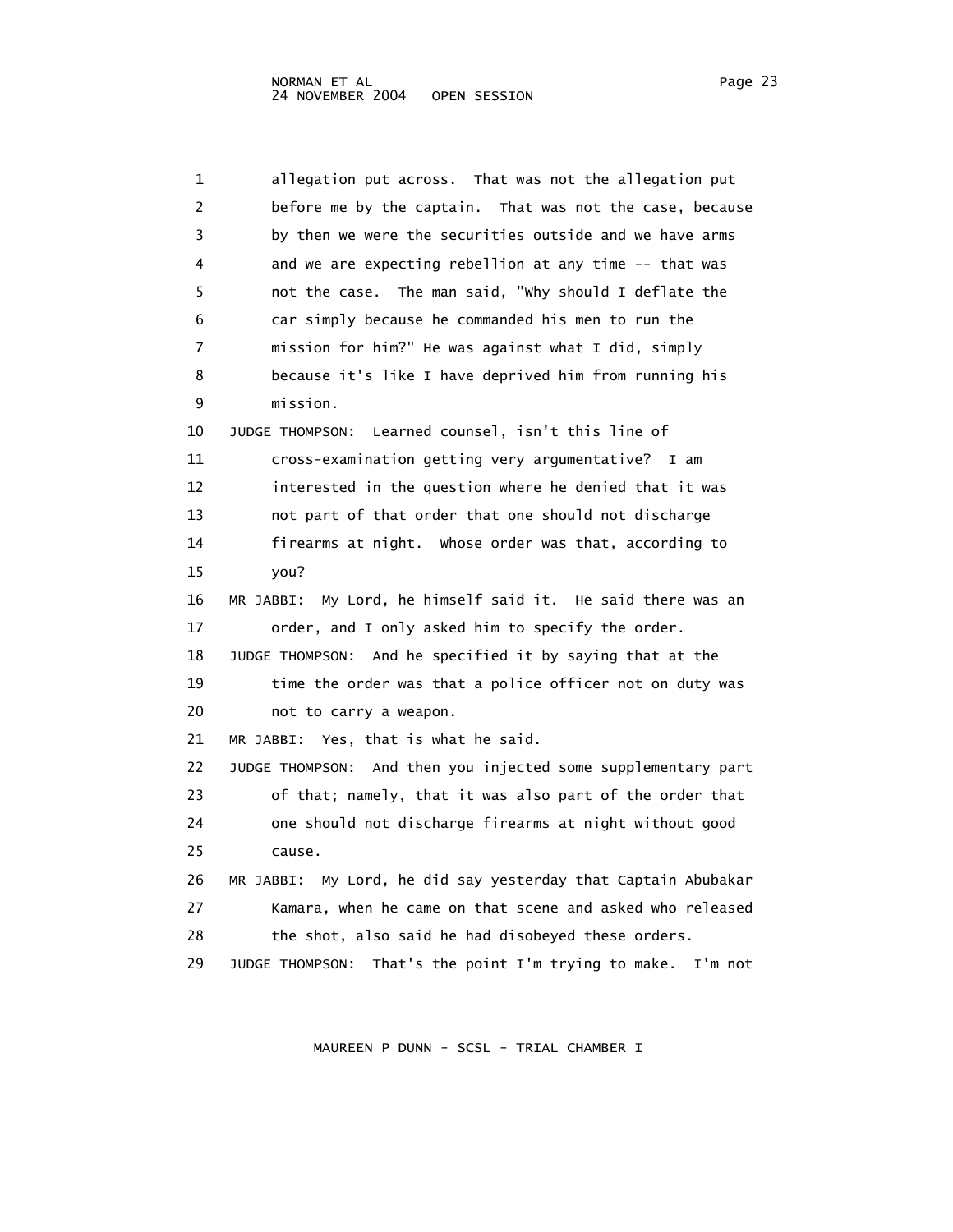1 sure which orders you were putting to him. 2 PRESIDING JUDGE: Disobeyed his orders -- 3 JUDGE THOMPSON: Whose orders? 4 PRESIDING JUDGE: Including claiming that he sent the people 5 with a taxi to collect rice. 6 JUDGE THOMPSON: I want to be clear about which order was 7 this? 8 PRESIDING JUDGE: To collect the bags of rice from a broken 9 store. 10 MR JABBI: My Lord, that is obviously part of what the witness 11 is saying. I am trying to -- 12 PRESIDING JUDGE: That is the evidence now. 13 MR JABBI: That is the evidence before us. 14 JUDGE THOMPSON: And this witness has also -- 15 MR JABBI: I am trying to prove -- 16 JUDGE THOMPSON: Just a minute. This witness has also said 17 there was a rebellion and he, as a police officer, was 18 acting in the course of his employment as a police 19 officer, observe a crime scene, comes there and was in 20 fact making an evaluation of what had happened and then 21 you are saying there was some superior order. From which 22 authority? 23 MR JABBI: Captain Abubakar Kamara -- 24 JUDGE THOMPSON: Who was a representative of what? 25 MR JABBI: Of the AFRC. That was a ruling -- 26 JUDGE THOMPSON: That's why I'm saying that the whole thing is 27 getting so argumentative, because it is really implying 28 that a police officer regularly, in the course of his 29 duty, who was working for a constitutionally-established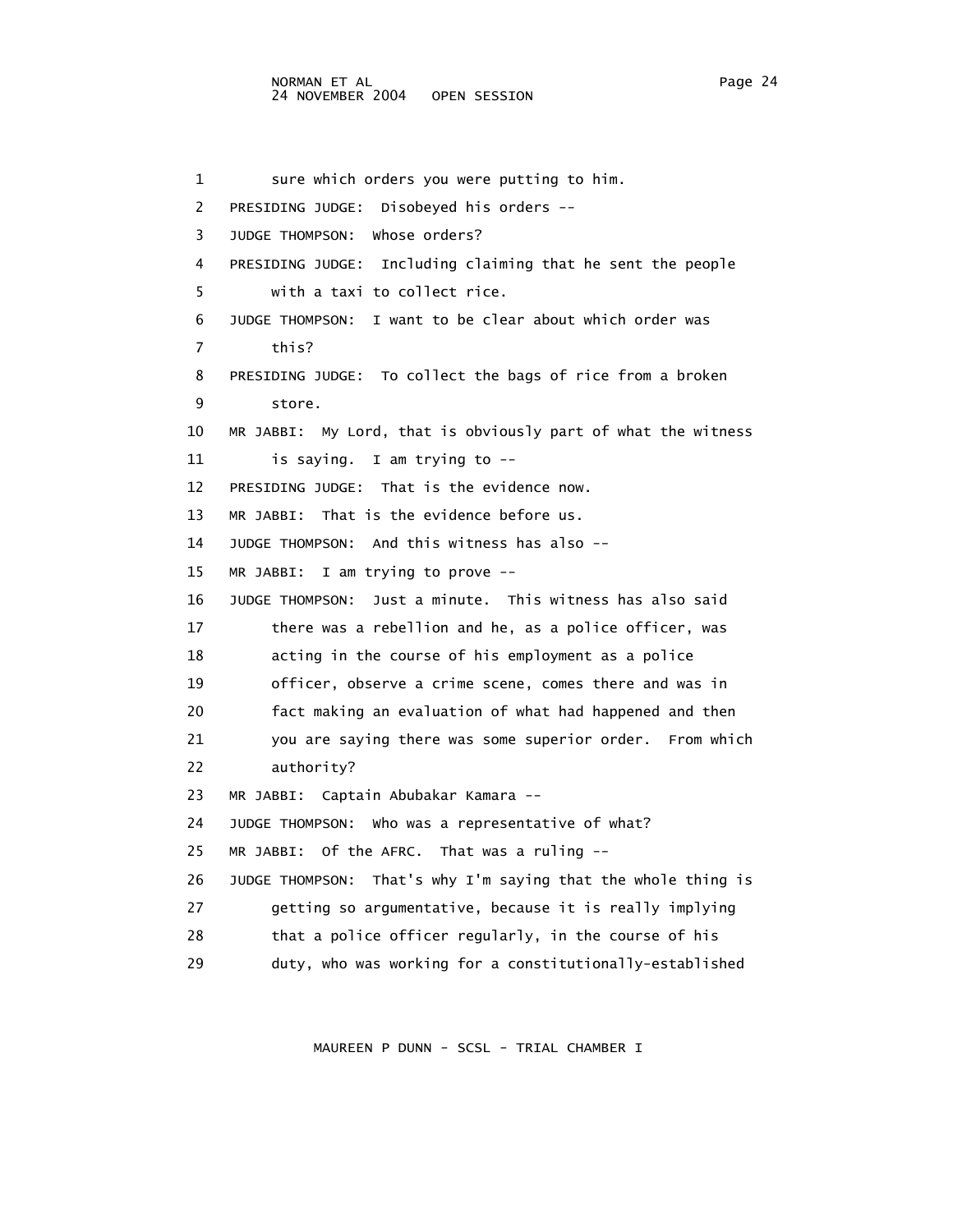1 government, was -- 2 MR JABBI: [Overlapping microphones] he was, My Lord, I am 3 sorry to interject. 4 JUDGE THOMPSON: I don't know; it's a question of argument. 5 The whole thing is getting to multiplying the issues. If 6 it was the order of an AFRC captain, it is possible to 7 argue from one perspective that was an illegal order. 8 MR JABBI: That is perfectly -- 9 JUDGE THOMPSON: And whether it was binding on a police 10 officer who actually, from his own observation, observed 11 it as a crime scene and was acting in consonance with 12 what his profession has taught him in dealing with a 13 crime scene. 14 MR JABBI: I concede that, My Lord. 15 JUDGE THOMPSON: So to put it to him -- 16 MR JABBI: My Lord, I was only interested in trying to verify 17 whether, as a matter of fact, part of the order was 18 against the discharge of firearms. 19 JUDGE THOMPSON: And whether he was under an obligation to 20 obey an illegal order. 21 MR JABBI: That is a matter of judgment. 22 JUDGE THOMPSON: I just wanted to say that is very 23 argumentative, it is multiplying the issues, and the 24 answers you get are not going to help us to evaluate the 25 factual situation. 26 MR JABBI: Noted, My Lord. If I may continue. 27 Q. Now, Captain Bangura was very -- 28 PRESIDING JUDGE: Please do. Let's come close to the issues 29 that concern you. Let's move fast to those issues. We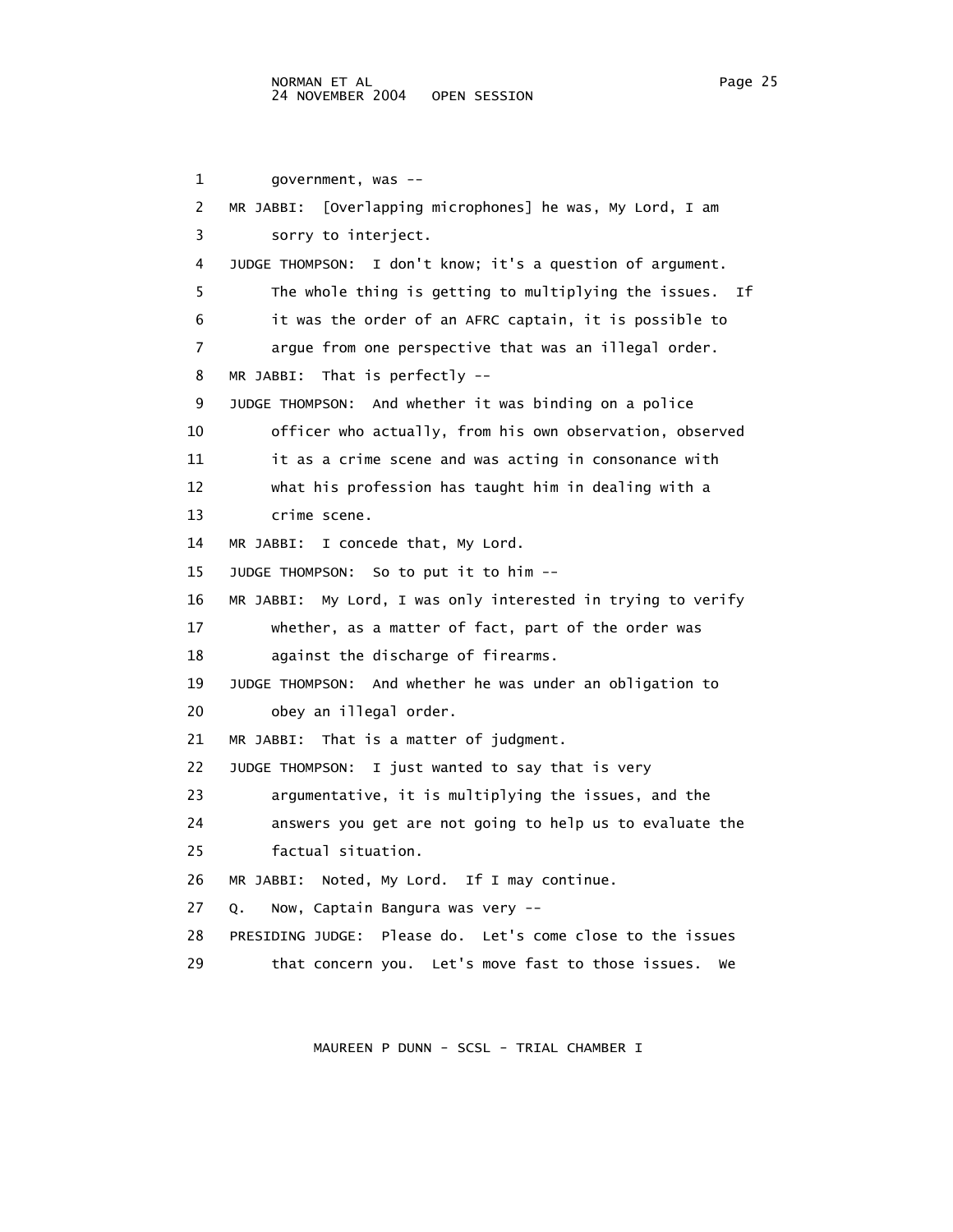### NORMAN ET AL Page 26 24 NOVEMBER 2004 OPEN SESSION

 1 still have quite an ocean separating us between now and 2 when you get there. 3 MR JABBI: Let me say nothing to that for now, My Lord. 4 Q. Captain Abubakar Kamara was very angry on that occasion 5 with you; is that correct? 6 A. Yes, the man said he was vexed. He said who was I to 7 counteract his orders. 8 Q. He immediately ordered your arrest? 9 A. Yes, he said I was to be arrested and disarmed and then 10 tied up. 11 Q. And following that, various threats of violence upon your 12 person were made; is that correct? 13 A. Indeed, and they did it. 14 JUDGE BOUTET: You call them "threats". [Microphone not 15 activated] 16 MR JABBI: Both, My Lord. 17 JUDGE BOUTET: He was threatened, but he carried on their 18 threats to him. 19 MR JABBI: Yes, indeed, My Lord. I said various threats of 20 personal violence to his person. 21 JUDGE BOUTET: And they did violence to his person. 22 MR JABBI: And they did, yes, I agree, My Lord. 23 Q. According to you, they also threatened to cut your throat 24 at the cemetery. 25 A. You are very correct. 26 Q. And you did specifically say that Captain Kamara himself 27 shot you in your left leg and broke the bones, the bullet 28 going out the other way. 29 A. Yes, he shot at me on the right leg.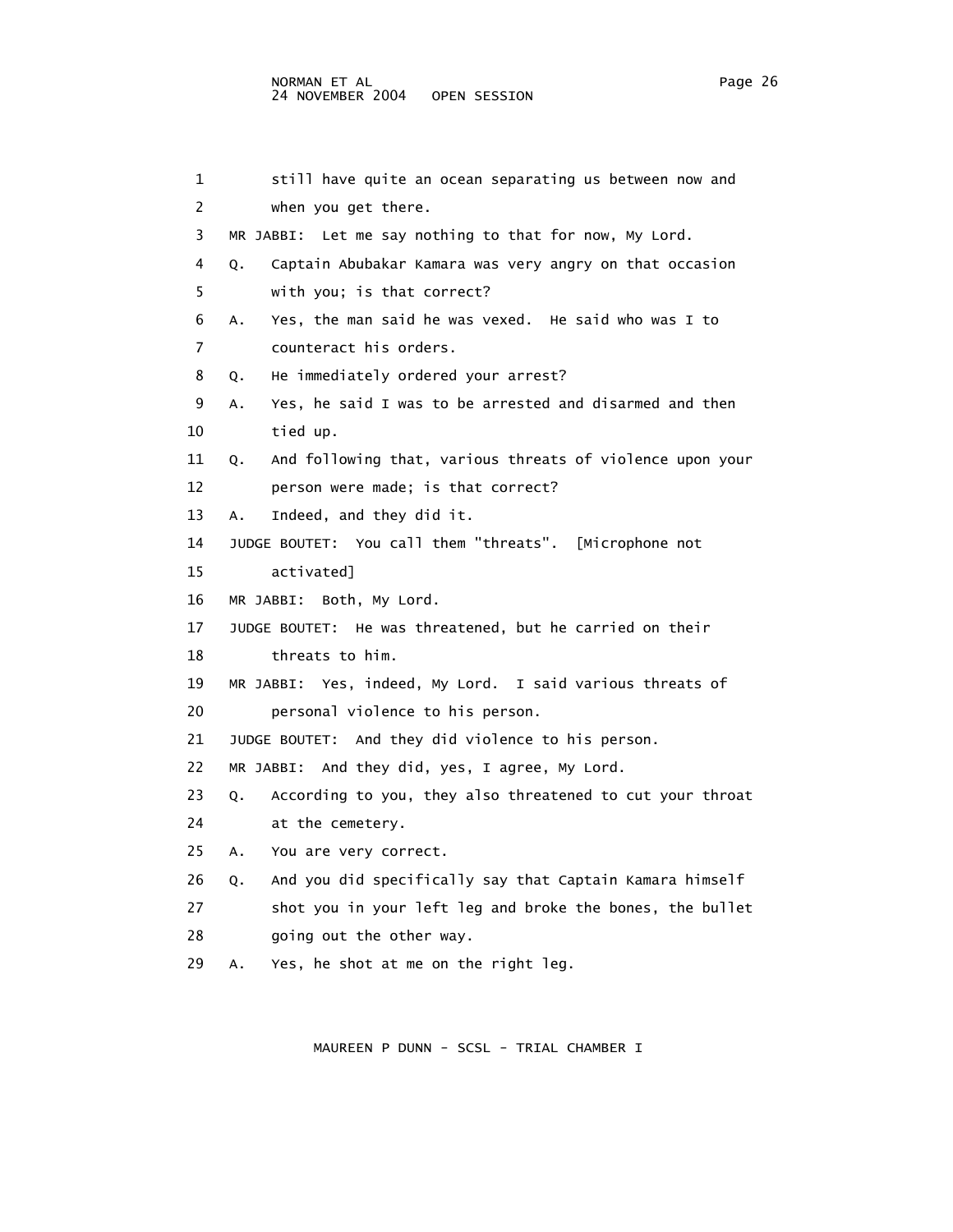1 Q. On the right leg, was it? 2 A. Yes, the right leg -- not the left but the right. 3 Q. And that is the one you displayed yesterday? 4 A. Yes. 5 Q. [Microphone not activated]. Mr Witness, I'm putting it 6 to you that the injuries that produced the scars on your 7 body and which you displayed to the Court yesterday were 8 all sustained on this occasion and not thereafter? 9 A. No, you are not correct. During the time of the AFRC, 10 after I was shot at on the leg, I had a bone fracture. 11 For that bone fracture I was admitted. I lost sensation 12 because the bullet -- I had two knives cut -- I had a 13 dropped foot -- I got a dropped foot with a loss of 14 sensation. That was my only problem. It was the 15 Kamajors. 16 Q. You spent four months in the hospital after that 17 incident. 18 A. From 15 June to 14 October 1997. 19 Q. That is what I'm calling four months. 20 A. Okay, you are very correct. Okay, you are very correct. 21 Q. Now, I put it to you again that you stayed in hospital 22 for that long not only because of your leg, but for the 23 entire number of wounds that you displayed yesterday. 24 A. That is not correct. Let me tell you one thing -- 25 Q. [Microphone not activated] 26 A. Okay. 27 PRESIDING JUDGE: Dr Jabbi, please wait. 28 MR JABBI: 29 Q. Did Abubakar Kamara and his men on that occasion tell you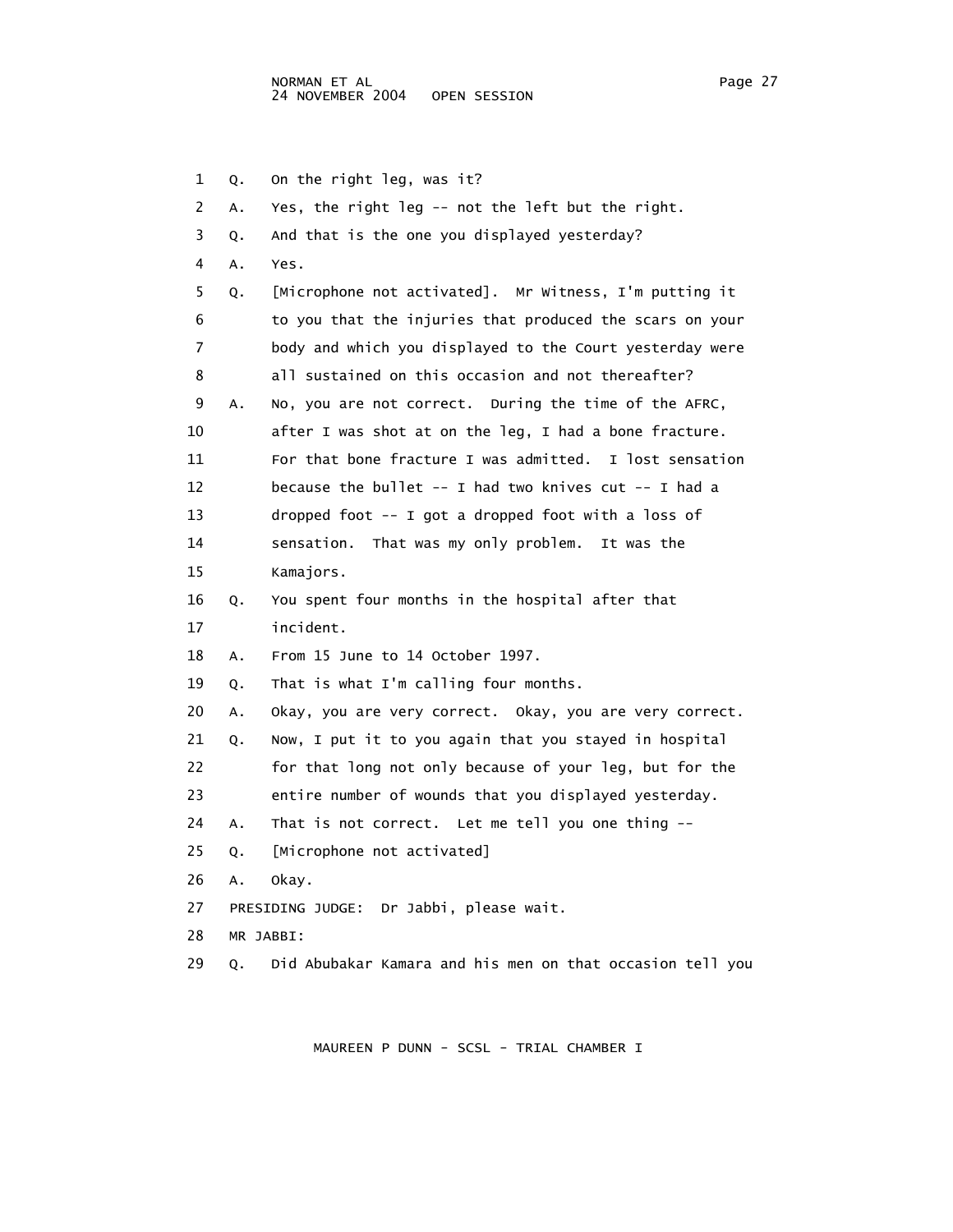| 1  |    | at any stage that they were going to kill all the         |
|----|----|-----------------------------------------------------------|
| 2  |    | policemen because you were against the AFRC government?   |
| 3  | A. | So he has showed us that we are working against<br>Yes.   |
| 4  |    | them, so they were going to kill all the police.<br>In    |
| 5  |    | fact, he further threatened that when they are policemen  |
| 6  |    | who refuse to work will be held responsible, and then     |
| 7  |    | you'll not be paid and then you will indicate why you     |
| 8  |    | refused to work.                                          |
| 9  | Q. | So I put it once more to you that it was in execution of  |
| 10 |    | that threat that all those wounds you displayed           |
| 11 |    | yesterday -- all the wounds -- were inflicted on you that |
| 12 |    | night.                                                    |
| 13 | Α. | No, it is not so.                                         |
| 14 | Q. | So we go on then to your encounter with the Kamajors whom |
| 15 |    | you said arrived on a Saturday, 16 February 1998 in Bo    |
| 16 |    | Town; is that correct?                                    |
| 17 | А. | You are very correct.                                     |
| 18 | Q. | On that first day, your only encounter with them in the   |
| 19 |    | afternoon was when a group of them went to your house and |
| 20 |    | said they were searching for arms, ammunition and         |
| 21 |    | soldiers in all houses; is that correct?                  |
| 22 | А. | Yes, on that first day, that was the only way they met me |
| 23 |    | when they contacted me -- that was the point they put     |
| 24 |    | across.                                                   |
| 25 | Q. | They did not threaten any violence upon your person, did  |
| 26 |    | they?                                                     |
| 27 | А. | Well, on that day they went I was threatened.             |
| 28 | Q. | In the afternoon when they said they were searching --    |
| 29 |    | there is a night incident which I'm coming to -- I'm      |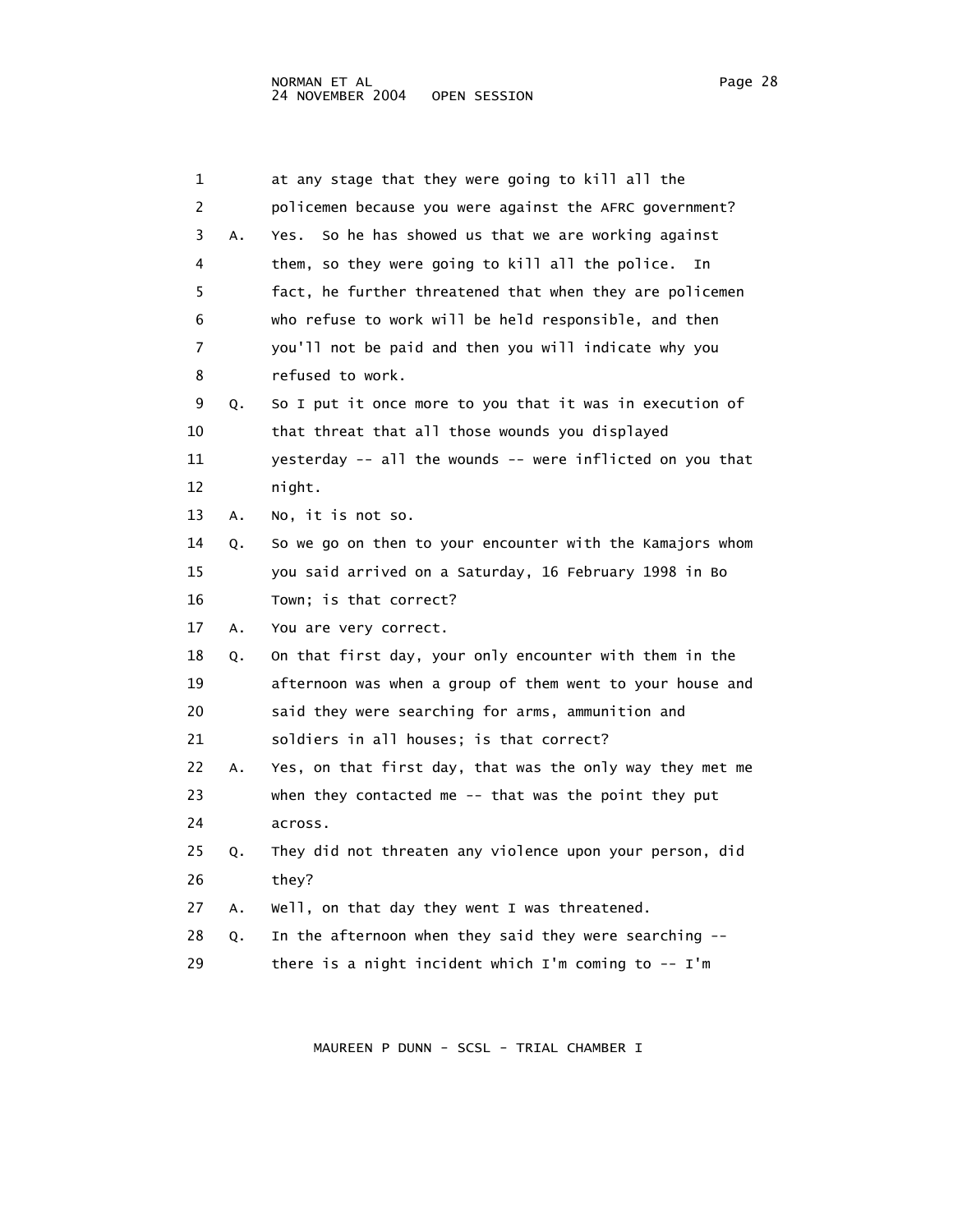| 1                       |    | talking about the afternoon incident when the first group        |
|-------------------------|----|------------------------------------------------------------------|
| 2                       |    | of Kamajors visited your house.                                  |
| 3                       | Α. | It started right in the afternoon hours when they went to        |
| $\overline{\mathbf{4}}$ |    | my house and met me. They said they were searching.              |
| 5                       |    | Four of them surrounded me. They left them there to              |
| 6                       |    | surround me. The others went outside the place, so if            |
| 7                       |    | they discovered anything that they are against, they             |
| 8                       |    | ordered the others to kill me on the spot. So the four           |
| 9                       |    | surrounded me. I was under threat right in the parlour,          |
| 10                      |    | and then the others were searching.                              |
| 11                      | Q. | And they searched and, according to you, they did not see        |
| 12                      |    | what they were looking for by way of arms, et cetera, and        |
| 13                      |    | they decided to leave; not so?                                   |
| 14                      | А. | No, they didn't go and did not discover anything of the          |
| 15                      |    | sort, but they didn't go. It was the time they asked me          |
| 16                      |    | to open all the boxes [inaudible], so that was the issue.        |
| 17                      | Q. | Yes, I mean that was the very incident in the day time.          |
| 18                      |    | After searching -- because even opening the boxes was            |
| 19                      |    | searching, but after they had done that, they left; not          |
| 20                      |    | so?                                                              |
| 21                      | А. | Yes, they went with some of my items -- the most valuable        |
| 22                      |    | ones. They took everything -- after they damaged all the         |
| 23                      |    | suitcases for that afternoon hours, they went.                   |
| 24                      | Q. | We are coming to the items. Where was your family during         |
| 25                      |    | that search?                                                     |
| 26                      | Α. | At that time, after my family -- my wife, I sent her to          |
| 27                      |    | go and fetch food in my home town. We had a lack of              |
| 28                      |    | There was no food with us $--$ by that, those disturbed<br>food. |
| 29                      |    | from the hospital. Then the children went out and 'cause of the  |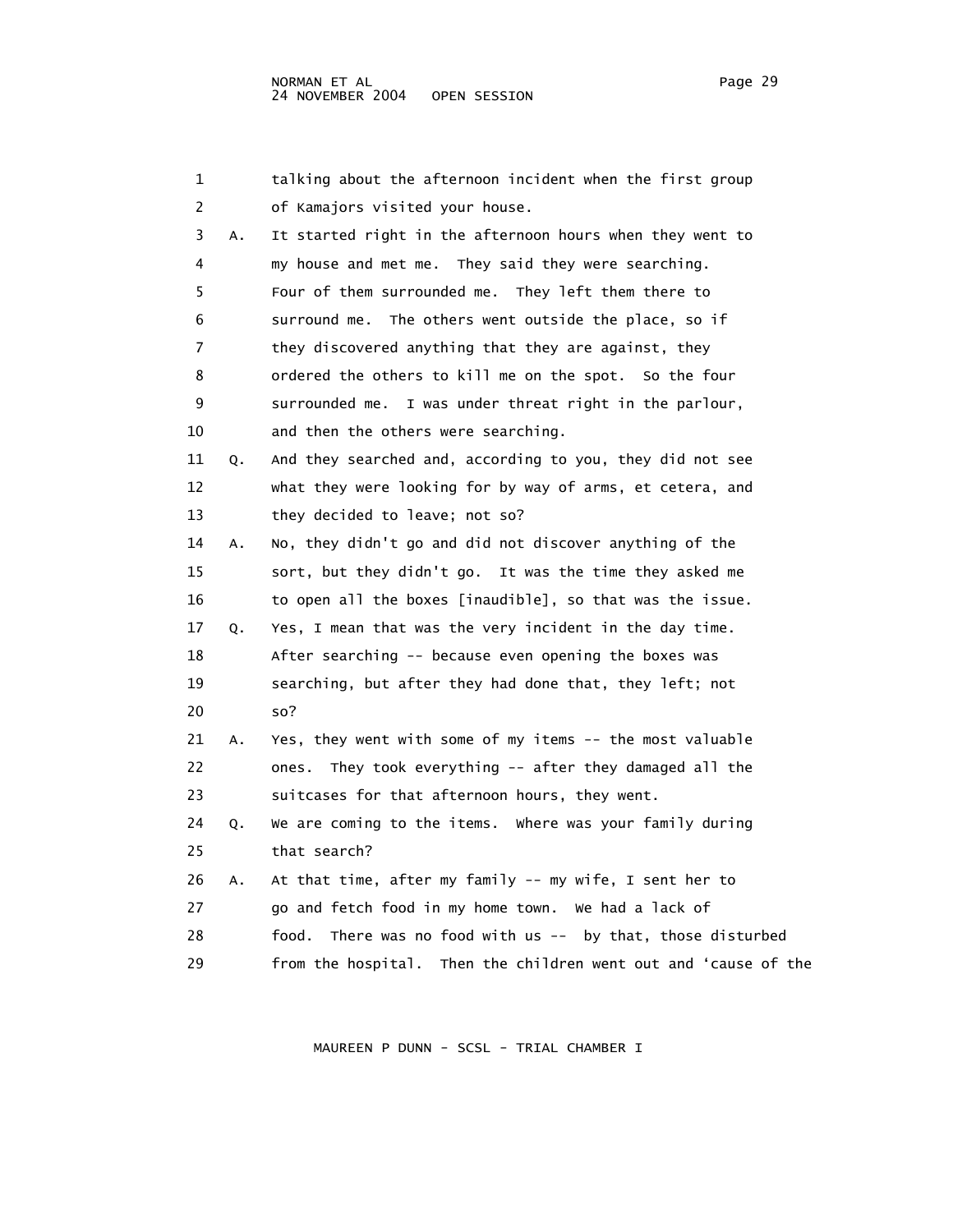| 1  |    | accident, my mother sent for them, because I was not         |
|----|----|--------------------------------------------------------------|
| 2  |    | working.<br>There was no way I was realising anything.       |
| 3  |    | I was at the house with my wife and three friends. My        |
| 4  |    | children were with my parents, but later on, the time        |
| 5  |    | they came in the afternoon, they didn't meet my wife.<br>By  |
| 6  |    | then they had just gone to the village to get some --        |
| 7  | Q. | You say you had two wives.                                   |
| 8  | А. | Yes, the one I've just wooed her in marriage recently.       |
| 9  | Q. | She was not then your wife at the time of this               |
| 10 |    | incident -- the second one?                                  |
| 11 | Α. | Not at all. And even the children, they were only two in     |
| 12 |    | number at that time.                                         |
| 13 | Q. | Now, up to the time that the Kamajors, according to you,     |
| 14 |    | also searched your boxes and took away valuables -- up to    |
| 15 |    | the time that they left, they did no violence to your        |
| 16 |    | person, did they?                                            |
| 17 | Α. | To what, to me?                                              |
| 18 | Q. | Physical violence to yourself?                               |
| 19 | Α. | Not at all during that noon. It was only the threat.         |
| 20 | Q. | Thank you. Now, I am putting it to you that the valuable     |
| 21 |    | items that you say the Kamajors took away on that            |
| 22 |    | occasion are a figment of your imagination; that did not     |
| 23 |    | happen.                                                      |
| 24 | А. | I am a policeman. I've worked for many years -- some         |
| 25 |    | I'm a bluffable man; I'm very responsible.<br>years.         |
| 26 |    | PRESIDING JUDGE: Did he say "bluffable man"?                 |
| 27 |    | He said "bluffable", My Lord.<br>MR JABBI:                   |
| 28 |    | He's a bluffable man, so you see he must<br>PRESIDING JUDGE: |
| 29 |    | have lost a lot of precious property.                        |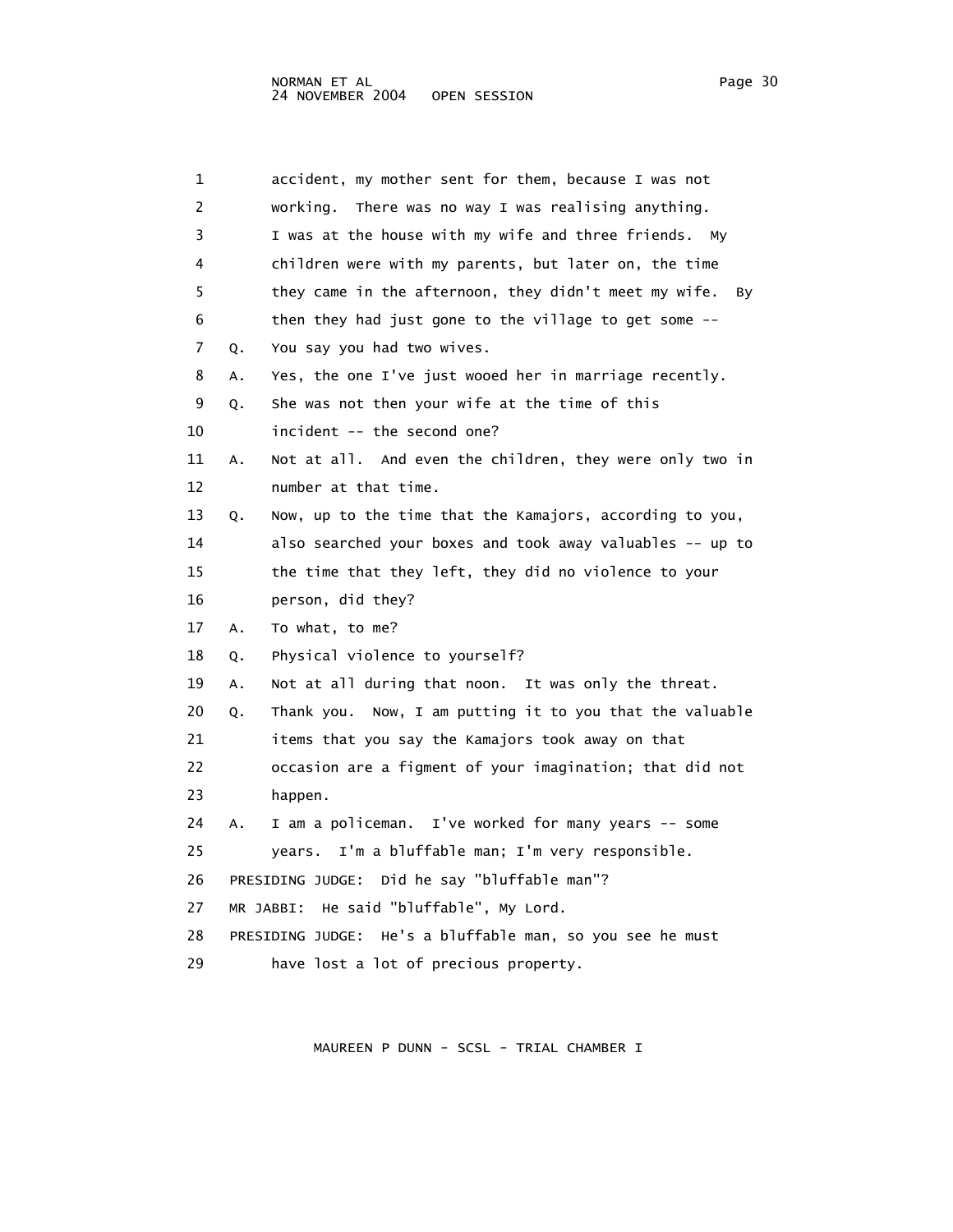1 MR JABBI: 2 Q. So in fact I put it to you that you are only bluffing 3 this Court and the public in claiming that you had 4 valuables that they were taken away; there was nothing to 5 be taken away. 6 A. No, that was not so. 7 PRESIDING JUDGE: Learned counsel, looking at him, don't you 8 have the impression that he's a bluffable man? 9 MR JABBI: My Lord, that is a physical bluff he's been 10 explaining, but he also wants [inaudible] bluffed, that's 11 what I'm putting to him, that even by that time he was in 12 possession of so many valuables. 13 Q. Mr Witness, according to you the Kamajors went back to 14 you a second time between 9.00 and 10.00 p.m.; is that 15 correct? 16 A. Yes, that's true. 17 Q. Did you know any of these Kamajors? 18 A. Yes, I know one of them like Lamin -- 19 Q. No names right now; I just want to know if you know any 20 of them. 21 A. Yes. 22 Q. That is the ones who went the second time at night? 23 A. Yes. 24 Q. You knew some of them personally? 25 A. Yes, I know some of them. 26 Q. What about the ones who went in the day time, did you 27 know any of them personally? 28 A. Yes, I know some -- I know the chiefdoms they came from 29 in fact.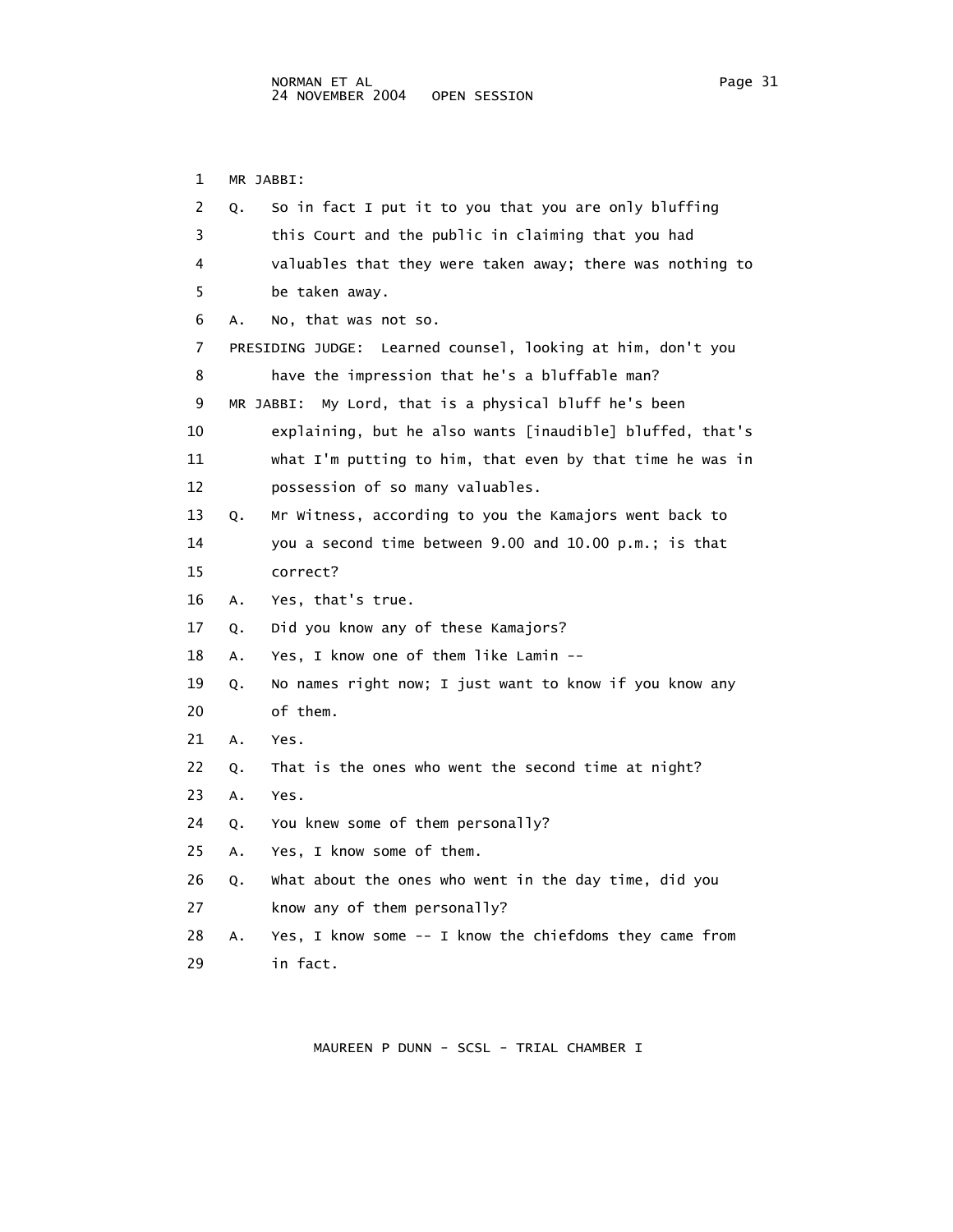| 1  | Q. | Thank you, we'll save that for later. These are the       |
|----|----|-----------------------------------------------------------|
| 2  |    | ones, according to you, who asked for your particulars -- |
| 3  |    | the ones at night; not so?                                |
| 4  | Α. | You're very correct.                                      |
| 5  | Q. | And according to you they listed them meticulously in a   |
| 6  |    | notebook they had.                                        |
| 7  | Α. | Yes, they asked me to give my particulars.<br>I gave my   |
| 8  |    | particulars and it was written down in the book according |
| 9  |    | to the columns in the book.                               |
| 10 | Q. | And, according to you, that exercise was conducted with   |
| 11 |    | the help of a three-battery torch light; is that correct? |
| 12 | Α. | Yes, you're very correct.                                 |
| 13 | Q. | Was there any electricity at all at the time?             |
| 14 | Α. | At the time there was electricity, but I was taken out of |
| 15 |    | the house and taken to a corner by the side of my block   |
| 16 |    | where they dug potato for me. They were not at the place  |
| 17 |    | where there was electricity.                              |
| 18 | Q. | They could not decide to go to an electric light or wait  |
| 19 |    | for the day time; they had to take you out in the dark    |
| 20 |    | and use a torch light to write down your particulars?     |
| 21 | А. | Well, it was an order given to me that they need my       |
| 22 |    | particulars and I was pushed there. I didn't go there by  |
| 23 |    | my own way. I was suppressed to go there.                 |
| 24 | Q. | You said that this particular set of Kamajors told you    |
| 25 |    | that they had orders from Sam Hinga Norman to kill all    |
| 26 |    | police officers and soldiers; is that correct?            |
| 27 | Α. | It is very correct. That's the truth.                     |
| 28 | Q. | I put it to you again that this other part of your        |
| 29 |    | evidence is not true; it is a figment of your             |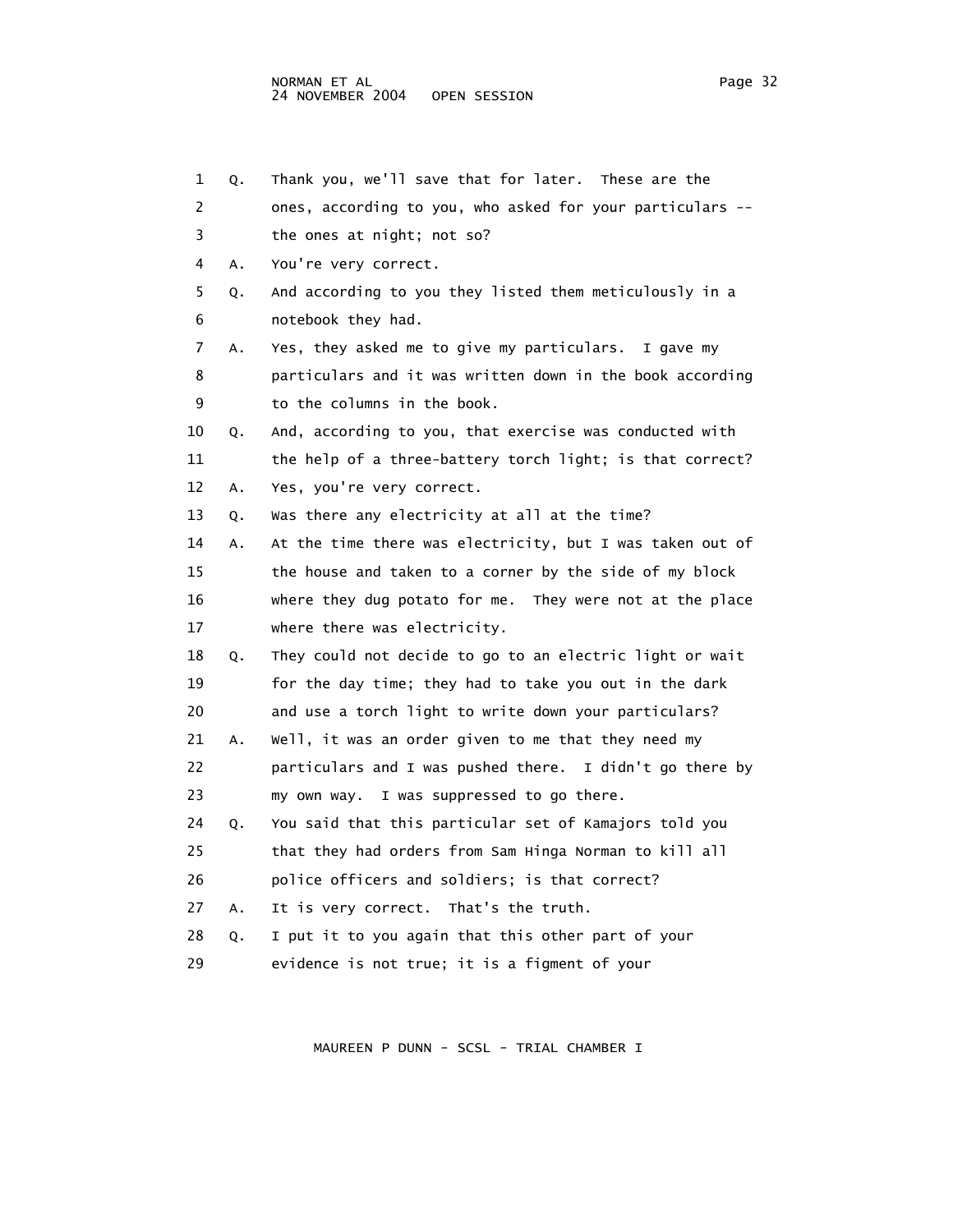1 imagination. 2 A. How can you say it is not the truth when the men spoke in 3 front of me and opened the exercise book. They asked me 4 and fill all the columns they are supposed to. 5 Q. I'm dealing with the aspect of your evidence that they 6 said they had orders to kill you. I'm not dealing with 7 the notebook now. It is not true that they told you they 8 were on orders to kill you? 9 A. Well, if you are contradicting, it is left with you, but 10 to me, they told me that Sam Hinga Norman gave them the 11 orders to kill all the police and before a police or a 12 soldier is killed, they must ensure that he surrenders 13 his uniform, surrender all documents pertaining to the 14 job he has, and then he should give his particulars in 15 that notebook and from there he should be executed, and 16 they did it. 17 Q. [Microphone not activated] 18 A. Indeed. 19 Q. [Microphone not activated] after you gave your 20 particulars, they in fact gave you a choice of life, 21 according to your own evidence. They asked you, 22 according to you, when you pleaded for mercy, to give 23 three reasons why they should not kill you. 24 A. Yes. 25 Q. Is that correct? 26 A. Yes, you are very correct. After -- 27 Q. Just a minute, please. When they asked you to give those 28 three reasons, and before you started giving the 29 reasons -- very carefully please -- when they asked you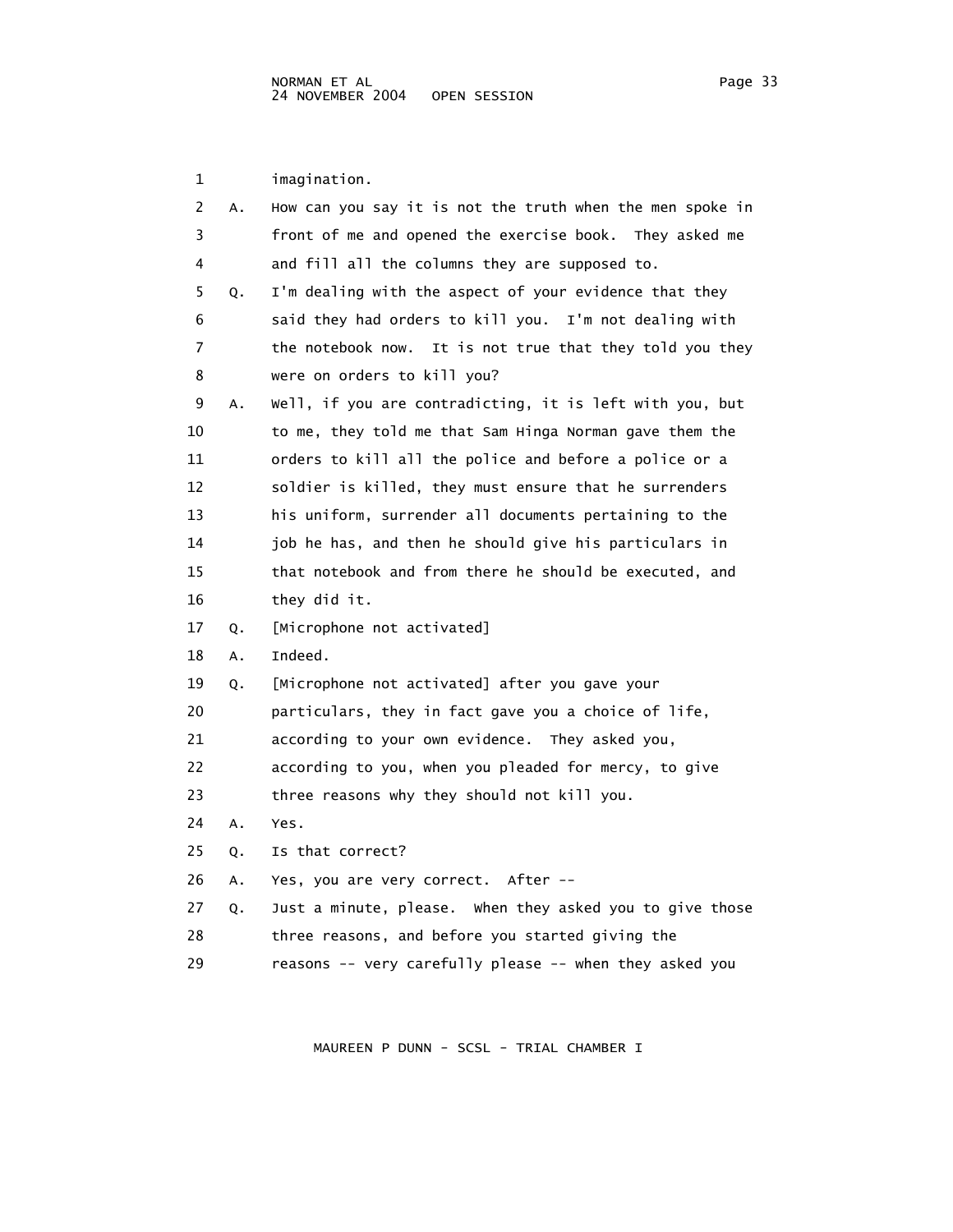| 1  | to give three reasons why you should not be killed, and        |
|----|----------------------------------------------------------------|
| 2  | before you actually started giving the reasons, did you        |
| 3  | believe that if you gave three good reasons they would         |
| 4  | spare you?                                                     |
| 5  | Well, by then I was under suppression.<br>A.                   |
| 6  | Did you believe or did you not believe that if you gave<br>Q.  |
| 7  | those three reasons they were asking for and you               |
| 8  | satisfied them, they would spare you -- did you believe        |
| 9  | them?                                                          |
| 10 | Yes, yes.<br>Α.                                                |
| 11 | Thank you.<br>Q.                                               |
| 12 | I had the belief. I was sure of that.<br>А.                    |
| 13 | If your three reasons were satisfactory to them and they<br>Q. |
| 14 | spared you -- if -- would they have been obeying the           |
| 15 | orders they were given?                                        |
| 16 | Objection.<br>MR TAVENER:                                      |
| 17 | JUDGE THOMPSON: Argumentative and speculative.                 |
| 18 | MR JABBI: As Your Lordship pleases.                            |
| 19 | JUDGE THOMPSON: Extremely controversial.                       |
| 20 | MR JABBI:                                                      |
| 21 | Now, I put it to you that nobody on orders and military<br>Q.  |
| 22 | orders to kill you can ask you to give reasons why you         |
| 23 | should not be killed.                                          |
| 24 | Objection.<br>MR TAVENER:                                      |
| 25 | JUDGE THOMPSON: Again, argumentative, highly controversial,    |
| 26 | speculative.                                                   |
| 27 | MR JABBI: As Your Lordships please, I'm sorry.                 |
| 28 | You then narrated various attacks on your person after<br>Q.   |
| 29 | that exercise had been completed at night.<br>Now, I put it    |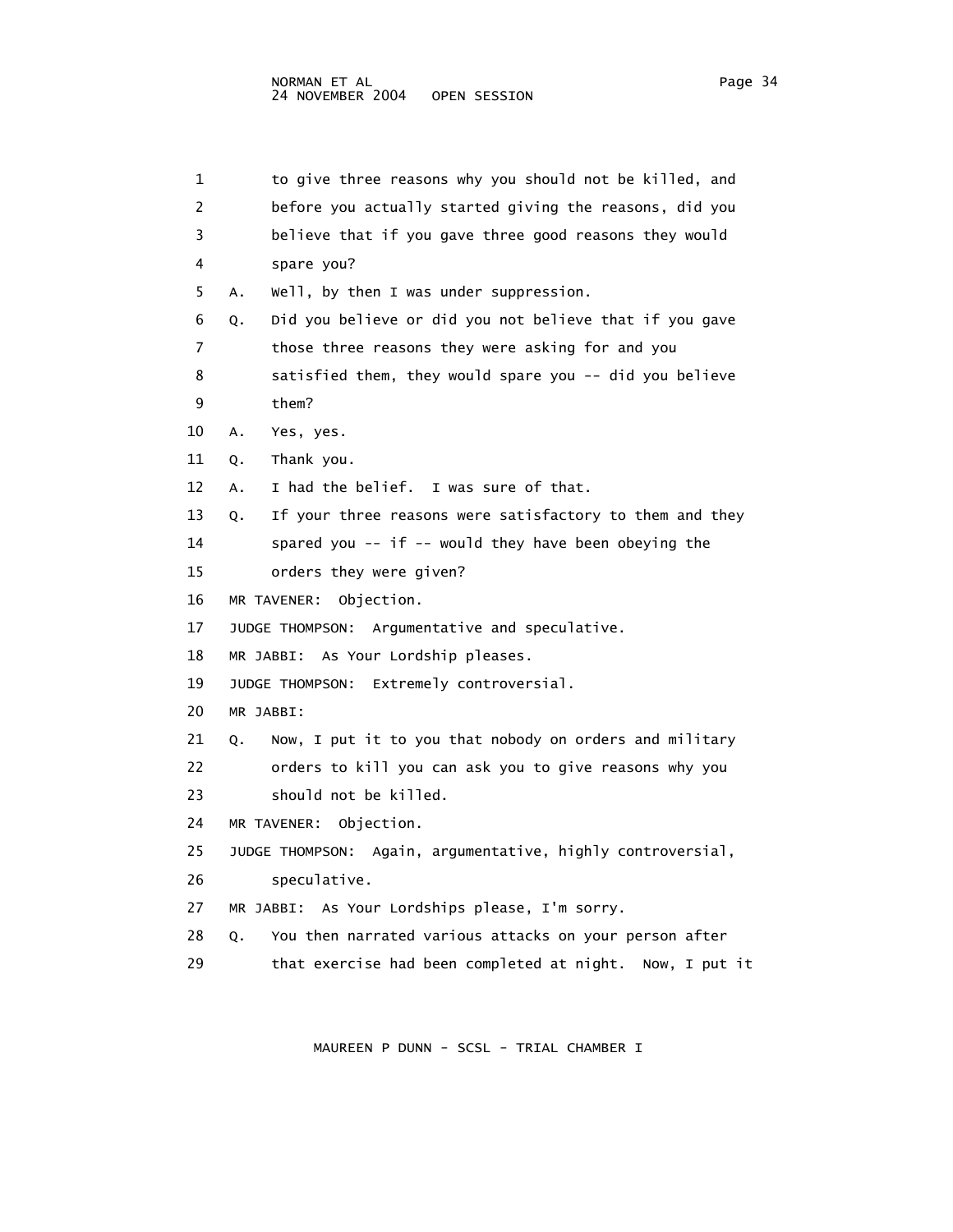| 1  |    | to you that all you claim the Kamajors did to you that    |
|----|----|-----------------------------------------------------------|
| 2  |    | night by way of violence and physical injury to your      |
| 3  |    | person were not done by the Kamajors.                     |
| 4  | Α. | I am telling you that it was the Kamajors simply because  |
| 5  |    | they told me, then I know some of them, and it was not a  |
| 6  |    | day or two days -- I was with them for quite some time,   |
| 7  |    | so I am telling you now that it was the Kamajors that     |
| 8  |    | dealt with me.                                            |
| 9  | Q. | And then ultimately -- we'll jump a little bit -- you     |
| 10 |    | were admitted in hospital?                                |
| 11 | Α. | Yes, that's the truth -- very correct.                    |
| 12 | Q. | Have you at any time made a report of these incidents     |
| 13 |    | anywhere?                                                 |
| 14 | А. | Reports, like what? Reports where?                        |
| 15 | Q. | You are a police officer. You know that reports are made  |
| 16 |    | from time to time about various things, especially of     |
| 17 |    | such a very serious criminal nature. Have you made any    |
| 18 |    | report anywhere as to these things that happened to you   |
| 19 |    | that night?                                               |
| 20 | Α. | My incident was a well-known one. The police did their    |
| 21 |    | I was issued a police medical report form.<br>level best. |
| 22 |    | Even at that, I have my medical reports from doctors      |
| 23 |    | intact, only that within that particular time the         |
| 24 |    | situation was beyond my control, so there was no action   |
| 25 |    | to be taken, obviously.                                   |
| 26 | Q. | No action to be taken by whom?                            |
| 27 | Α. | Well, obviously, I was at the hospital, but my            |
| 28 |    | authorities were in the know about it.<br>I was at the    |
| 29 |    | hospital there. I was trying to regain my health, so      |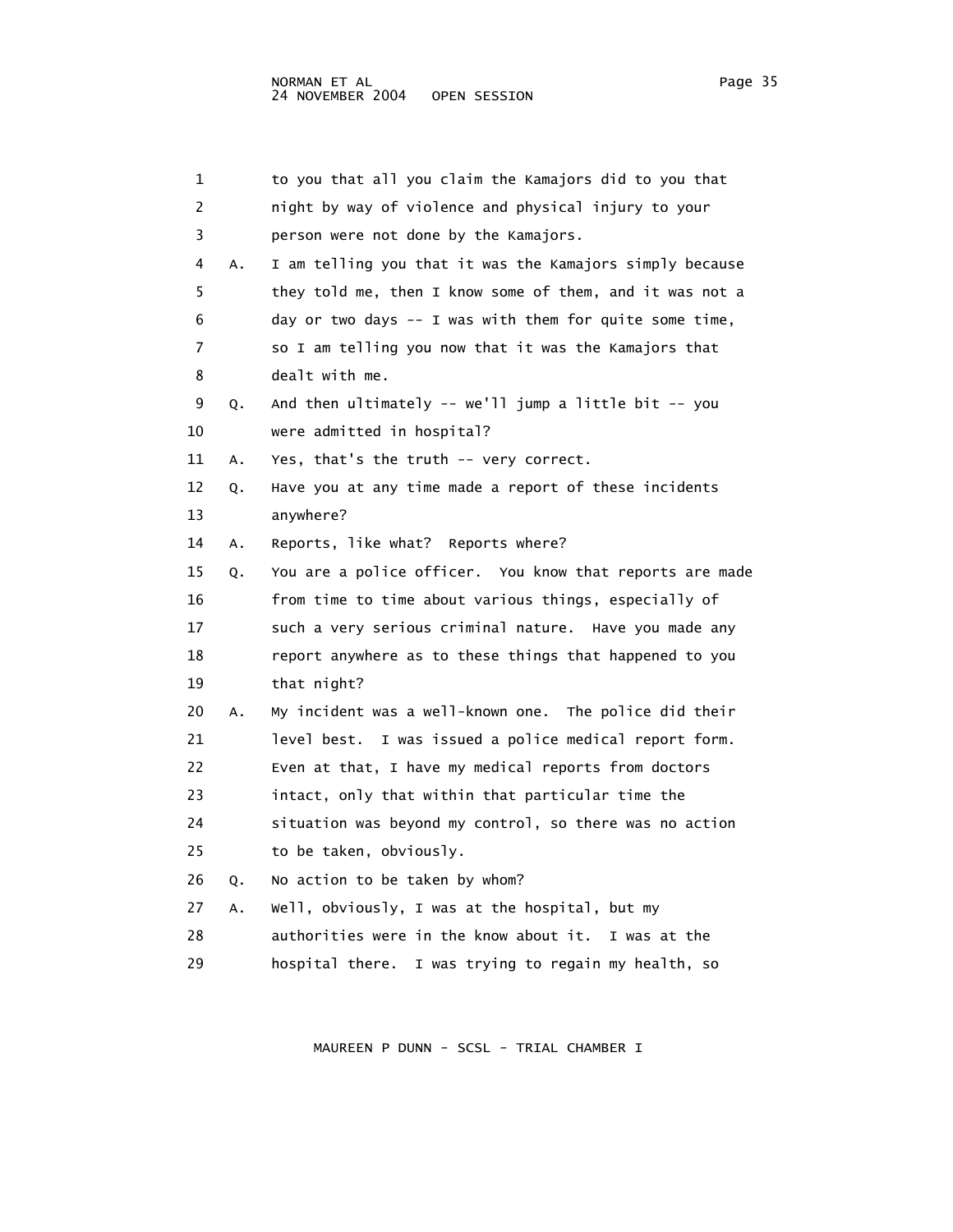1 I had not thought of going to make a report, because 2 I was unable to walk, no stamina. By then I was 3 financially poor, because everything was gone, so I was 4 trying to regain my health. That was all I was 5 interested in. I was not after any case, because I was 6 even unable to walk. 7 Q. Okay, but you were discharged from hospital finally in 8 March 1998 -- that's over four years ago. During that 9 time have you made any report? 10 A. I didn't make any report. I had the medical. The 11 report, I officially entered it in the police diary at 12 the police station. The report was officially entered 13 and I was given an official medical report, the medical 14 PF-10. I was given a medical report and I was treated 15 officially by government doctors and I was discharged. 16 I have all my medical reports. In fact, my medical 17 report is in my personal file at the headquarters, but by 18 then I had not made any follow-up, because I'm still 19 suffering from the pain, so I'm still curing myself. 20 Q. So for the four years since your discharge, you have not 21 made any follow-up? 22 A. Not at all. 23 Q. Okay. 24 A. Not at all. 25 Q. Let me go to a short incident that night. According to 26 you, you went in search of water in that condition in 27 which you were, and went as far as the swamp; is that 28 correct?

29 A. Yes, that's true.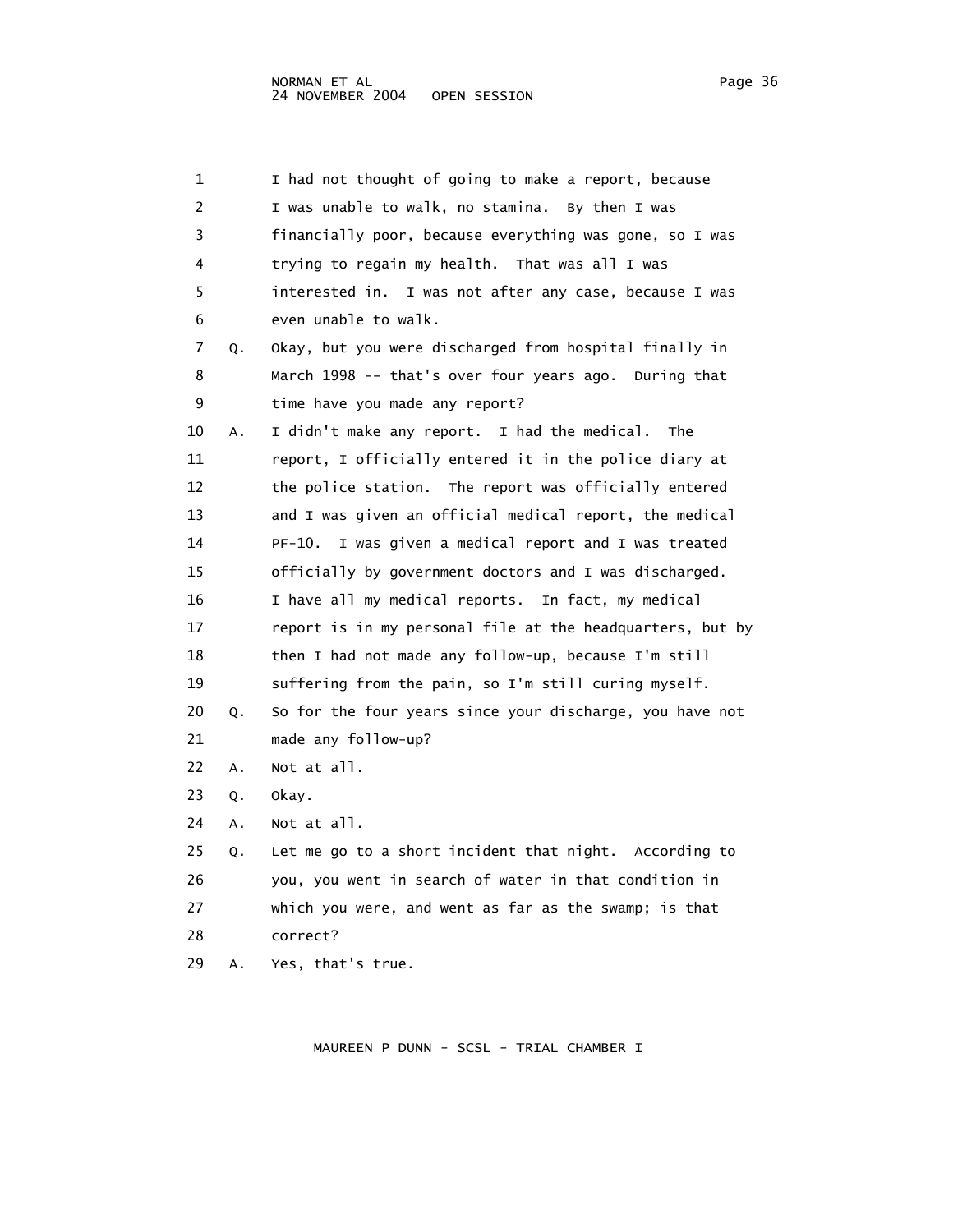1 Q. How far away was this swamp from your house? 2 A. The house where I was lying was an unfinished house. It 3 was just about roughly 20 metres away from the unfinished 4 house where I took refuge -- just roughly about 20 metres 5 distance. 6 Q. The following day, by 5 p.m., one of your friends 7 suddenly appeared at the top of the water well, is that 8 correct, whilst you were still in the well? 9 A. Yes, you are correct. 10 0. What was the name of this friend? 11 A. I tell you, if I answer that question, that will disclose 12 my identity. 13 MR JABBI: I'm sorry; I'm sorry about that. 14 PRESIDING JUDGE: Mr Jabbi, how many more minutes do you think 15 you'll have to conclude this exercise. 16 MR JABBI: In less than 15 minutes time. 17 PRESIDING JUDGE: The Court will break and you will take the 18 less than 15 minutes when we resume in the next couple of 19 minutes. The Court will rise, please. 20 MR JABBI: If I can reduce it -- 21 PRESIDING JUDGE: No, we are rising. 22 [Break taken at 11.30 a.m.] 23 [HN241104C] 24 [Upon resuming at 11.58 a.m.] 25 JUDGE BOUTET: Dr Jabbi, are you ready to proceed. 26 MR JABBI: Yes, indeed, My Lord. 27 JUDGE BOUTET: We remind you of your commitment before the 28 break. 29 MR JABBI: I will try to keep to 10 minutes, My Lord.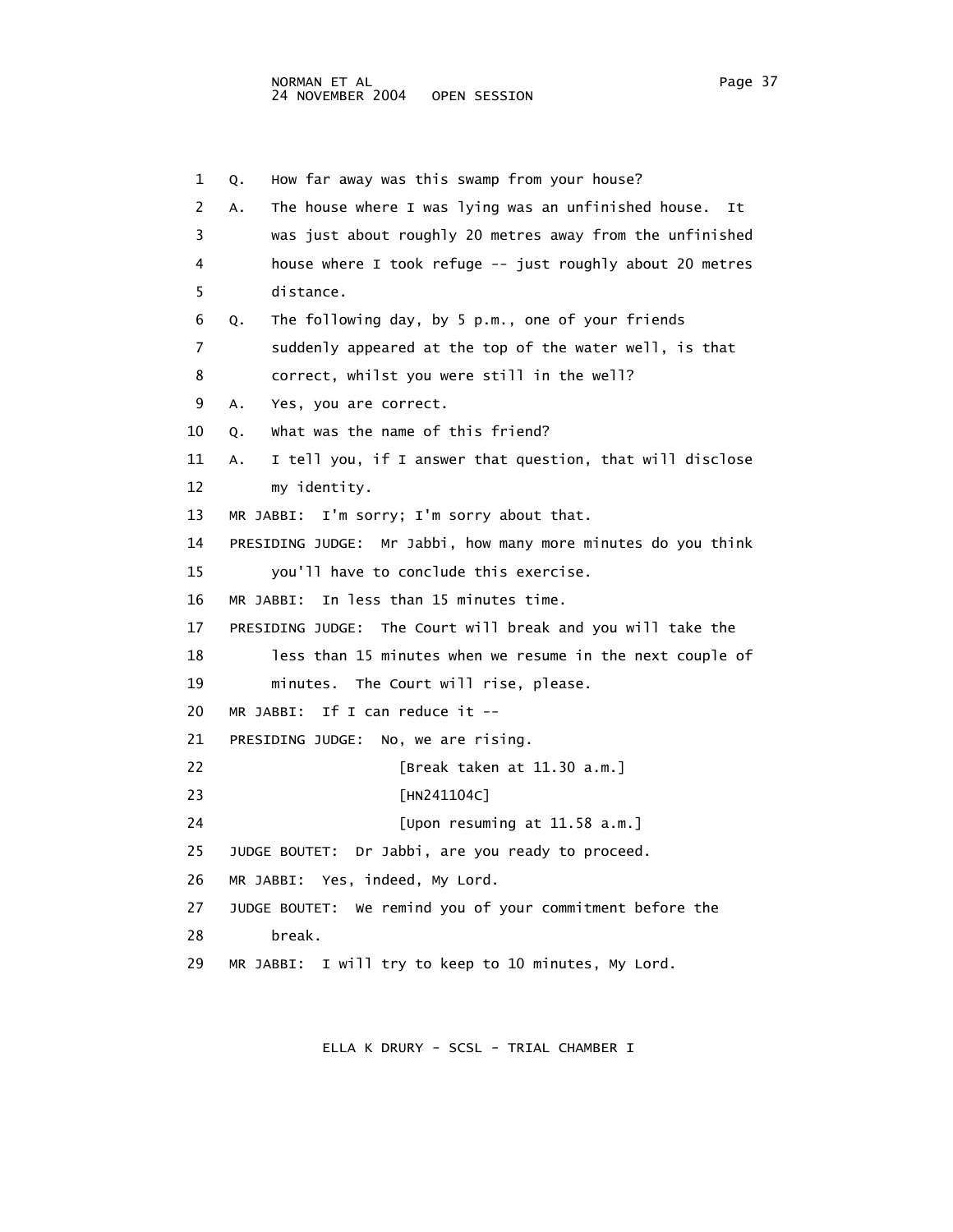| $\mathbf 1$ |    | JUDGE BOUTET: Thank you.                                  |  |  |  |  |  |
|-------------|----|-----------------------------------------------------------|--|--|--|--|--|
| 2           |    | PRESIDING JUDGE:<br>Maybe, by pleasant surprise, five.    |  |  |  |  |  |
| 3           |    | MR JABBI:                                                 |  |  |  |  |  |
| 4           | Q. | Now, Mr Witness, we were just at the swamp well before    |  |  |  |  |  |
| 5           |    | the break -- the well in which you said you had fallen.   |  |  |  |  |  |
| 6           |    | Can you give this Court any idea of how deep that well    |  |  |  |  |  |
| 7           |    | was -- any rough idea?                                    |  |  |  |  |  |
| 8           | Α. | Yes, the well, the depth was twice my height roughly.     |  |  |  |  |  |
| 9           | Q. | The well was about two times your own height?             |  |  |  |  |  |
| 10          | Α. | Yes.                                                      |  |  |  |  |  |
| 11          | Q. | And that is the well out of which you said a friend       |  |  |  |  |  |
| 12          |    | attempted to pull you out?                                |  |  |  |  |  |
| 13          | Α. | You are very correct.                                     |  |  |  |  |  |
| 14          | Q. | What device did he use?                                   |  |  |  |  |  |
| 15          | А. | He didn't use nothing. He lie down flat in the well and   |  |  |  |  |  |
| 16          |    | then held my hand. He laid flat on the ground and held    |  |  |  |  |  |
| 17          |    | my left hand, took me out. He struggled to draw me out.   |  |  |  |  |  |
| 18          | Q. | According to you, also, just as he was really about to    |  |  |  |  |  |
| 19          |    | succeed, two Kamajors appeared and pulled him away; is    |  |  |  |  |  |
| 20          |    | that correct?                                             |  |  |  |  |  |
| 21          | А. | You're very correct.                                      |  |  |  |  |  |
| 22          | Q. | Now, Mr Witness, I put it to you that this incident of    |  |  |  |  |  |
| 23          |    | your falling into a well is totally untrue, it didn't     |  |  |  |  |  |
| 24          |    | happen?                                                   |  |  |  |  |  |
| 25          | А. | It happened. All what I'm saying is not circumstantial    |  |  |  |  |  |
| 26          |    | evidence, it's what I saw, is direct. What they said in   |  |  |  |  |  |
| 27          |    | my presence and what they did to me is what I'm           |  |  |  |  |  |
| 28          |    | explaining before this Court, and so it's very true.      |  |  |  |  |  |
| 29          | Q. | And a similar incident was about to happen on your way to |  |  |  |  |  |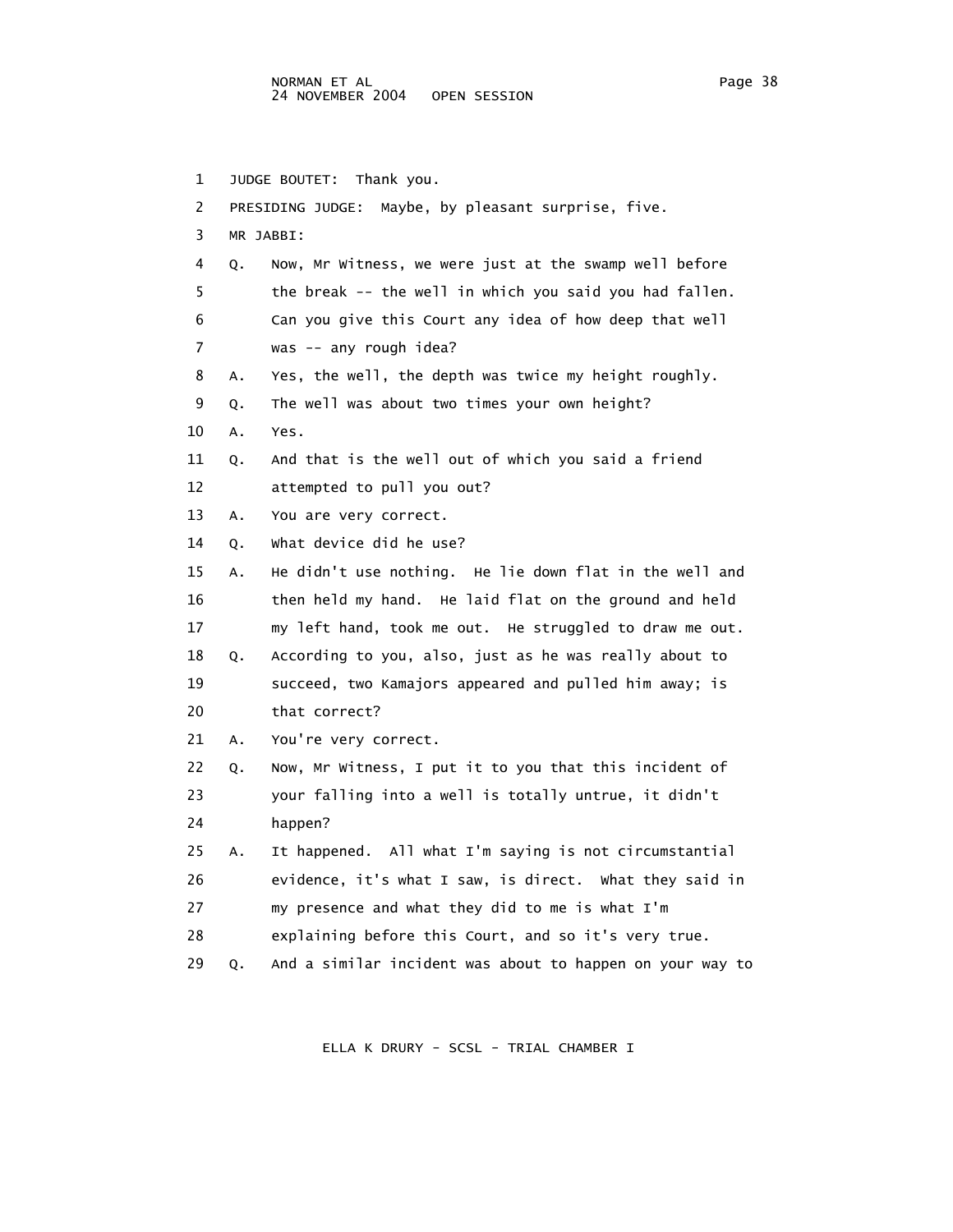1 Freetown, when you were referred to the Kingtom Hospital. 2 According to you, at the back of the booth there was a 3 pit in which there were two people; is that correct? 4 A. Yes, you are very correct. 5 Q. And your fear of that led to your shouting until the 6 ECOMOG soldiers rescued you; correct? 7 A. Yes, you're very correct. 8 Q. Now, I'm also putting it to you that this incident is not 9 true? 10 A. This incident, it is very true and very correct -- very 11 true and very correct. 12 Q. According to you, the Kamajors and the ECOMOG soldiers 13 were working together; is that correct -- they were all 14 at the checkpoint together? 15 A. They were within the area, but they never sat in the same 16 hut. Their own hut was a little bit away from there. 17 But the Kamajors were at the checkpoint, the ECOMOG were 18 a little bit away, up in their own hut. The Kamajors 19 were at the checkpoint and in the hut that was closer to 20 the checkpoint, and they were checking the vehicles. No 21 ECOMOG soldier was there -- was checking those vehicles. 22 It was only the Kamajors by then. 23 Q. When there was an incident, you found cause to report to 24 the ECOMOG soldiers and they dealt with it; is that 25 correct? 26 A. Yes, it is true. 27 Q. You were actually taken to the ECOMOG brigade commander 28 at that point; is that correct? 29 A. Yes, they took me up there.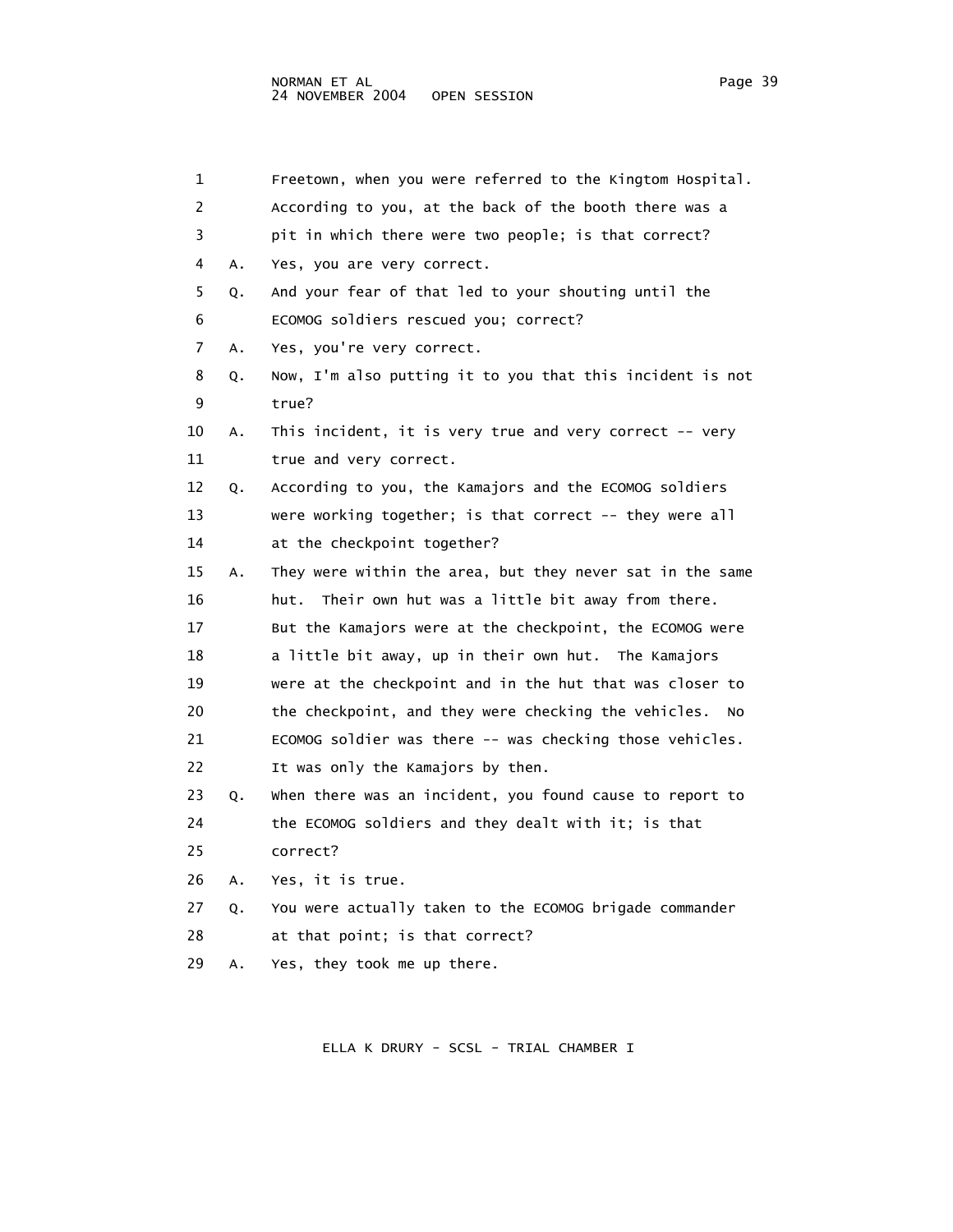1 Q. The ECOMOG soldiers dealt satisfactorily with your 2 situation, did they? 3 A. Yes, you're very correct. 4 Q. And the Kamajors accepted the ECOMOG dealing with that 5 situation; is that correct? 6 A. Well, I don't know whether they accepted, but then they 7 only had to accept, because by then ECOMOGs were the 8 superior. Although so many were grumbling in the 9 corners, because they had wanted them to hand over me to 10 them. I don't know whether they accepted or they were 11 willing or not, but it was so. 12 Q. But they did not object to the ECOMOG, did they? 13 A. Well, those men, within that moment, they never 14 objected -- they never put up any objection in my 15 presence. I don't know whether they objected in my 16 absence, but in my presence they never objected. 17 MR JABBI: Thank you very much. That is all for the witness, 18 My Lord. 19 JUDGE BOUTET: Thank you very much. Yes, Mr Prosecutor? 20 MR TAVENER: Thank you, Your Honour. At the start of 21 Dr Jabbi's cross-examination he asked for the dates of 22 birth of particular children. Dates of birth give clear 23 indication -- or will assist in identifying. I 24 understand from Dr Jabbi's cross-examination the point of 25 that was to ask whether or not there were children 26 present at a certain event. What I'm asking the Court is 27 to remind Dr Jabbi to be careful in the way in which he 28 asks questions. He could have asked whether or not this 29 particular witness had children under a certain age,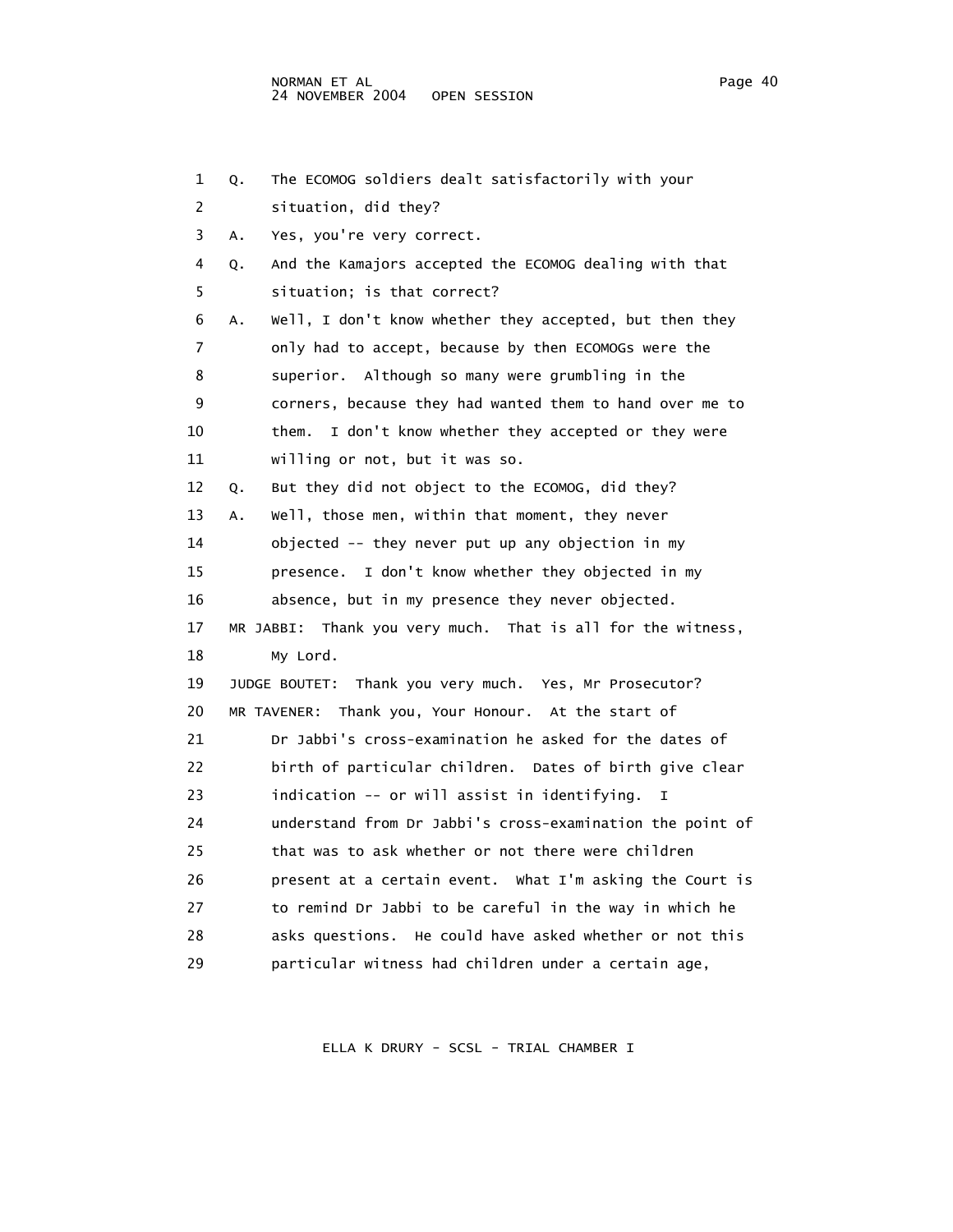```
 1 rather than go through the specifics of the date of 
 2 birth. I am simply asking that as a reminder for the 
 3 purposes of not identifying the witnesses. 
 4 JUDGE BOUTET: I thought we had dealt with the issue at that 
  5 time. 
 6 PRESIDING JUDGE: But that issue has been resolved. 
 7 MR TAVENER: Yes, it -- 
 8 PRESIDING JUDGE: It should not be raised, it had been 
 9 resolved. 
 10 MR TAVENER: With respect, it hadn't been resolved. 
 11 PRESIDING JUDGE: No, it had been resolved by this Court and 
 12 we should let the matter rest, because when an issue is 
 13 resolved, it should not be brought up. I mean, we can't 
 14 be visiting on issues when the Court has taken a decision 
 15 in the matter. Nor do I think that particular 
 16 admonishments should be made to counsel on the other 
17 side. I think we should maintain some form of neatness
 18 and integrity in these proceedings. The matter is dealt 
 19 with, please, we would not want to revisit it. 
 20 JUDGE BOUTET: Mr Bockarie, are you ready to proceed? 
 21 MR BOCKARIE: No questions for this witness, Your Honour. 
 22 JUDGE BOUTET: Thank you. Mr Williams for the third accused? 
 23 MR WILLIAMS: I don't have any questions for him. 
 24 JUDGE BOUTET: You don't? 
 25 MR WILLIAMS: I don't have any questions. 
 26 JUDGE BOUTET: Thank you very much. Mr Prosecutor, any 
 27 re-examination? 
 28 MR SAUTER: No re-examination, thank you. 
 29 JUDGE BOUTET: So that concludes the evidence of this witness.
```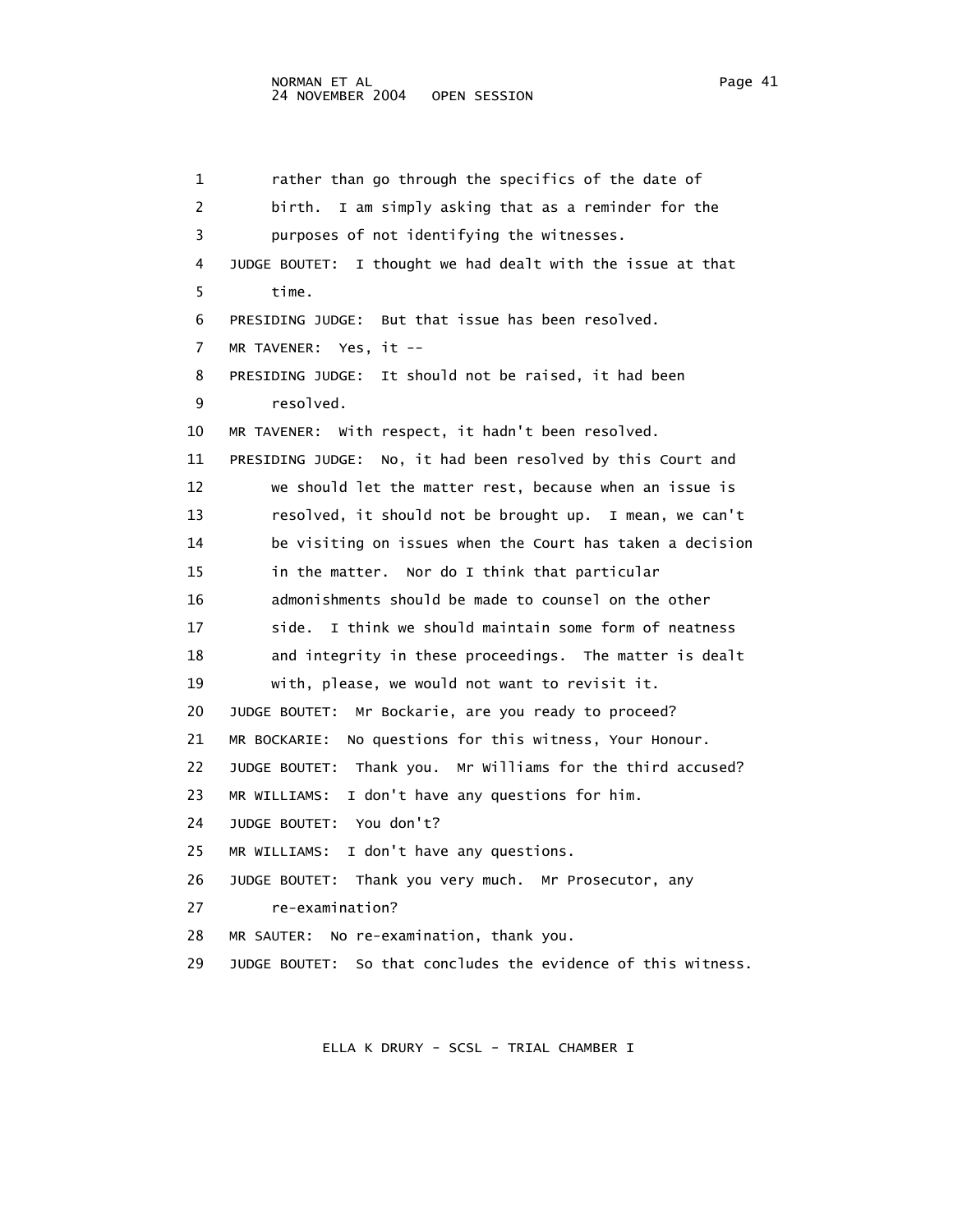| 1  | PRESIDING JUDGE: Learned counsel, it is ten minutes past     |
|----|--------------------------------------------------------------|
| 2  | twelve and normally we should -- well, we didn't expect      |
| 3  | ordinarily that we would end so soon, but we had the         |
| 4  | unexpected surprise from the Defence team of the second      |
| 5  | and the third accused persons, who for strategic reasons     |
| 6  | which we understand don't think it is necessary to           |
| 7  | cross-examine this witness. We would not want to ask the     |
| 8  | Prosecution to take on another witness at this time,         |
| 9  | because I do not think we would even finish with the         |
| 10 | examination-in-chief before it is 1.00 o'clock. So we        |
| 11 | are of the opinion and we think we should rise and give      |
| 12 | the Prosecution time to get ready the next witness for       |
| 13 | tomorrow morning. I know they have a witness ready, but      |
| 14 | let the witness come tomorrow, with a standby of course,     |
| 15 | for us to start at 9.30.                                     |
| 16 | So this said, Mr Witness, we have finished with you.         |
| 17 | Thank you very much for coming to assist the Court with      |
| 18 | your testimony. We are not saying that we have totally       |
| 19 | finished with you, because necessity may arise for you to    |
| 20 | be called here again, you never know; we do not know.<br>So. |
| 21 | if and when the time comes, you will be contacted through    |
| 22 | the usual channels. But for the time being we say thank      |
| 23 | you and we wish you a safe journey to wherever you're        |

24 working. Thank you very much.

 25 The Court will rise and resume sitting tomorrow at 26 9.30. 27 [Whereupon the hearing adjourned at 12.10 p.m., to be 28 reconvened on Thursday, the 25th of November 2004, at 29 9.30 a.m.]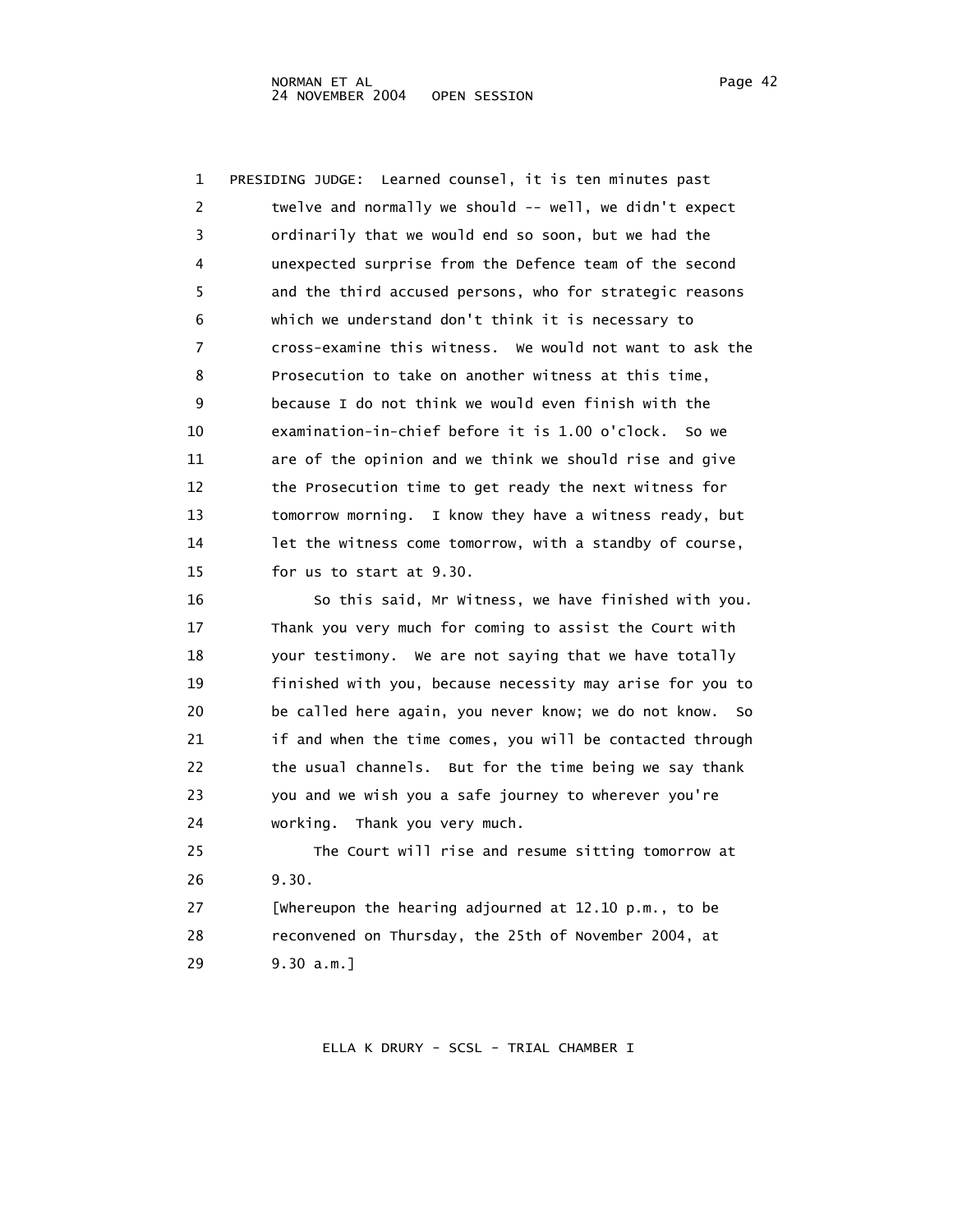# WITNESSES FOR THE PROSECUTION:

|                            | WITNESS: TF2-119 [Continued] |  |
|----------------------------|------------------------------|--|
| CROSS-EXAMINED BY MR JABBI |                              |  |